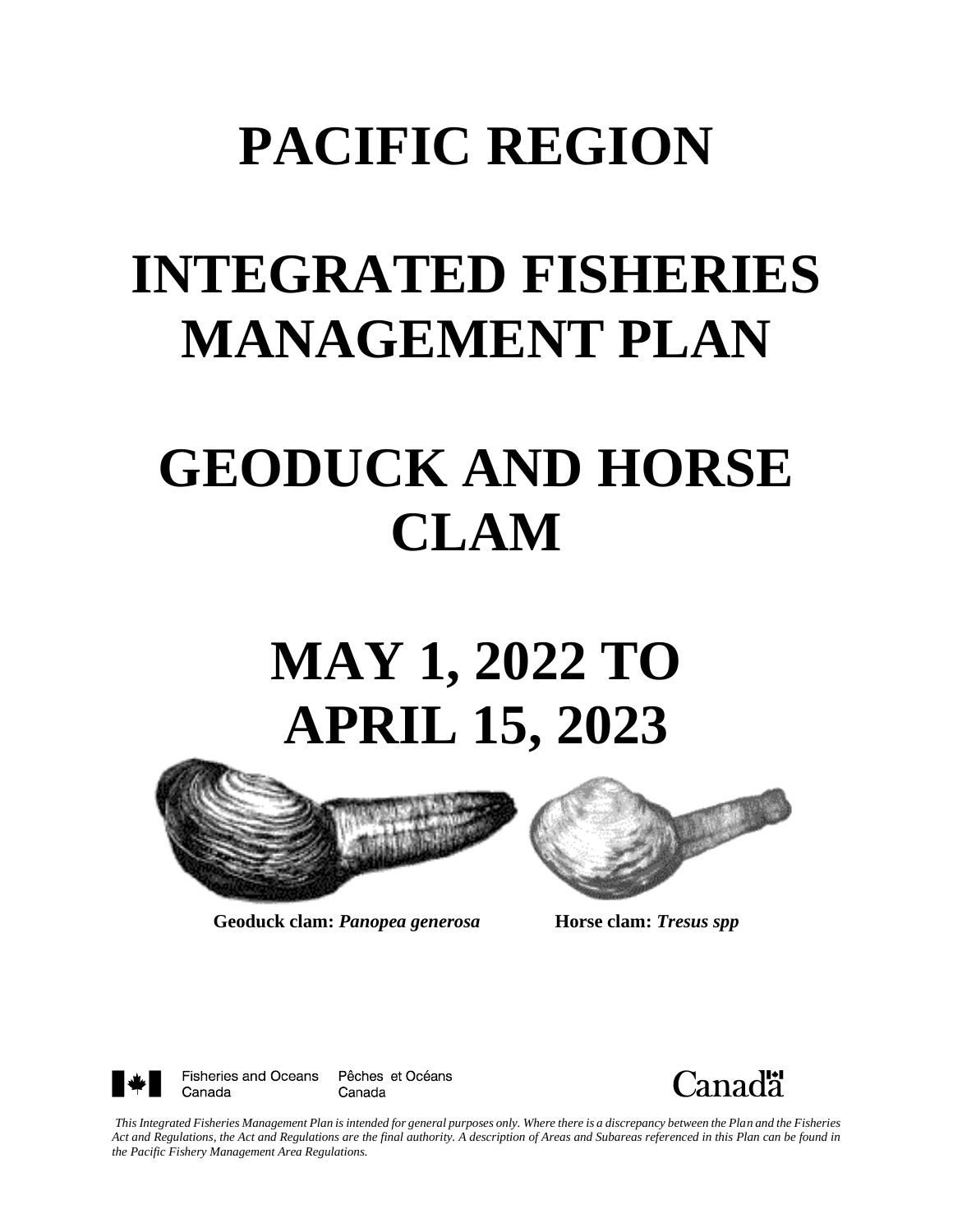#### **FOREWORD**

The purpose of this Integrated Fisheries Management Plan (IFMP) is to identify the main objectives and requirements for the Geoduck and Horse Clam fishery in the Pacific Region, as well as the management measures that will be used to achieve these objectives. This document also serves to communicate the basic information on the fishery and its management to Fisheries and Oceans Canada (DFO) staff, legislated co-management boards and other stakeholders. This IFMP provides a common understanding of the basic "rules" for the sustainable management of the fisheries resource.

This IFMP is not a legally binding instrument which can form the basis of a legal challenge. The IFMP can be modified at any time and does not fetter the Minister's discretionary powers set out in the *Fisheries Act*. The Minister can, for reasons of conservation or for any other valid reasons, modify any provision of the IFMP in accordance with the powers granted pursuant to the *Fisheries Act*.

Where DFO is responsible for implementing obligations under land claims agreements, the IFMP will be implemented in a manner consistent with these obligations. In the event that an IFMP is inconsistent with obligations under land claims agreements, the provisions of the land claims agreements will prevail to the extent of the inconsistency.





*This Integrated Fisheries Management Plan is intended for general purposes only. Where there is a discrepancy between the Plan and the Fisheries*  Act and Regulations, the Act and Regulations are the final authority. A description of Areas and Subareas referenced in this Plan can be found in *the Pacific Fishery Management Area Regulations.*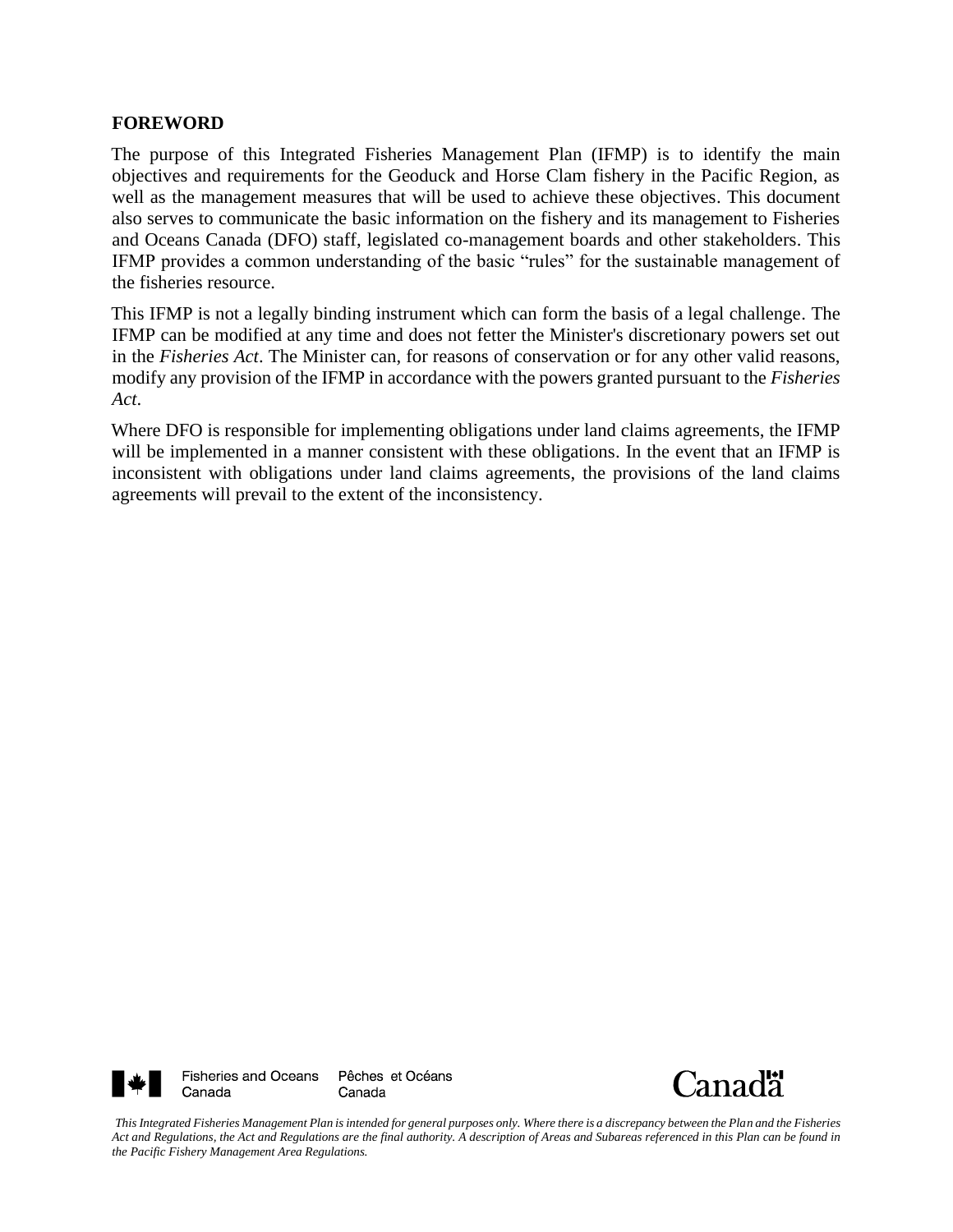## **TABLE OF CONTENTS**

| 1.  |                |                                                        |  |
|-----|----------------|--------------------------------------------------------|--|
|     | 1.1.           |                                                        |  |
|     | 1.2.           |                                                        |  |
|     | 1.3.           |                                                        |  |
|     | 1.4.           |                                                        |  |
|     | 1.5.           |                                                        |  |
|     | 1.6.           |                                                        |  |
|     | 1.7.           |                                                        |  |
| 2.  |                | STOCK ASSESSMENT, SCIENCE AND TRADITIONAL KNOWLEDGE 13 |  |
|     | 2.1.           |                                                        |  |
|     | 2.2.           |                                                        |  |
| 3.  |                |                                                        |  |
|     | 3.1.           |                                                        |  |
|     | 3.1.           |                                                        |  |
|     | 3.2.           |                                                        |  |
| 4.  |                |                                                        |  |
|     | 4.1.           |                                                        |  |
|     | 4.2.           |                                                        |  |
|     | 4.3.           |                                                        |  |
|     | 4.4.           |                                                        |  |
|     | 4.5.           |                                                        |  |
|     | 4.6.           |                                                        |  |
|     |                |                                                        |  |
| 5.  |                |                                                        |  |
|     | 5.1.           |                                                        |  |
|     | 5.2.           |                                                        |  |
|     | 5.3.           |                                                        |  |
|     | 5.4.           |                                                        |  |
| 6.  |                |                                                        |  |
|     | 6.1.           |                                                        |  |
|     | 6.2.           |                                                        |  |
|     | 6.3.           |                                                        |  |
|     | 6.4.           |                                                        |  |
| 7.  |                | MANAGEMENT MEASURES FOR THE DURATION OF THE PLAN 42    |  |
| 8.  |                |                                                        |  |
|     | 8.1.           |                                                        |  |
|     | 8.2.           |                                                        |  |
| 9.  |                |                                                        |  |
|     | 9.1.           |                                                        |  |
|     | 9.2.           |                                                        |  |
| 10. |                |                                                        |  |
|     | 10.1.          |                                                        |  |
|     | 10.2.<br>10.3. |                                                        |  |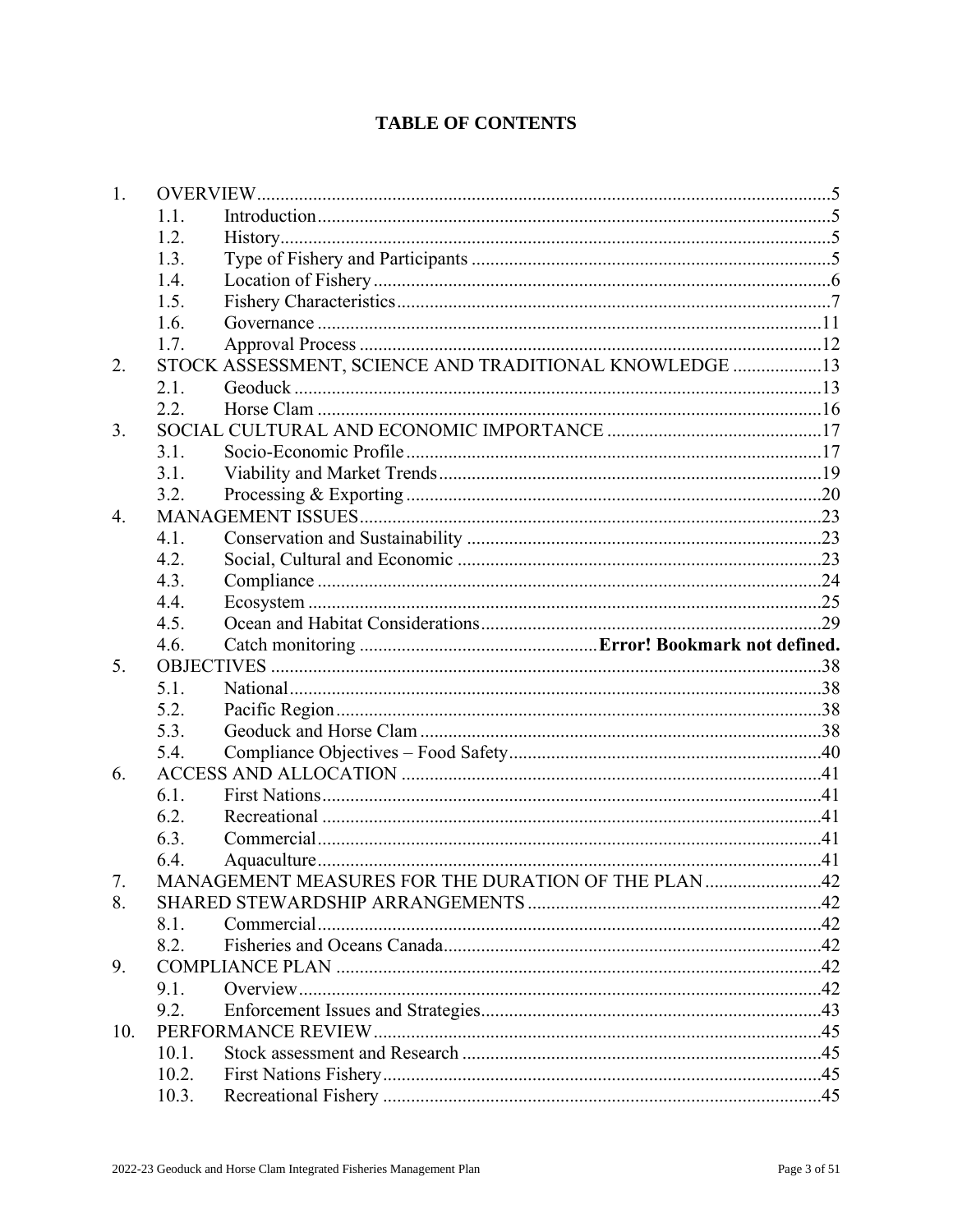List of Appendices:

- Appendix 2: Stock Assessment Results
- Appendix 3: First Nations Harvest Plan
- Appendix 4: Recreational Harvest Plan
- Appendix 5: Aquaculture Harvest Plan
- Appendix 6: Commercial Harvest Plan
- Appendix 7: Example of Geoduck and Horse Clam Validation and Harvest Logbook
- Appendix 8: Examples of Shellfish Cage Tags
- Appendix 9: Geoduck Management Area Descriptions
- Appendix 10: Map of Fishing Regions
- Appendix 11: Maps of Geoduck Management Areas Inside Waters
- Appendix 12: Maps of Geoduck Management Areas West Coast Vancouver Island
- Appendix 13: Maps of Geoduck Management Areas North Coast
- Appendix 14: Example of Geoduck and Horse Clam Conditions of Licence
- Appendix 15: Contacts
- Appendix 16: Safety at Sea
- Appendix 17: Consultation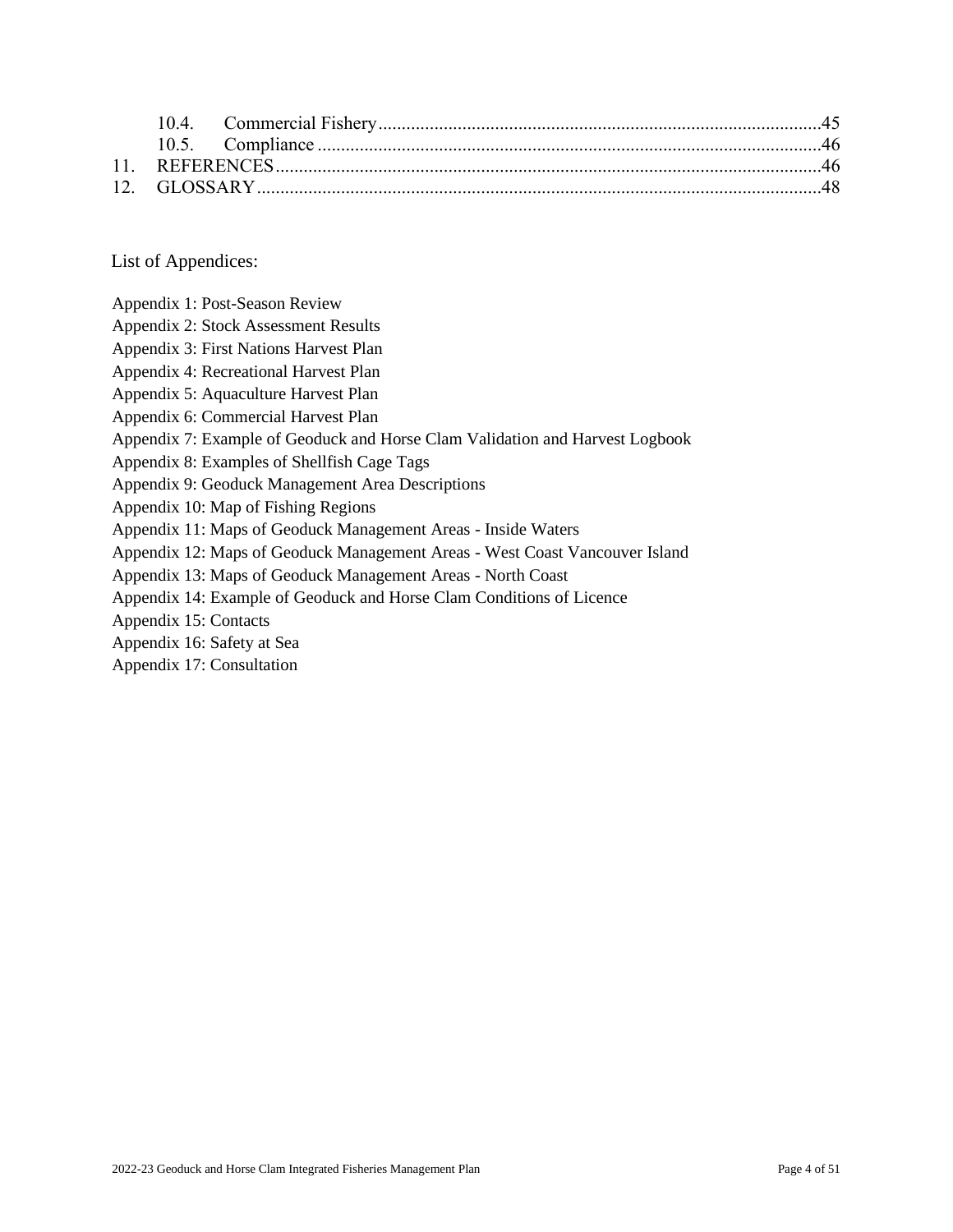## <span id="page-4-0"></span>**1. OVERVIEW**

## <span id="page-4-1"></span>**1.1. Introduction**

This IFMP for Geoduck and Horse Clam covers the period May 1, 2022 to April 15, 2023.

The IFMP provides a broad context to the management and interrelationships of all fishing sectors of the Geoduck and Horse Clam dive fisheries. Section 2 considers present stock status. Section 4 describes the most important current management issues. Section 5 describes the objectives to address issues identified in Section 4. Sections 6 and 7 describe the management procedures that will be employed during the year.

Information in addition to that presented here is available in the Canadian Manuscript Report of Fisheries and Aquatic Sciences series (Harbo and Wylie 2006). A detailed history of the commercial Geoduck and Horse Clam fisheries, quotas, landings, number of participants, numbers of licences and vessels, values and reasons for management decisions, is contained in Appendix 1, Post-Season Reviews. A Science Response for Geoduck is available from the Canadian Science Advisory Secretariat (CSAS) Internet site at:

[https://www.dfo-mpo.gc.ca/csas-sccs/Publications/ScR-RS/2021/2021\\_035-eng.html](https://www.dfo-mpo.gc.ca/csas-sccs/Publications/ScR-RS/2021/2021_035-eng.html)

Note that Appendices 3 to 5 detail the Aboriginal, recreational and aquaculture harvest plans. The commercial harvest plan is detailed in Appendices 6 through 14.

The term "clam" is used throughout this plan and refers to both Geoduck and Horse Clam.

## <span id="page-4-2"></span>**1.2. History**

The word Geoduck is believed to originate from the Coast Salish First Nations word, *g w ideq* meaning 'dig deep'. The commercial dive fishery for Geoducks (*Panopea generosa*) and Horse Clams (*Tresus capax* and *T. nuttallii*) in B.C. began in 1976. The fishery expanded rapidly until 1979 when licences were limited and harvest quotas were set for conservation. In 1989, with the support of the commercial industry, a management program with individual vessel quotas (IQ or IVQ) for Geoducks was initiated. As part of this initiative, area licensing and a three-year area rotation period for the fishery, was established. Geoduck licence quotas were set at 1/55 of the annual commercial total allowable catch (TAC).

Horse Clams, generally harvested incidentally to Geoducks, were not included in the IVQ system. An "experimental" Horse Clam fishery began in 2003 and opportunities will continue. This fishery was designed to test the market for Horse Clams, and provide harvest and biological information needed to do further assessments of this fishery. The current low levels of harvest and the low price per pound has resulted in little market development.

## <span id="page-4-3"></span>**1.3. Type of Fishery and Participants**

## 1.3.1. First Nations

Aboriginal harvest for food, social and ceremonial (FSC) purposes may occur coast-wide where authorized by a communal licence or, domestic use under treaty, a harvest document and where open under the Canadian Shellfish Sanitation Program (CSSP), Appendix 6, section 3. Communal licences and harvest documents may be issued annually in the Pacific Region that includes harvest for a number of shellfish species. There are an unknown number of Aboriginal harvesters for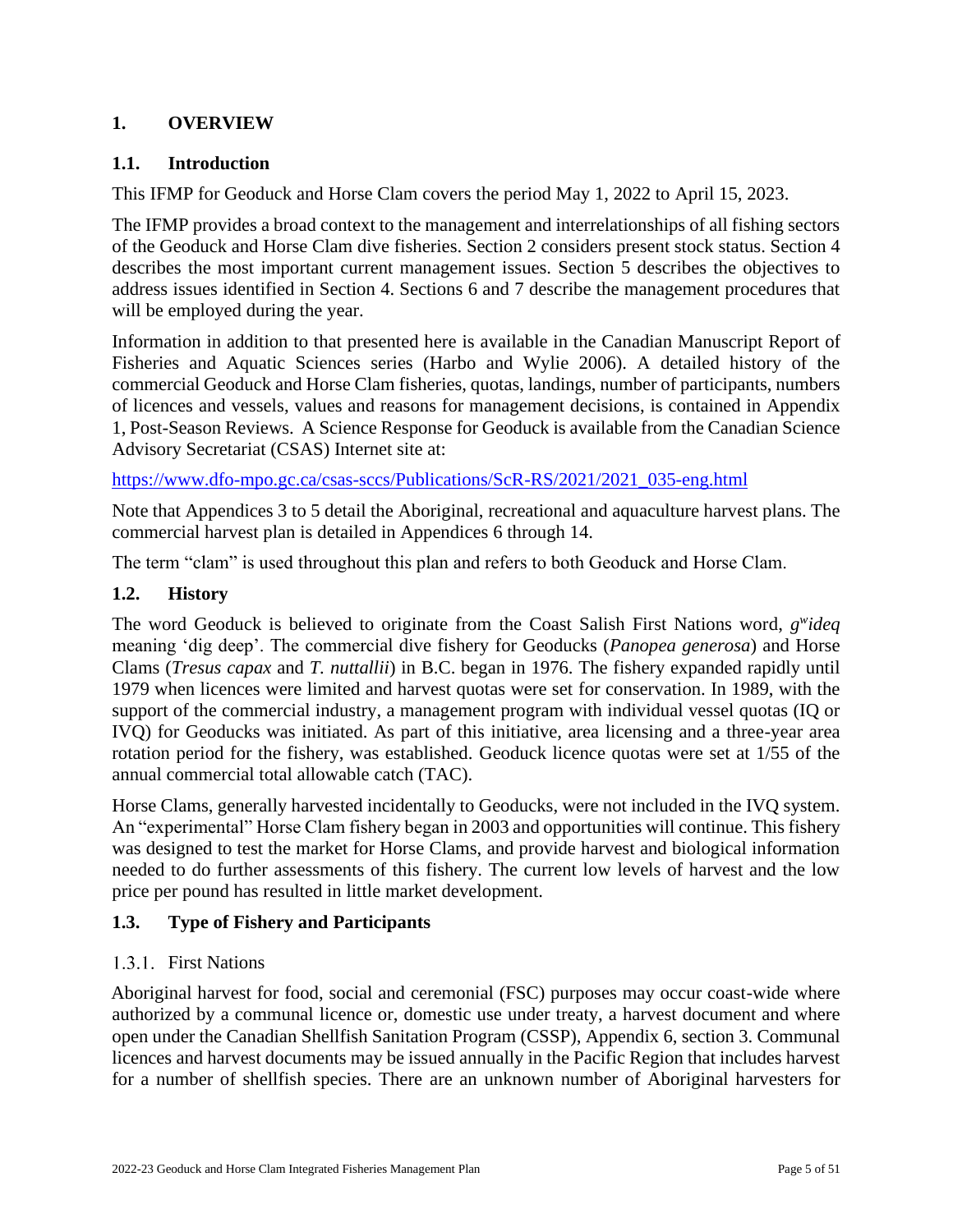Geoduck and Horse Clam in the Pacific Region. The fishing effort for FSC purposes is thought to be minimal, due to the general inaccessibility of these deep-water clams.

## 1.3.2. Recreational

A recreational fishery may occur coastwide and where open under the CSSP, Appendix 6, section 3. A British Columbia Tidal Waters Sport Fishing Licence is required for the recreational harvest of all species of fish including shellfish. Tidal Waters Sport Fishing Licences can be purchased at many tackle stores and marinas or online by using the DFO website:

#### <https://recfish-pechesportive.dfo-mpo.gc.ca/nrls-sndpp/index-eng.cfm>

The Tidal Waters licence includes access to numerous species, so the number of recreational harvesters taking advantage of the bag limit of 3 per day is unknown.

The fishing effort by recreational harvesters is thought to be minimal, due to the general inaccessibility of these deep-water clams.

### 1.3.3. Commercial

Geoducks and Horse Clams are harvested commercially by divers. There are 55 commercial licences.

### 1.3.4. Aquaculture

There has been interest in Geoduck aquaculture in B.C. since the early 1990s. Since that time, industry stakeholders and the Provincial Government have invested in developing and refining Geoduck hatchery, nursery, and culture methods in B.C.

Approximately 66 tenures are currently licenced under the *Pacific Aquaculture Regulations* (PAR) for Geoduck aquaculture. These tenures total approximately 1,310 hectares. This includes tenures licenced for intertidal, subtidal, deepwater suspended or any combination of the three types. Of the 66 tenures, only 19 are currently authorized to harvest Geoduck and only 7 tenures have reported harvest in any one year since 2011. DFO has been tracking seeding effort, up to 16 of the 66 have ever seeded at some point since 2011. See Appendix 5 for more information.

#### 1.3.5. Enhancement

The Underwater Harvesters Association (UHA) undertook an experimental Geoduck enhancement program that started in 1995, which involved seeding several crown land subtidal sites in the Strait of Georgia. Areas seeded for enhancement purposes are not removed from access to the commercial wild fishery and are intended to increase fishery production and the recruitment of juveniles into the wild Geoduck fishery. In June 2015 the Province of B.C. did not renew the map reserve designation for the sites where enhancement work was occurring. Seeding will not be authorized on areas that do not have map reserve designation.

#### <span id="page-5-0"></span>**1.4. Location of Fishery**

#### 1.4.1. First Nations and Recreational

Aboriginal and recreational harvest may occur coastwide, where appropriately licensed, and the area is not closed as a result of sanitary or biotoxin contamination. The B.C. coast north of Cape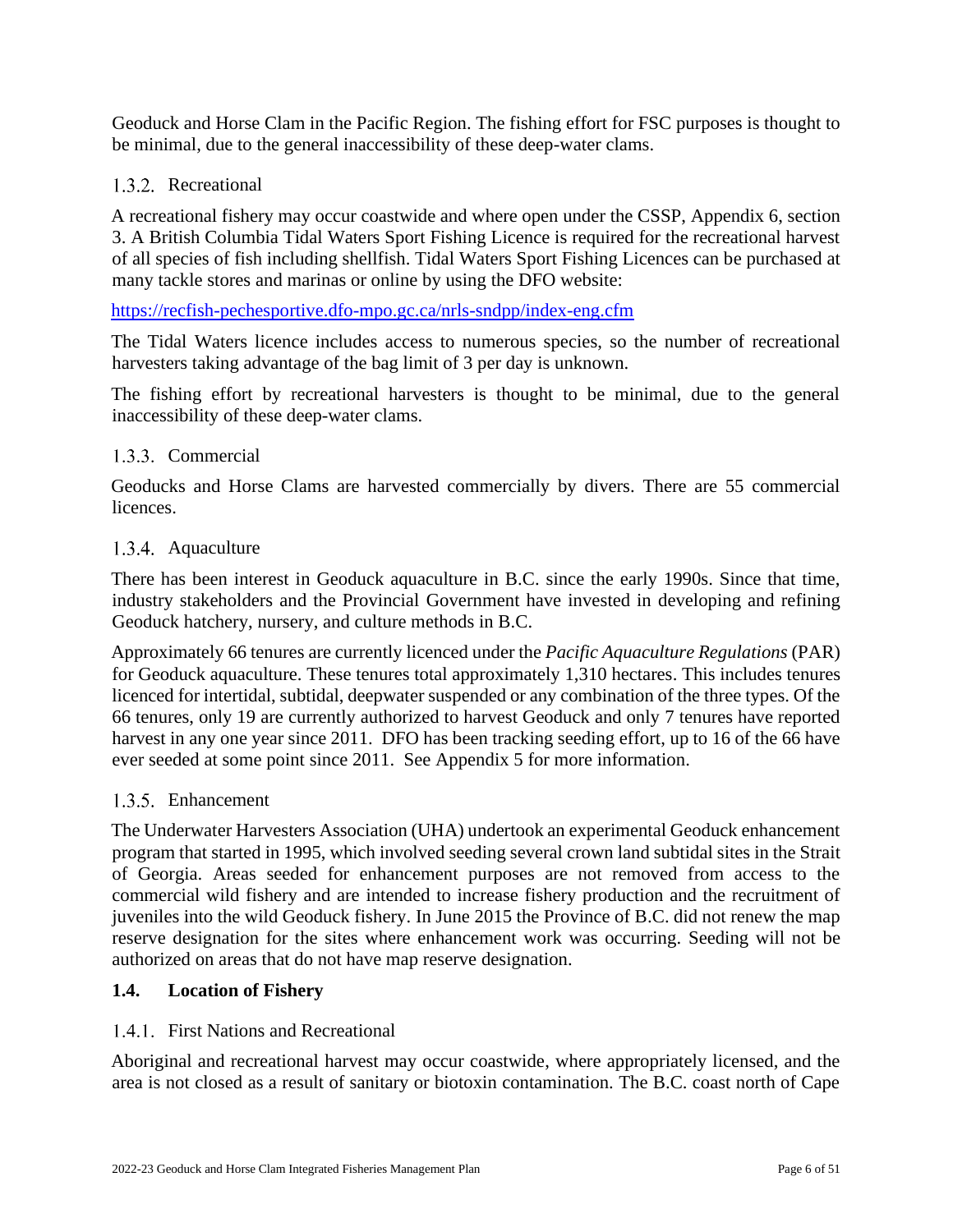Caution (Areas 1 to 11 inclusive) is closed for the harvest of bivalves, unless the appropriate testing is in place to ensure safe harvest. See the Internet at:

<http://www.pac.dfo-mpo.gc.ca/fm-gp/contamination/index-eng.htm>

### 1.4.2. Commercial

With the exception of permanent closures for various purposes (see Appendix 6, Section 4), and in-season changes to openings due to biotoxin contamination, the current commercial fishery occurs coastwide in units called Geoduck Management Areas (GMAs). GMAs are a defined portion of Pacific fisheries waters. Areas and Subareas, as defined in the *Pacific Fishery Management Area Regulations*, are referenced in describing GMAs. Each GMA has a name (i.e. QCA02 Cumshewa Inlet East), and is assigned a quota (see Appendices 6 and 9).

### 1.4.3. Aquaculture

Geoduck aquaculture occurs in the Strait of Georgia. Geoduck broodstock have been collected since 1993 and juvenile seed Geoducks have been successfully produced at licensed hatcheries. Five deep-water Geoduck areas were selected in 1995 (two sites near Marina Island, two near Savary Island, and one near Texada Island) and placed under tenure with the Province of B.C. for aquaculture.

The Department has worked with the Province of B.C. in the development of policy to guide the expansion of Geoduck aquaculture opportunities throughout B.C. consistent with the mandates of both governments. In early 2017, the Department finalized the Integrated Geoduck Management Framework (IGMF). Geoduck aquaculture, as outlined in the IGMF, represents an opportunity to diversify the economies of coastal and Indigenous communities in B.C. while maintaining the economic prosperity and long-term sustainability of the wild Geoduck fishery.

Approximately 66 aquaculture tenures currently have Geoduck on their licences. The number of these tenures actually engaged in Geoduck aquaculture is unknown at this time.

See Appendix 5 for more information.

#### 1.4.4. Enhancement

The first harvest of enhanced Geoduck occurred as part of the South Coast Inside Waters area quota in 2007. Harvest has continued on these enhancement sites periodically since 2007. Seeding of these sites has not been authorized since June 2015 when the Province of B.C. did not renew map reserve designations for the sites. Any of these harvests are part of the regular commercial fishery.

#### <span id="page-6-0"></span>**1.5. Fishery Characteristics**

#### 1.5.1 First Nations

First Nations' harvest for FSC or domestic purposes may be open year round, subject to available sanitary and biotoxin contamination sampling and results, and is limited to the gear specified for bivalve harvest in the communal licence or Harvest Documents. Harvest should occur in waters that are classified as Approved by the Canadian Shellfish Sanitation Program, as per the *Safe Food*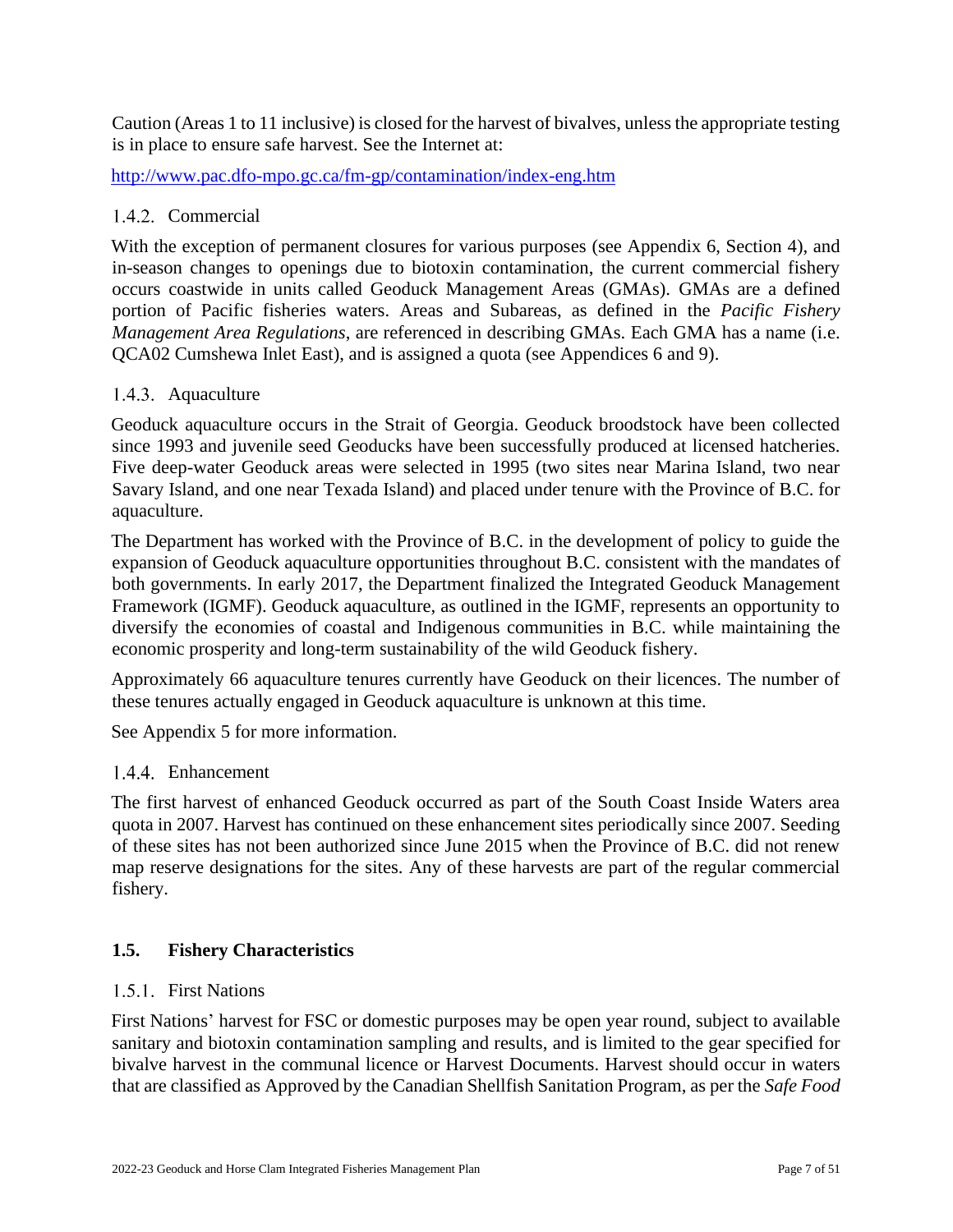*for Canadians Regulations*. Approved areas are indicated in green on the maps found at: [www.dfo](http://www.dfo-mpo.gc.ca/CheckBeforeYouHarvest)[mpo.gc.ca/CheckBeforeYouHarvest.](http://www.dfo-mpo.gc.ca/CheckBeforeYouHarvest)

### **Commitment to Reconciliation**

DFO is committed to the recognition and implementation of Indigenous and treaty rights related to fisheries, oceans, aquatic habitat, and marine waterways in a manner consistent with section 35 of the *Constitution Act, 1982*, the United Nations Declaration on the Rights of Indigenous peoples, and the federal Principles Respecting the Government of Canada's Relationship with Indigenous peoples. DFO-CCG Reconciliation Strategy provides a guidance document to better understand why and how reconciliation informs the work of the Department.

For further details on the United Nations Declaration on the Rights of Indigenous peoples see <https://www.justice.gc.ca/eng/declaration/index.html>

For further details on the Principles Respecting the Government of Canada's Relationship with Indigenous peoples see<https://www.justice.gc.ca/eng/csj-sjc/principles-principes.html>

DFO's Reconciliation Strategy can be found at [https://www.dfo-mpo.gc.ca/fisheries](https://www.dfo-mpo.gc.ca/fisheries-peches/aboriginal-autochtones/reconciliation-eng.html)[peches/aboriginal-autochtones/reconciliation-eng.html](https://www.dfo-mpo.gc.ca/fisheries-peches/aboriginal-autochtones/reconciliation-eng.html)

For further details on reconciliation in British Columbia and Yukon, refer to <https://www.pac.dfo-mpo.gc.ca/abor-autoc/reconciliation-pacific-pacifique-eng.html>

Information on Indigenous fisheries and reconciliation is available at: [http://www.pac.dfo](http://www.pac.dfo-mpo.gc.ca/abor-autoc/index-eng.html)[mpo.gc.ca/abor-autoc/index-eng.html](http://www.pac.dfo-mpo.gc.ca/abor-autoc/index-eng.html)

Information on the Government of Canada work to advance reconciliation can be found here: <https://www.rcaanc-cirnac.gc.ca/eng/1400782178444/1529183710887>

#### **FSC Fisheries**

Fish and marine resources are central to the culture, society, and well-being of First Nations and provide a critical connection to language, traditional knowledge, and health of communities. Fisheries & Oceans Canada (DFO) remains committed to respecting First Nations' Aboriginal right to fish for food, social and ceremonial (FSC) purposes, or domestic purposes under Treaty which has priority – after conservation – over other uses of the resource.

Section 35(1) of the *Constitution Act* recognizes and affirms the existing Aboriginal and Treaty rights of the Aboriginal Peoples in Canada. However, it does not specify the nature or content of the rights that are protected. In 1990, the Supreme Court of Canada issued a landmark ruling in the Sparrow decision which found that the Musqueam First Nation has an Aboriginal right to fish for food, social and ceremonial (FSC) purposes. The Supreme Court found that where an Aboriginal group has a right to fish for FSC purposes, it takes priority, after conservation, over other uses of the resource. The Supreme Court has also indicated the duty to consult with Aboriginal Peoples when their fishing rights might be affected.

The Aboriginal Fisheries Strategy (AFS) was implemented in 1992 to address several objectives related to First Nations and their access to the resource. These included:

• Improving relations with First Nations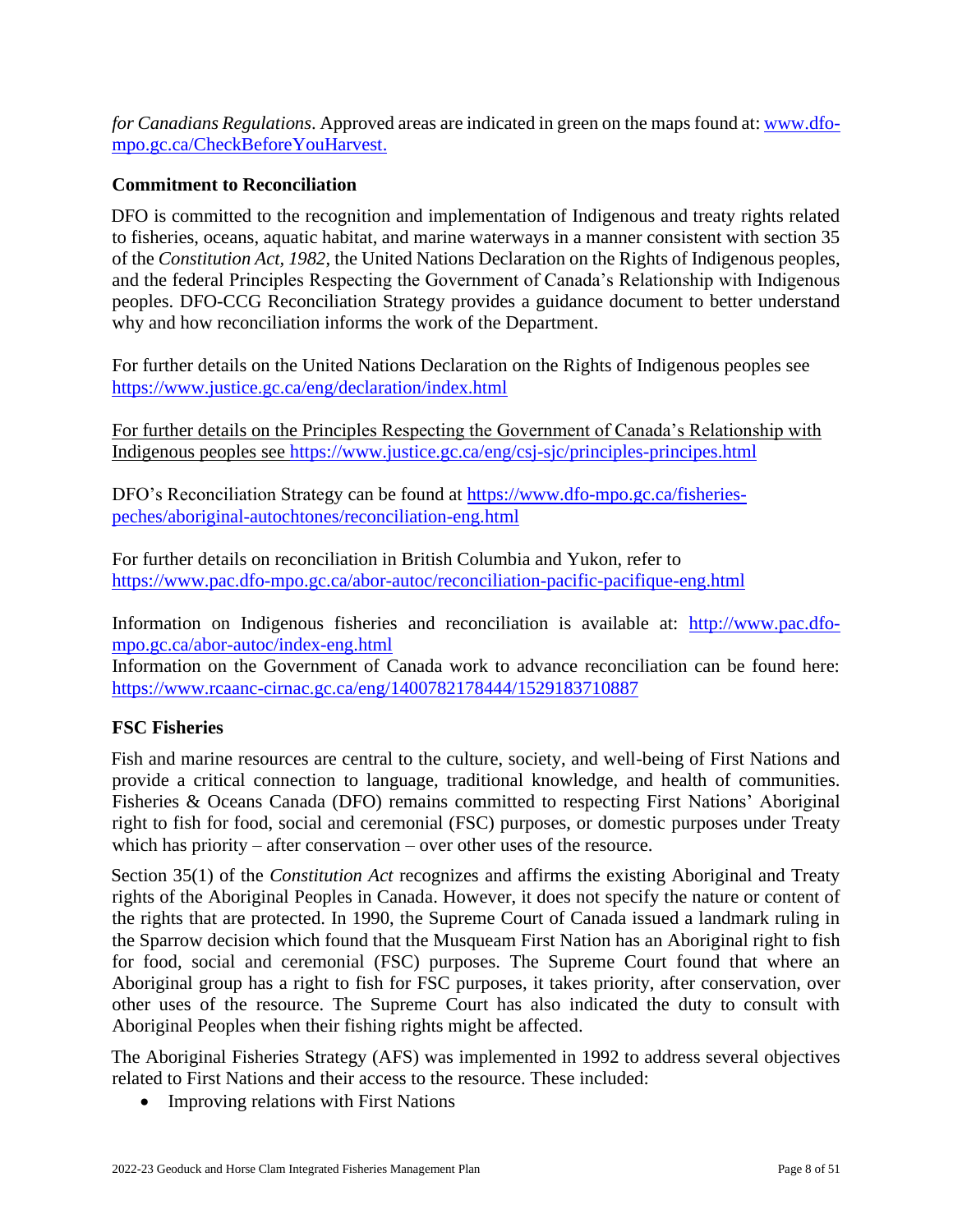- Providing a framework for the management of the First Nations fishery in a manner that was consistent with the Supreme Court of Canada's 1990 *Sparrow* decision
- Greater involvement of First Nations in the management of fisheries
- Increased participation in commercial fisheries (Allocation Transfer Program (ATP))

AFS continues to be one of the principal mechanisms – in addition to Treaties and reconciliation agreements - to support the development of relationships with First Nations including the consultation, planning and implementation of fisheries, and the development of capacity to undertake fisheries management, stock assessment, enhancement and habitat protection programs.

### **Canada and First Nation Long-term agreements: Treaties and Reconciliation Agreements**

### **Court-defined Rights**

Five Nuu-chah-nulth First Nations located on the west coast of Vancouver Island - Ahousaht, Ehattesaht, Hesquiaht, Mowachaht/Muchalaht, and Tla-o-qui-aht (the Five Nations) – have an Aboriginal right to fish for any species, with the exception of Geoduck, within their courtdefined fishing territories and to sell that fish. It is important to note that access will align with SARA prohibitions.

### **Treaties and Self Government Agreements**

There are six modern treaties and self-government agreements in British Columbia, which all have fisheries chapters: Nisga'a Final Agreement, Tsawwassen First Nation Final Agreement (TFA), Maa-nulth First Nations Final Agreement (MNA), Tla'amin (Sliammon) Nation Final Agreement, Sechelt Self-government Act, and Westbank First Nation Self-government Agreement. Through these treaties, Nations work with DFO to manage treaty fisheries on an annual basis. There are also historic treaties in British Columbia (Douglas Treaties and Treaty 8). For a detailed list of long-term fisheries arrangements in BC and Yukon, please see the internet at [https://www.pac.dfo](https://www.pac.dfo-mpo.gc.ca/abor-autoc/treaty-traites-eng.html)[mpo.gc.ca/abor-autoc/treaty-traites-eng.html.](https://www.pac.dfo-mpo.gc.ca/abor-autoc/treaty-traites-eng.html)

Fisheries chapters in modern treaties may articulate a treaty fishing right for domestic purposes that are protected under Section 35 of the *Constitution Act*, 1982. Negotiated through a side agreement, some modern treaty First Nations have commercial access through a Harvest Agreement outside of the constitutionally protected treaty. Geoduck were unallocated under the Maa-nulth, Tsawwassen, Tla'amin and Nisga'a Treaties.

#### **Reconciliation Agreements**

In addition to negotiating treaties, the Government of Canada and Indigenous peoples can also negotiate Recognition of Indigenous Rights and Self-Determination (RIRSD) agreements, to explore new ways of working together to advance the recognition of Indigenous rights and selfdetermination. These agreements are led by Crown-Indigenous Relations and Northern Affairs Canada (CIRNAC). With participation from relevant departments. DFO can also negotiate Fisheries Resources Reconciliation Agreements directly with First Nations to advance reconciliation with First Nations. These agreements seek to advance reconciliation and enhance First Nations and DFO collaborative governance and management on fisheries, marine and aquatic matters.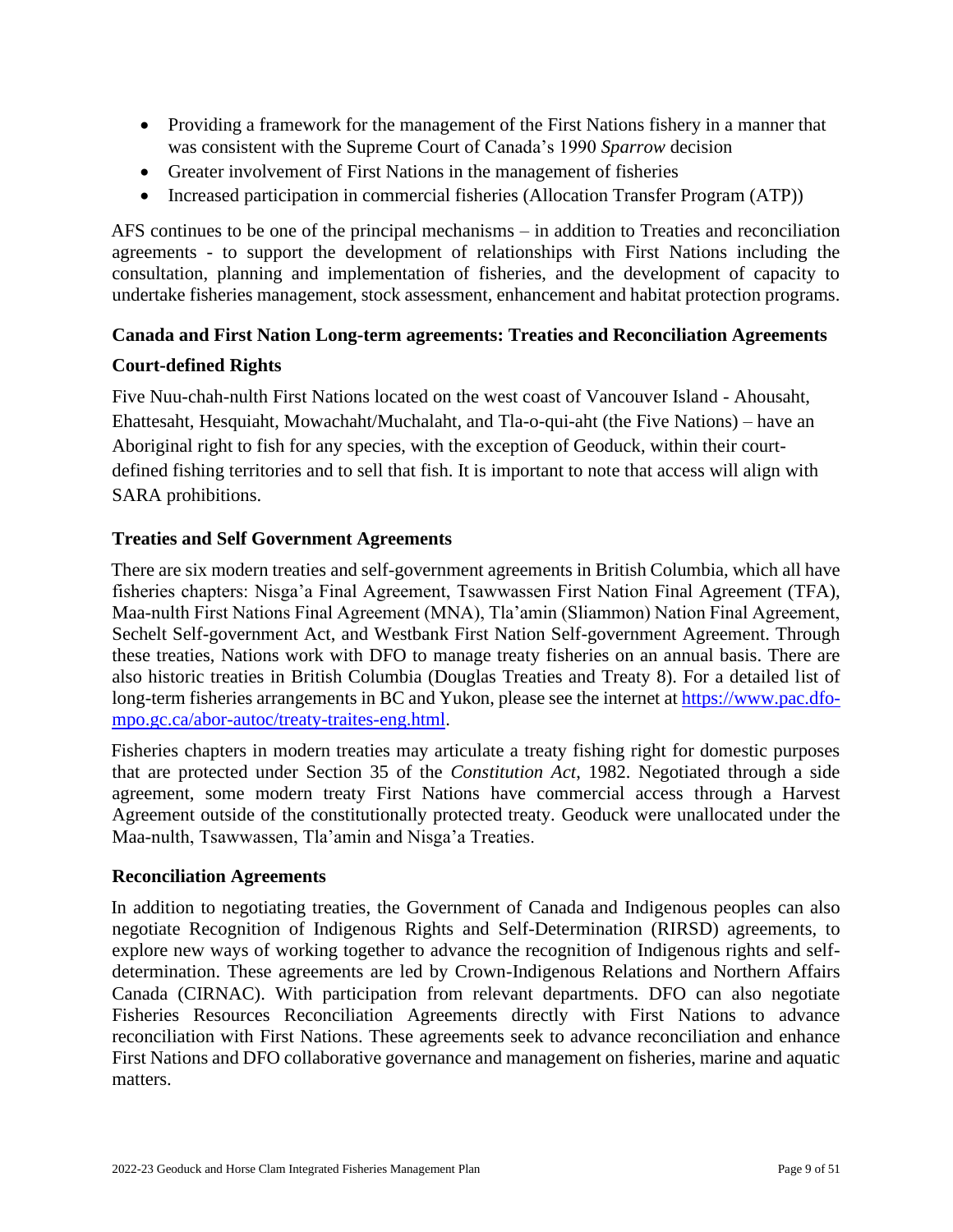Reconciliation agreements work within the legislative framework of the Fisheries Act. The Act provides the Minister of Fisheries and Oceans Canada with the legislative authority for the proper management and control of the fisheries, the conservation and protection of fish, and regulation of the fishery.

Since 2019, the Government of Canada entered into several agreements with First Nations that lay the foundation for incremental development and implementation of new arrangements for collaborative governance on fisheries and marine matters. A 'framework agreement' sets out the subject matter for negotiation and describes how negotiations will proceed towards a final agreement. A 'final agreement' includes detailed commitments the Parties have agreed to implementing and governs the relationship between the Parties for its term.

See the BC Treaty Commission at <https://www.bctreaty.ca/index.php> and CIRNAC for more information on current treaty tables at [https://www.rcaanc](https://www.rcaanc-cirnac.gc.ca/eng/1100100028574/1529354437231)[cirnac.gc.ca/eng/1100100028574/1529354437231](https://www.rcaanc-cirnac.gc.ca/eng/1100100028574/1529354437231) and for current RIRSD tables at [https://www.rcaanc-cirnac.gc.ca/eng/1511969222951/1529103469169.](https://www.rcaanc-cirnac.gc.ca/eng/1511969222951/1529103469169)

## Framework Agreements:

- *GayG̱ahlda "Changing Tide" Framework Agreement* between Haida and Canada
- *Haíɫcístut Incremental House Post Agreement* between Heiltsuk and Canada
- *Reconciliation Framework Agreement for Fisheries Resources* between A-Tlegay Member Nations (We Wai Kai Nation, Wei Wai Kum First Nation, Kwiakah First Nation, Tlowitsis Nation, and K'ómoks First Nation) and Canada

## Final Agreements:

- *Coastal First Nations Fisheries Resource Reconciliation Agreement* between Canada and Metlakatla, Gitxaala, Gitga'at, Kitasoo/Xai-Xais, Nuxalk, Heiltsuk, Wuikinuxv, and Haida **Nations**
- *Gwet'sen Nilt'I Pathway Agreement* between Tŝilhqot'in, Canada and BC
- *Burrard Inlet Environmental Science and Stewardship Agreement* between Tsleil-Waututh Nation and Canada

As DFO and First Nations develop and implement new fisheries and collaborative governance arrangements, DFO works with these Nations to engage neighbouring First Nations and stakeholders (e.g. commercial and recreational sectors).

## 1.5.2. Recreational

The recreational fishery may be open year round, based on available sanitary and biotoxins contamination sampling and results, and is limited to hand digging methods. Commercial gear ("stingers") cannot be used for recreational harvest. Harvest should occur in waters that are classified as Approved by the Canadian Shellfish Sanitation Program, as per the *Safe Food for Canadians Regulations*. Approved areas are indicated in green on the maps found at [www.dfo](http://www.dfo-mpo.gc.ca/CheckBeforeYouHarvest)[mpo.gc.ca/CheckBeforeYouHarvest.](http://www.dfo-mpo.gc.ca/CheckBeforeYouHarvest)

## 1.5.3. Commercial

The commercial licence year will be from May 1, 2022 to April 15, 2023. The fishery may open and close during that timeframe based on sanitary and biotoxin contamination conditions, market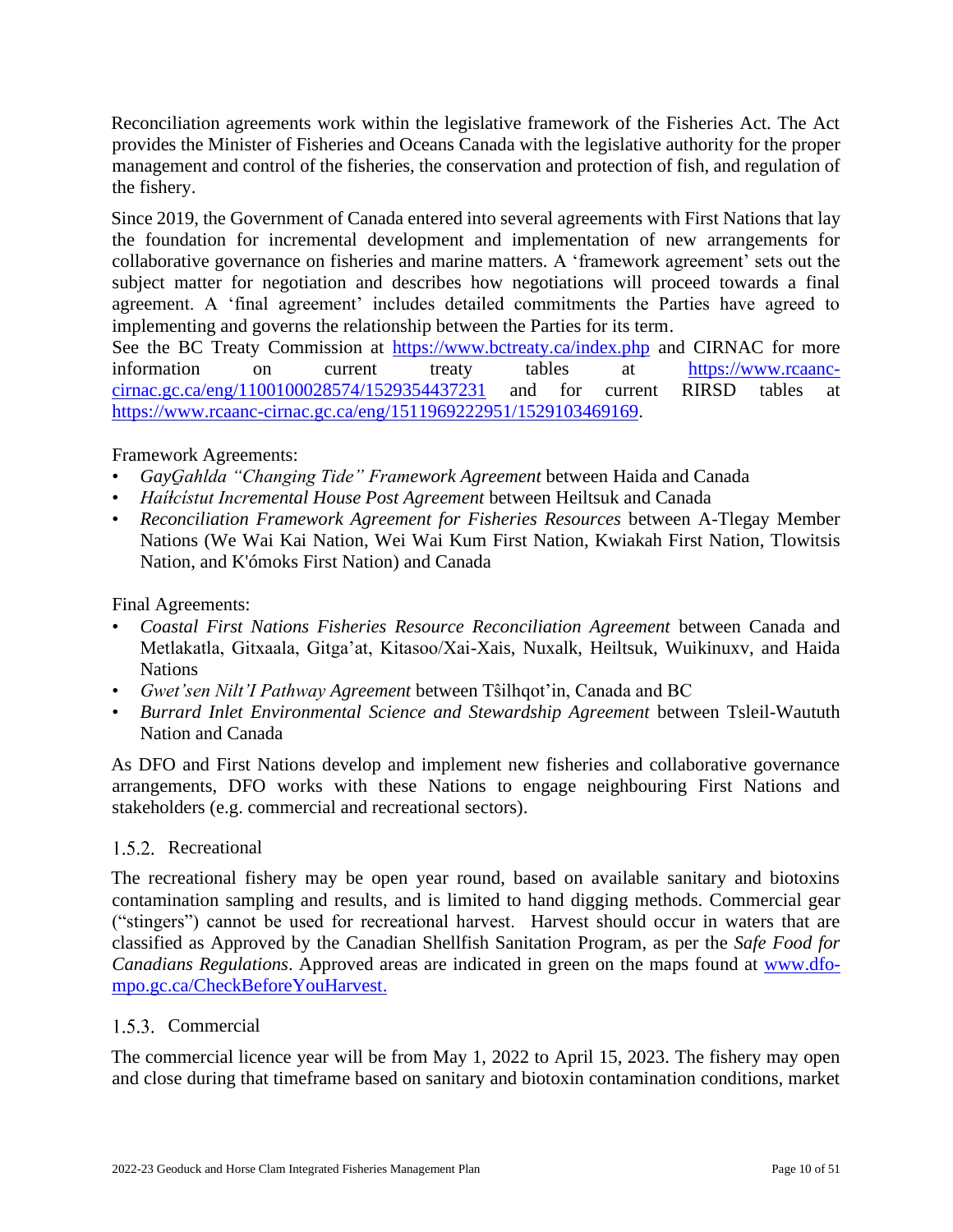demand and quota completion. Divers use high pressure water delivered through a nozzle (known as a "stinger") to loosen the substrate around the clam and allow the diver to lift the clam out alive.

The schedule of openings and closures varies from year to year, but the goal is to allow for a yearround supply of Geoducks to the market.

The fishery operates under a Total Allowable Catch (TAC). There is a three-year area rotation period for the fishery within the North Coast and most of the Inside Waters area (portions of Area 16, 17, 18 and 19 are fished annually). The West Coast of Vancouver Island (WCVI) area switched back to an annual harvest for all areas in 2002, when more timely information on the possible impact of sea otters was needed.

#### <span id="page-10-0"></span>**1.6. Governance**

The Geoduck and Horse Clam fishery is governed by the *Fisheries Act* (R.S., 1985, c. F-14) and regulations made thereunder, including the *Fishery (General) Regulations* (e.g. conditions of licence), the *Pacific Fishery Regulations* (e.g. open times), the *British Columbia Sport Fishing Regulations* (1996), the *Aboriginal Communal Fishing Licences Regulations*, *Marine Mammal Regulations* and the *Pacific Aquaculture Regulations*. Areas and Subareas are described in the *Pacific Fishery Management Area Regulations*.

Marine Protected Areas (MPAs) may be established under the *Oceans Act* (1996, c. 31). National Marine Conservation Areas may be established under the *Canada National Marine Conservation Areas Act* (2002, c. 18). Marine National Wildlife Areas may be established under the *Canada Wildlife Act* (1985, c. W-9).

Species listed as extirpated, endangered, threatened or special concern are governed by the *Species At Risk Act* (2002, c. 29) (*SARA*) which has implications for the management of fisheries that impact listed species. In addition to prohibitions under the *Fisheries Act*, it is illegal under the *SARA* to kill, harm, harass, capture, take, possess, collect, buy, sell or trade any listed endangered or threatened animal or any part or derivative of an individual.

These documents are available on the internet at:

<https://www.dfo-mpo.gc.ca/acts-lois/index-eng.htm>

More information on the *SARA* is available at:

<https://www.canada.ca/en/environment-climate-change/services/species-risk-public-registry.html>

In addition, the Sustainable Fisheries Framework (SFF) is a toolbox of policies for DFO to sustainably manage Canadian fisheries by conserving fish stocks while supporting the industries that rely on healthy fish populations. The SFF provides planning and operational tools that allow these goals to be achieved in a clear, predictable, transparent, and inclusive manner, and provides the foundation for new conservation policies to implement the ecosystem and precautionary approaches to fisheries management. These policies include:

- Policy for Managing the Impacts of Fishing on Sensitive Benthic Areas;
- Policy on New Fisheries for Forage Species;
- A Fishery Decision-Making Framework Incorporating the Precautionary Approach;
- Guidance for the Development of Rebuilding Plans under the Precautionary Approach Framework: Growing Stocks out of the Critical Zone;
- Policy on Managing Bycatch;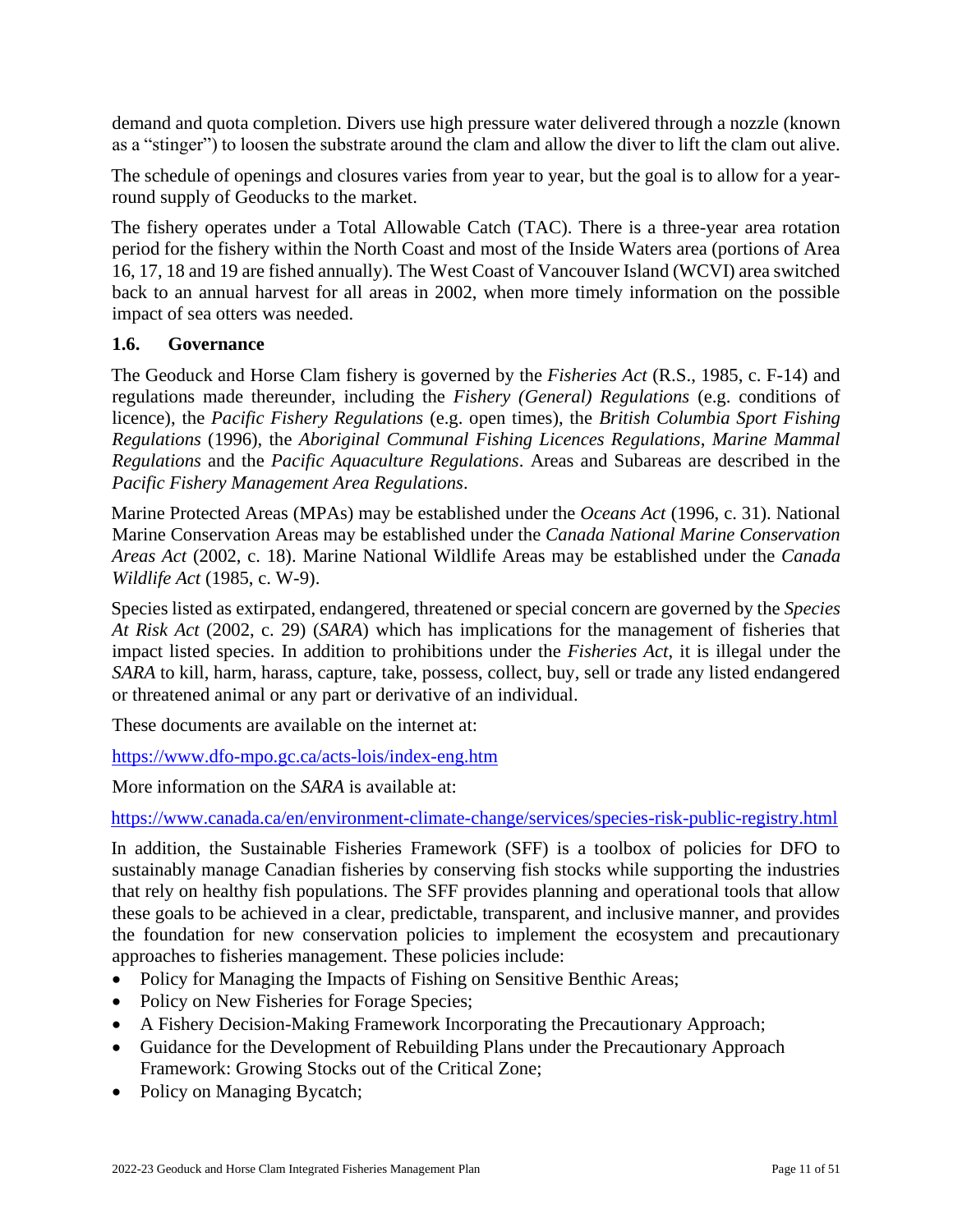- Ecological Risk Assessment Framework (ERAF) for Coldwater Corals and Sponge Dominated Communities; and
- Fishery Monitoring Policy.

As required under the SFF, DFO annually tracks the performance of major fish stocks that it manages through the sustainability survey for fisheries. The fish stocks are selected for their economic, environmental and/or cultural importance. The vast majority of the landings from fisheries managed by DFO come from these fish stocks. The survey reports on DFO's progress to implement its SFF policies, which guide the management of Canada's fisheries, and on other information about these fish stocks.

DFO engages in a variety of consultation, engagement and collaborative harvest planning processes with First Nations. These exchanges and involvement may include bilateral consultations, advisory processes, management boards, technical groups and other roundtable forums. Consultation is an important part of good governance, sound policy development and decision-making. It is also a component of modern treaties established between First Nations and the provincial and federal governments. In addition to good governance objectives, Canada has statutory, contractual, and common law obligations to consult with Aboriginal groups.

DFO is actively supporting reconciliation by strengthening relationships with First Nations through treaties and other long-term agreements.

The Sustainable Fisheries Framework is available at:

<https://www.dfo-mpo.gc.ca/reports-rapports/regs/sff-cpd/overview-cadre-eng.htm>

Sustainability surveys for fisheries are available at:

<https://www.dfo-mpo.gc.ca/reports-rapports/regs/sff-cpd/survey-sondage/index-en.html>

Information about reconciliation and partnerships is available at:

<https://www.pac.dfo-mpo.gc.ca/abor-autoc/index-eng.html>

Scientific advice for this fishery is peer-reviewed primarily through a committee called the Canadian Science Advisory Secretariat (CSAS). Information about the CSAS and publications are available at:

<http://www.dfo-mpo.gc.ca/csas-sccs/index-eng.htm>

The Geoduck and Horse Clam Sectoral Committee is the primary body guiding management decision-making processes for this fishery. Others include a Research Subcommittee, and 'quota area committees' for the North Coast, Inside Waters and West Coast Vancouver Island (WCVI). See Appendix 17.

#### <span id="page-11-0"></span>**1.7. Approval Process**

The Regional Director General for the Pacific Region approves this plan.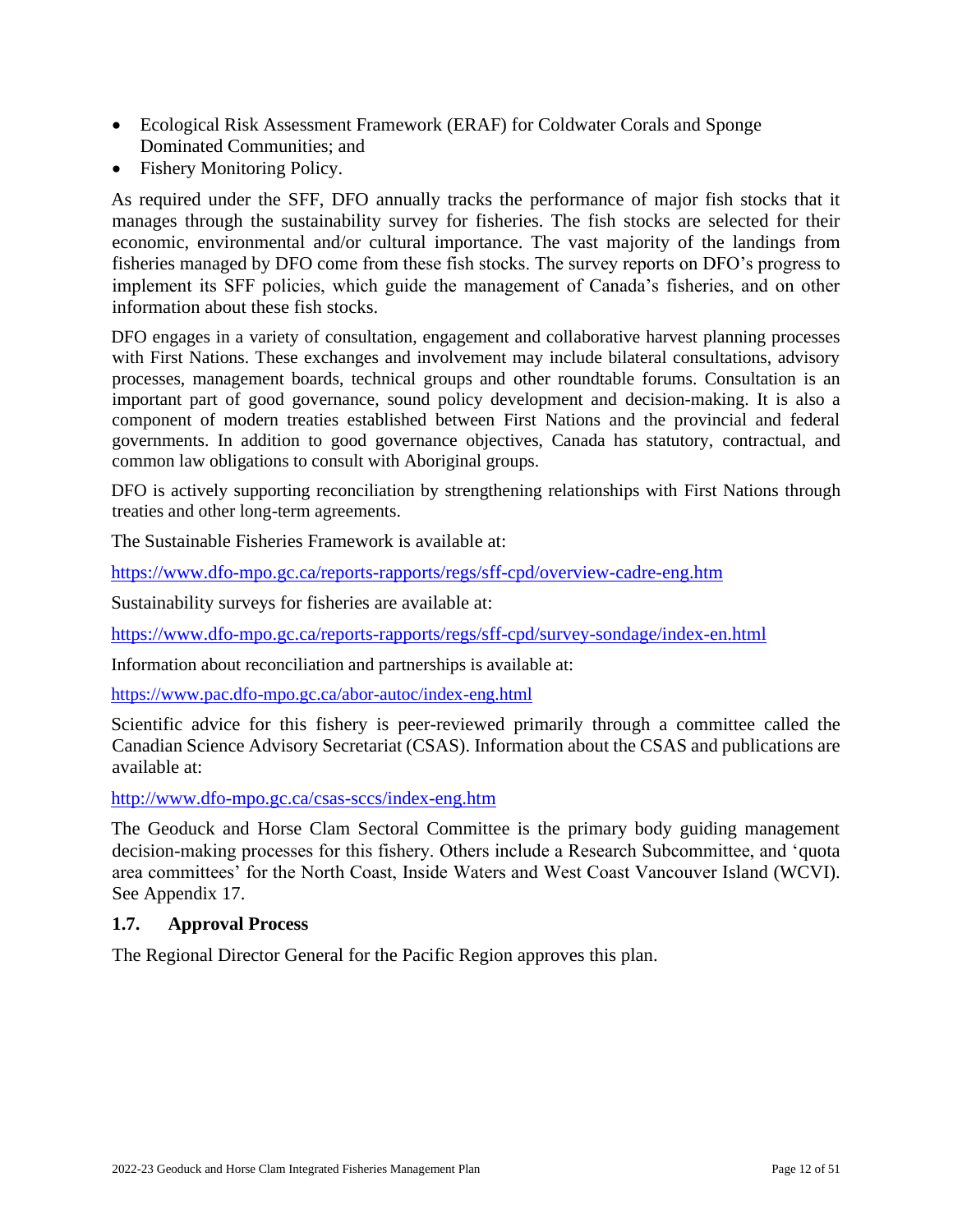## <span id="page-12-0"></span>**2. STOCK ASSESSMENT, SCIENCE AND TRADITIONAL KNOWLEDGE**

## <span id="page-12-1"></span>**2.1. Geoduck**

## 2.1.1. Biological Synopsis

The Geoduck clam (*Panopea generosa*) occurs from Alaska to the Gulf of California in the northeast Pacific, from the intertidal zone to depths of at least 110 metres. It buries itself up to a metre deep in sand, silt, gravel and other soft substrates.

Geoducks have separate sexes. Spawning occurs annually, primarily from June to July. Females release from 7 to 10 million eggs, after fertilization, larvae develop in the water column for 40 to 50 days before settling on the bottom. At a shell length of 2mm, juvenile Geoducks burrow into the substrate and can bury to a refuge depth of 60cm in two years. Mature sex organs are found in clams ranging from 2 to 107 years old, suggesting that individuals may be capable of reproducing for over a century.

Geoducks are among the longest-lived animals in the world and can reach over 150 years of age. They grow rapidly in the first 10 to 15 years, after which time growth in shell length almost ceases and is replaced by a thickening of the shell and a slow increase in body weight. Geoducks begin to recruit to the fishery at age 4 and are fully recruited at 6 to 12 years.

### 2.1.2. Ecosystem Interactions

Geoduck and Horse Clam populations can overlap the distribution of eelgrass beds. Eelgrass beds are recognized as sensitive habitat and are critical for many fish and shellfish species for at least part of their lifecycle. No wild commercial harvesting is permitted within eelgrass beds.

Geoducks are consumed by Sea Otters. Along the WCVI, from Clayoquot Sound northward, and in portions of the Central Coast, Sea Otters have established themselves in sufficient numbers to have an impact on Geoduck populations and on fish harvesters' ability to harvest quotas.

The exact role of geoduck within the ecosystem, other than a prey item, is largely unknown.

## 2.1.3. Indigenous Knowledge

In 2019, the *Fisheries Act* was amended to include provisions for the where the Minister may, or shall consider provided Indigenous knowledge in making decisions pertaining to fisheries, fish and fish habitat, as well as provisions for the additional protection of that knowledge when shared in confidence.

The term Indigenous knowledge may not be universally used, and other terms such as Indigenous Knowledge Systems, Traditional Knowledge, Traditional Ecological Knowledge, or Aboriginal Traditional Knowledge, which all convey similar concepts, may be used instead.

Indigenous knowledge can inform and fill knowledge gaps related to the health of fish stocks, and aid decision making related to fisheries management. The Government of Canada and the scientific community acknowledge the need to access and incorporate IK in meaningful and respectful ways. Work is underway at a National level to develop processes for how DFO receives Indigenous knowledge and applies it to inform decision making. This will include consideration of how to engage knowledge holders, and how to ensure that the knowledge can be shared and considered in a mutually acceptable manner by both knowledge holders and the broader community of First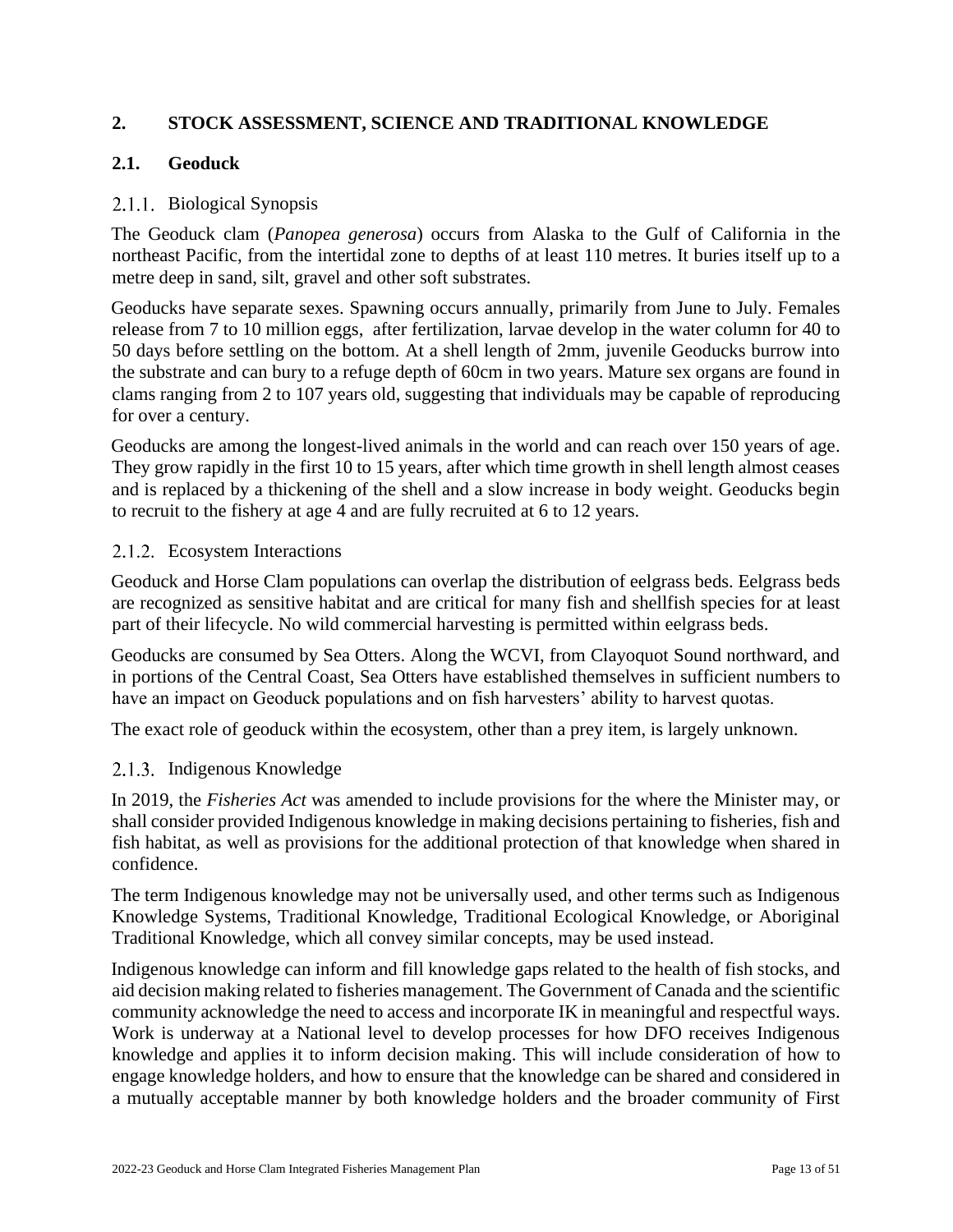Nations, stakeholders, managers, and policy makers involved in the fisheries. This work will be an iterative process done in collaboration with First Nations, Indigenous groups and knowledge holders, to ensure protection of the knowledge provided.

### 2.1.4. Traditional Ecological Knowledge

Traditional Ecological Knowledge in the form of observations and comments collected from commercial divers and patrolmen over many years contributes to decisions on scientific survey locations and is considered in management decisions.

#### 2.1.5. Stock Assessment

Since the early 1980s, a long-term approach has been used in the management of Geoduck stocks. Annual harvest rates were originally set at 1% of the estimated unfished (pre-fishery) biomass, with the objective of taking no more than that replaced by recruitment of juveniles into the population. Starting with the 2007 fishery year, Geoduck harvest options were calculated using regional exploitation rates, ranging from 1.2 to 1.8%, applied to the range of current biomass estimates of each bed (Zhang and Hand 2007). The use of current biomass for harvest option calculations eliminates the uncertainties around estimating unfished biomass.

Harvestable biomass is estimated as the product of harvestable bed area, Geoduck density and mean Geoduck weight on each bed. Bed area is estimated through harvest locations, substrate and dive surveys, and feedback from On-Grounds Monitors and harvesters at meetings and through logbook questionnaires. Density is estimated by dive surveys. Mean weight is estimated from landings data. Biomass on un-surveyed beds is estimated by extrapolating from surveyed beds and using density categories where appropriate. The harvest rate multiplied by the biomass estimates yields harvest options.

The latest Geoduck stock status updates (DFO 2020, 2021) are available on the Canadian Science Advisory Secretariat web site (<https://www.dfo-mpo.gc.ca/csas-sccs/index-eng.htm> ).

[http://www.dfo-mpo.gc.ca/csas-sccs/Publications/ScR-RS/2020/2020\\_054-eng.html](http://www.dfo-mpo.gc.ca/csas-sccs/Publications/ScR-RS/2020/2020_054-eng.html)

[https://www.dfo-mpo.gc.ca/csas-sccs/Publications/ScR-RS/2021/2021\\_007-eng.html](https://www.dfo-mpo.gc.ca/csas-sccs/Publications/ScR-RS/2021/2021_007-eng.html)

#### 2.1.6 Stock Scenarios

The prospect for this fishery is that it is sustainable under the current assessment and management framework. Reductions in stocks are expected from Sea Otter predation as Sea Otter populations increase and expand. Ongoing marine spatial planning initiatives may impact access to Geoduck stocks in the future and would therefore have an impact on quotas.

Continued improvement in the estimates of Geoduck density and bed area are anticipated through the results of on-going surveys, better and more detailed bed descriptions and locations from harvesters in logbooks (aided by GPS technology) and on-grounds monitor reports.

There are large numbers of Geoducks that inhabit natural refugia. These include deep water stocks (as divers are limited to depths of around 20 meters) and shallow water stocks (harvest is restricted to outside eelgrass beds and deeper than 3 meters datum), populations in gravel- or shell-packed substrates from which Geoducks are difficult to extract, individuals considered aesthetically inferior and unacceptable to the market, and stocks in contaminated areas and areas closed for various purposes (i.e. research, parks, sea otter protection, sea bird protection etc.). These form a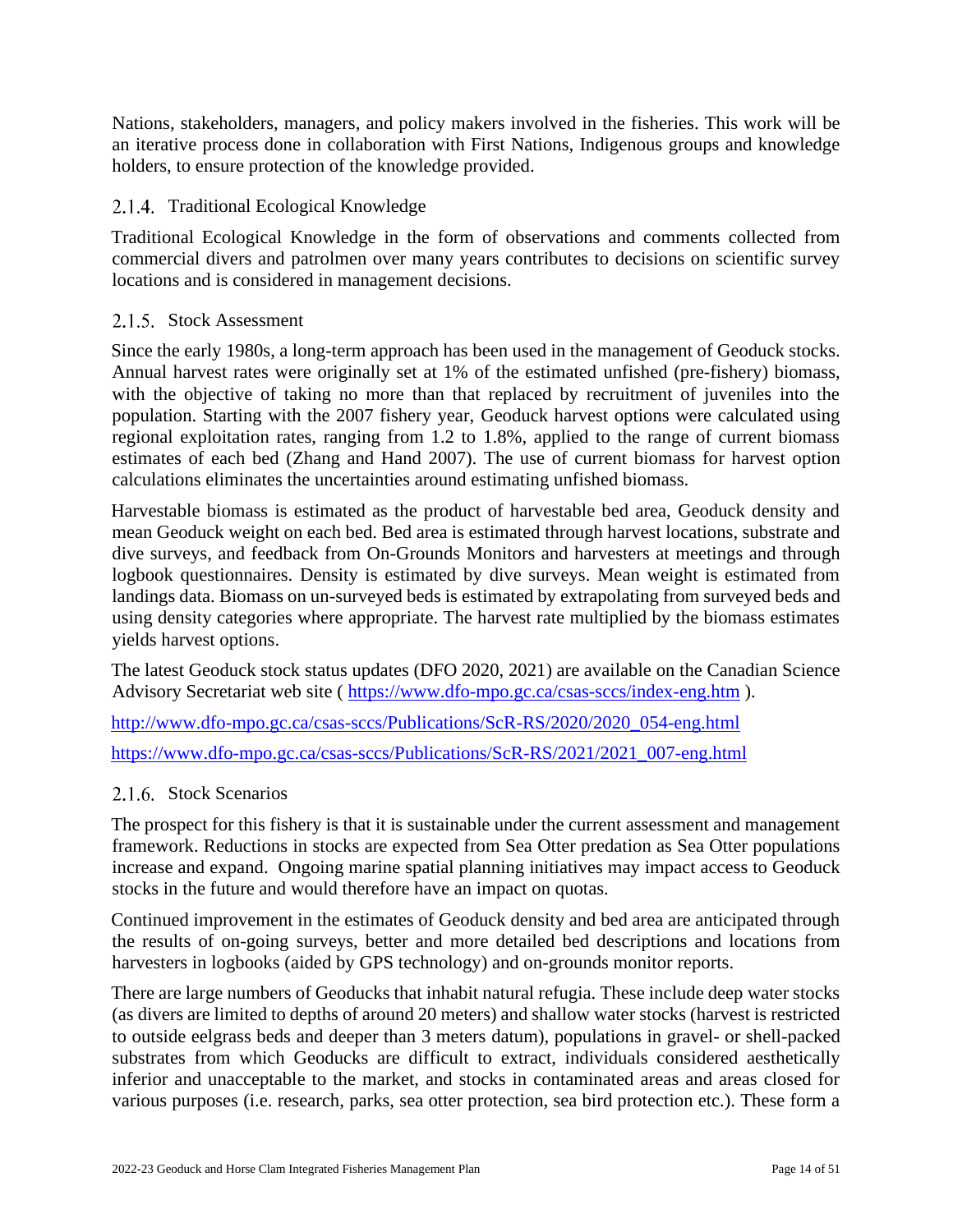protected breeding pool that is exclusive of the harvestable population. In addition, the ability of Geoducks to retract their necks in response to disturbance serves to protect a portion of the harvestable population.

Experimental work on the effect of fishing on recruitment has found that recruitment to an area is similar between heavily and lightly harvested populations (Campbell and Ming 2003). Age compositions from biological samples and reports from fish harvesters indicate that there has been strong recruitment in recent years in some Geoduck beds.

## 2.1.7. Precautionary Approach

In general, the precautionary approach in fisheries management is about being cautious when scientific knowledge is uncertain, and not using the absence of adequate scientific information as a reason to postpone action or failure to take action to avoid serious harm to fish stocks or their ecosystem. This approach is widely accepted internationally as an essential part of sustainable fisheries management.

Applying the precautionary approach to fisheries management decisions entails establishing a harvest strategy that:

- identifies three stock status zones healthy, cautious, and critical according to upper stock reference points and limit reference points;
- sets the removal rate at which fish may be harvested within each stock status zone; and
- adjusts the removal rate according to fish stock status variations (i.e., spawning stock biomass or another index/metric relevant to population productivity), based on pre-agreed decision rules.

The framework requires that a harvest strategy be incorporated into respective fisheries management plans to keep the removal rate moderate when the stock status is healthy, to promote rebuilding when stock status is low, and to ensure a low risk of serious or irreversible harm to the stock. A key component of the Precautionary Approach Framework requires that when a stock has declined to the Critical Zone, a rebuilding plan must be in place with the aim of having a high probability of the stock growing out of the Critical Zone within a reasonable timeframe.

<http://www.dfo-mpo.gc.ca/reports-rapports/regs/sff-cpd/precautionary-precaution-eng.htm>

Amendments to the *Fisheries Act* (Bill C-68) were passed into legislation in 2019 and include new authorities to amend the *Fishery (General) Regulations* and requirements to maintain major fish stocks at sustainable levels, and develop and implement rebuilding plans for stocks that have declined to their critical zone. The proposed regulatory amendments draw upon the 2013 *Guidance for the development of rebuilding plans under the Precautionary Approach Framework: Growing stocks out of the critical zone.* 

Information on the regulatory proposal regarding fish stocks and rebuilding plans is available at:

<http://www.dfo-mpo.gc.ca/fisheries-peches/consultation/consult-maj-pri-eng.html>

Harvest Control Rules (HCR) compliant with the Precautionary Approach (PA) have been developed for the Geoduck Fishery.

The Geoduck Stock Assessment Framework (Bureau et al. 2012) describes the Limit Reference Point currently in use for the B.C. Geoduck fishery. Currently, the Limit Reference Point is used as a management measure consisting of closing harvest on a bed if the current biomass on the bed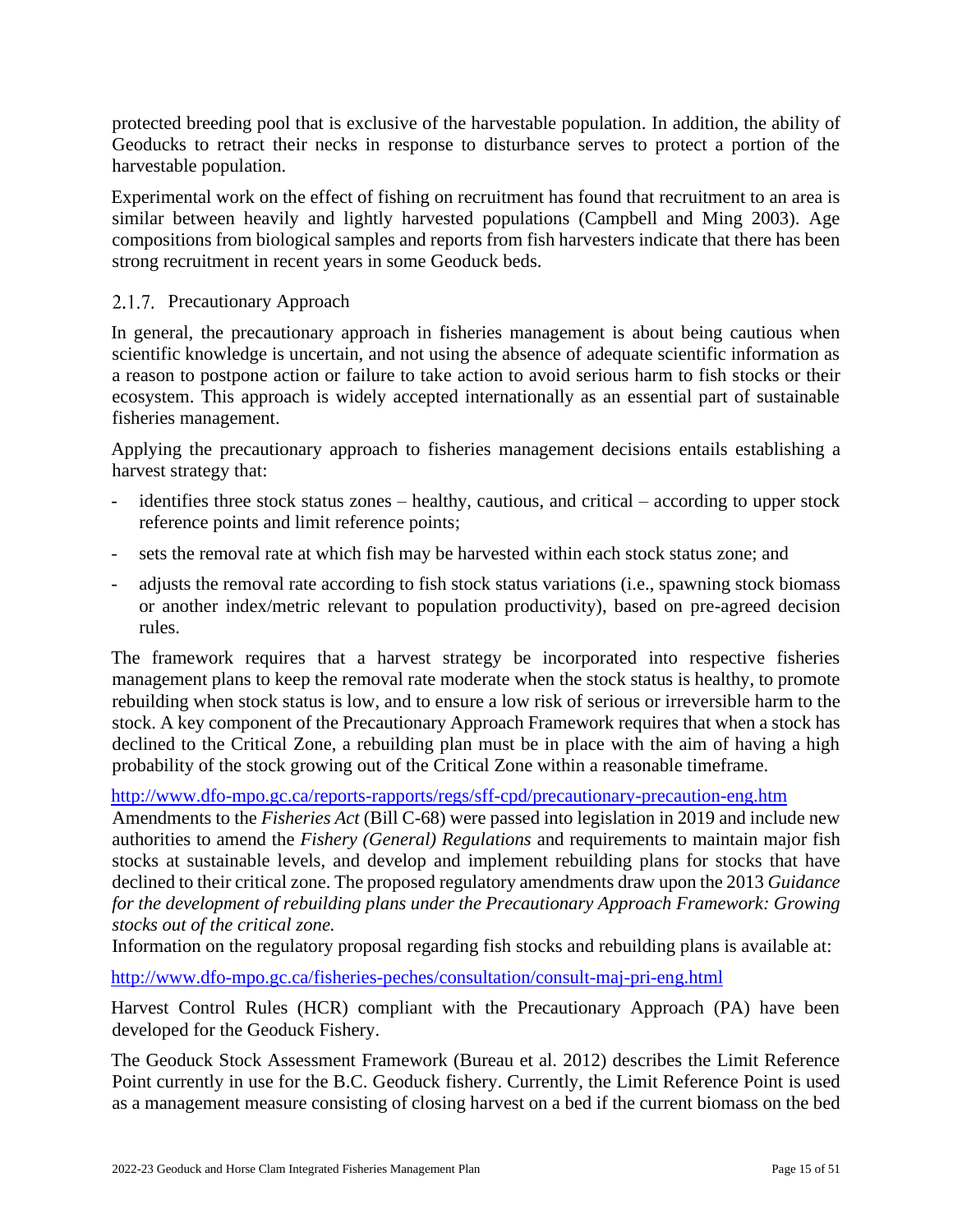falls below 40% of estimated unfished biomass. The stock index for each Geoduck bed (defined as the ratio of current biomass over unfished biomass) is estimated yearly when bed biomass estimates are updated. Bed for which the stock index falls below 0.4 are closed to harvest until they are surveyed and assessed as having recovered above the Limit Reference Point. Details of methods used to estimate unfished biomass were provided in Bureau (2017).

Under the precautionary approach the Upper Stock Reference (USR) for the Geoduck stock will be defined as the total coastwide current biomass being equal to 50% of total coastwide unfished biomass.

## 2.1.8. Research

Research studies to investigate aspects of recruitment, growth and the response of Geoduck populations to fishing were initiated in the early 1990s in selected sites in the Strait of Georgia and the WCVI (Campbell et al 2004, Zhang and Campbell 2004). Since Geoducks are long-lived and the recruitment process slow, these experiments are on-going.

DFO, the Underwater Harvesters Association (UHA), and First Nations have conducted surveys since 1992 to estimate Geoduck density. To date, over 200 surveys have been conducted coastwide. Biological samples are collected on some surveys, and age compositions and growth parameters are obtained from them (Bureau et al 2002, 2003). Published survey reports form part of the Canadian Technical Report of Fisheries and Aquatic Sciences series (Campbell et al 1995a, 1995b, 1998; Babuin et al 2006; Hand et al 1998) and the Canadian Manuscript Report of Fisheries and Aquatic Sciences series (Hand and Dovey 1999, 2000). See the References in Section 11, or the Internet at:

## <http://www.isdm-gdsi.gc.ca/csas-sccs/applications/Publications/index-eng.asp>

The availability of this substantial accumulation of biological information warranted a new assessment of the Geoduck stocks and re-evaluation of harvest rates in B.C. Age-structured projection modelling was conducted to investigate the impacts of alternative exploitation intensities on estimates of current, rather than virgin, Geoduck populations. Recommendations, presented to the PSARC Invertebrate Subcommittee in November 2005 (Zhang and Hand 2007), were that exploitation rates of 1.2% on the WCVI, 1.6% in Haida Gwaii and 1.8% to the rest of the coast be applied. On the WCVI, 1.8% was used in areas impacted by otters. Considering the high rate of otter predation, the difference between 1.2% and 1.8% in the commercial fishery was judged to be negligible.

## <span id="page-15-0"></span>**2.2. Horse Clam**

## 2.2.1. Biological Synopsis

Two species of Horse Clams (also known as gaper clams), *Tresus capax* and *Tresus nuttallii* occur commonly along the west coast of North America from California to Alaska. The Horse Clams live in mud, sand and gravel substrates. *T. nutallii* is found from the low intertidal to the subtidal depths of 50 m, buried to a depth of 1m, whereas *T. capax* is found from mid-intertidal to subtidal to depths of 30m, but may not be buried as deep in the subtidal (Lauzier, 1998).

Both species of Horse clams have separate sexes. Spawning occurs at different times for the two species. *T. Capax* typically spawns at seasonal low temperatures and the process begins at progressively later dates moving south to north, between January and April. *T. nuttallii* is typically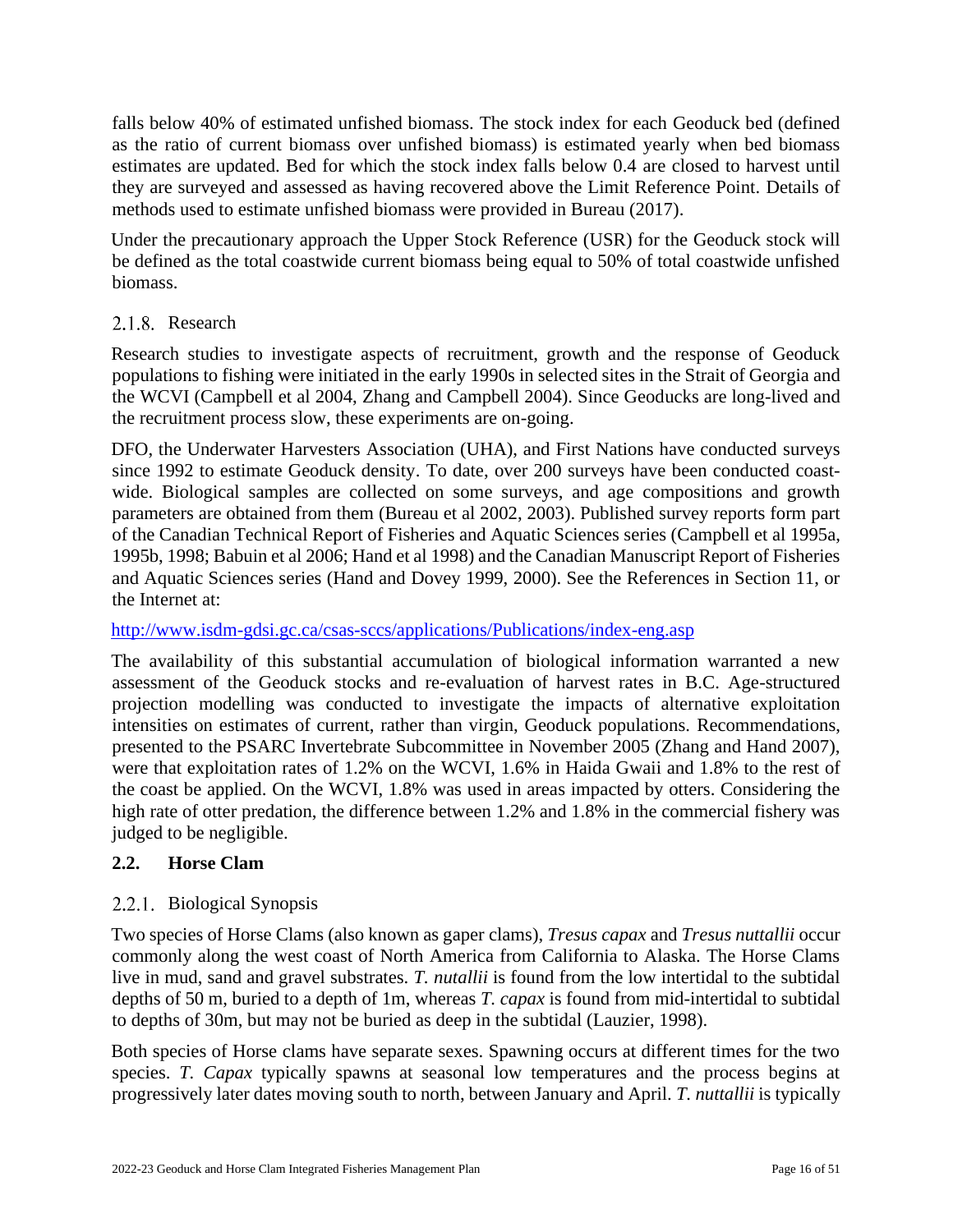a summer spawner occurring between April and August. It is believed that the larvae for both species settle after about 30 days, depending on the temperature.

The maximum ages observed in B.C. are 18 and 22 years, for *T. capax* and *T. nuttallii*, respectively.

#### 2.2.2. Assessment

While Geoduck do occur intertidally and can be harvested it is generally believed, by DFO, that even though Aboriginal and recreational harvesters are targeting Geoduck, they may be more likely to catch Horse Clams when harvesting in shallow and intertidal areas.

Due to a lack of stock assessment information, the commercial fishery for Horse Clams has been limited since 1992 to an incidental fishery open only when the Geoduck fishery is open. Studies on the productivity of Horse Clam stocks and preliminary abundance (Zhang, 2000) surveys led to two pilot fisheries for Horse Clams, one at Comox Bar in the Strait of Georgia and another in Lemmens Inlet on the WCVI. These closely monitored fisheries began in 2003, and the Comox Bar fishery continues to date. The Lemmens Inlet fishery was discontinued as the substrate at harvestable depths was not easily fished.

The Comox Bar area was re-surveyed in 2007 and 2017. The fishery has an assigned quota of 20,500 lb. (9,300 kg). Market feedback to date indicates the fishery is not profitable with the current quota and the monitoring and survey requirements that are funded by the UHA. The survey and fishery data will provide some insight into stock response to harvest and the market receptiveness to the product.

The prospect for this fishery is that it is sustainable under the current TAC and management framework. Harvestable beds with sufficient quantities of Horse Clams to make the survey requirements economic appear to be very limited at this time. Horse Clams tend to be widely distributed and are often found in areas of eelgrass, and thus are often not available to the commercial fishery.

## <span id="page-16-0"></span>**3. SOCIAL CULTURAL AND ECONOMIC IMPORTANCE**

#### <span id="page-16-1"></span>**3.1. Socio-Economic Profile**

The Pacific Region has the only commercial Geoduck fishery within Canada. In this fishery, harvested Geoducks are shipped to processing plants where they are packed and delivered live to Asian markets. This is a high-value fishery.

From 2015 to 2019, Geoducks accounted for an average of 9% of the shellfish harvest by weight and an average of 28% of the total shellfish landed value (DFO Data, logbooks and sales slips). In 2019 alone, Geoducks represented 8% of the total volume of shellfish landings and 25% of the total ex-vessel value (DFO Data, logbooks, sales slips). Please note that economic analyses are conducted by calendar year, not fishing year. Values will differ depending on the type of year used.

The commercial Geoduck fishery includes the harvest sector and the processing sector (including export activities). These activities provide benefits to the individual businesses (producer surplus or economic profits) and also contribute directly and indirectly to the economy through expenditures on labour, supplies and services. The Geoduck fishery accounts for about \$589,000 dollars in processing sector wages. It constitutes about 4% of all wild shellfish direct labour processing costs (and 4% of direct labour processing hours) (GSGislason & Associates Ltd., 2017).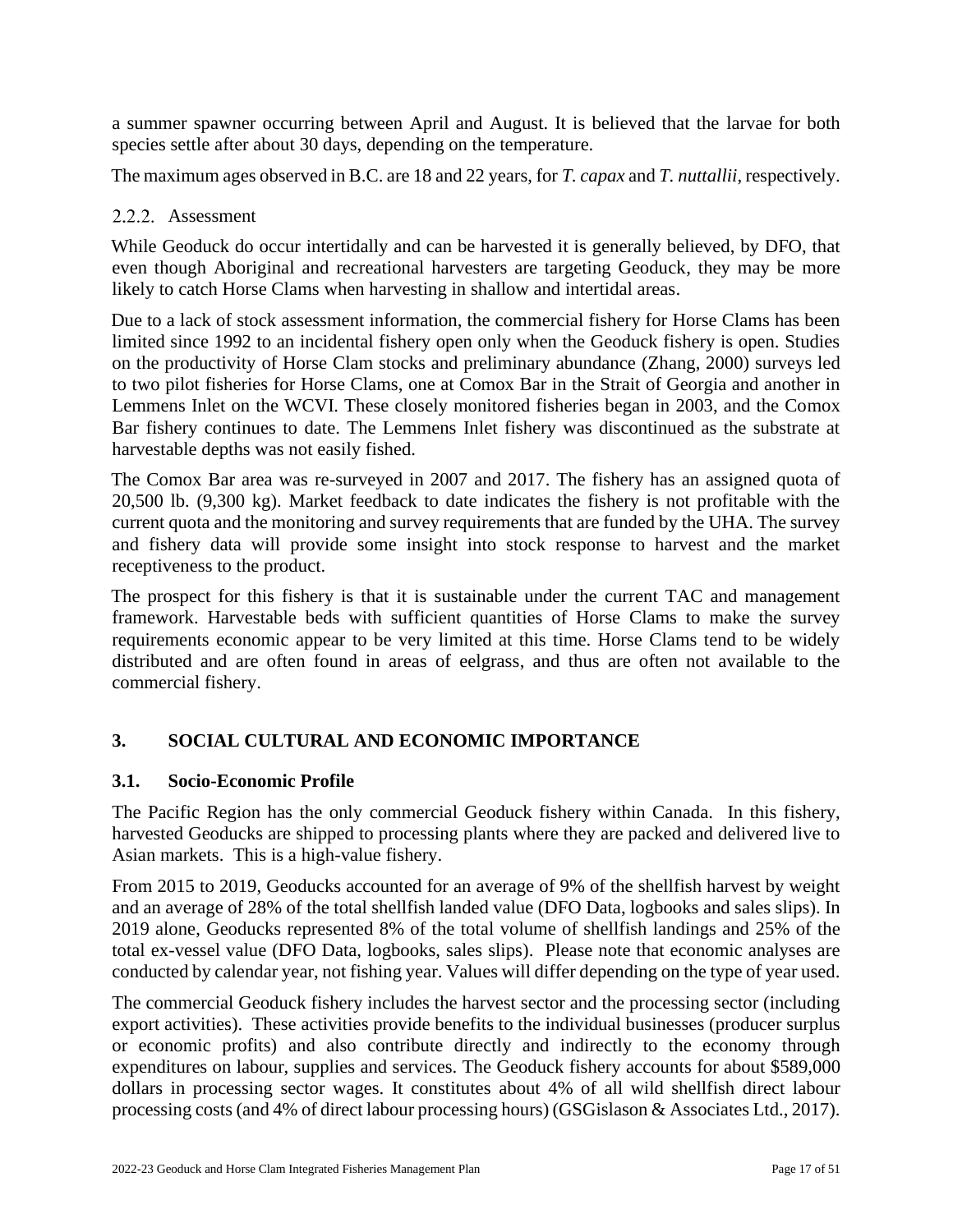There is a limited recreational and First Nations fishery for Geoduck. Clams identified as Geoduck in these fisheries are likely horse clam, which are often found in shallower, more intertidal waters and are more accessible to those that hand dig for clams.

Coast-wide landings of Geoducks peaked in 1987 at 12.7 million lb. (5,735 t), but as a result of decreasing TAC, landings decreased and averaged approximately 3.96 million lb. (1,798 t) between 1996 and 2004. The drop in TAC was a result of stock assessments and increasingly conservative management strategies. A subsequent decrease in TAC brought annual landings between 2005 and 2011 to 3.44 million lb. (1,559 t). In 2012, the allocated quota was reduced by a further 4% to 3.30 million lb. (1,497 t) and remained at this level to 2015. In 2016 the TAC was further reduced to 3.08 million lb. (1,397 t) and it remained the same through to 2019. The Geoduck TAC is fully harvested.

The commercial Geoduck fishery in BC has been a limited access fishery since 1979, with individual vessel quotas introduced in 1989. Each of the 55 licences were allocated 1/55 (1.8%) of the total allocated quota and the quota could not be separated from the licence. In 2012, a pilot program divided the quota for each licence into ten tradable blocks (1/550th of the TAC). In 2019 there were 5 communal commercial licences allocated to First Nations.

Figure 3.1 below presents total landings, nominal and real values for years 1976 to 2019. The nominal price paid to fish harvesters for Geoduck has increased significantly since the inception of the fishery in 1976. Then the average price paid was 7.5 cents per pound and the product was frozen and used locally for bait, clam chowder, and clam fritters. Price increased with a shift to live Geoducks and strong economic growth in the major markets of Hong Kong and the People's Republic of China. Over the years, there have been several price peaks for Geoduck including: 1995 (\$20.63/kg), 2001 (\$23.88/kg), 2012 (\$32.74/kg) and more recently 2019 (\$39.33/kg). Adjusting the prices to account for inflation (i.e. putting all prices in 2019 dollars) shows a similar pattern, although the price differences between the peaks are smaller: 1995 (\$32.39/kg), 2001 (\$33.77/kg), 2012 (\$35.98/kg), and 2019 (\$39.33/kg) (DFO Data, logbooks, sales slips).

Prices dropped after 2012, but rose quickly from 2016 to 2019. One of the reasons for this recent increase in price may be significant tariffs imposed by China on US Geoduck. These tariffs were first imposed in 2018 and continued into 2019. The increased cost of US Geoduck would have resulted in increased demand for BC product, in turn driving up the price (The Seattle Times, 2019).

In 2019, the ex-vessel price for Geoduck was \$39.33/kg and the wholesale price was about \$45.10/kg (BC Seafood Year in Review 2015-2019, DFO Data, logbooks, sales slips).

## **Figure 3.1.**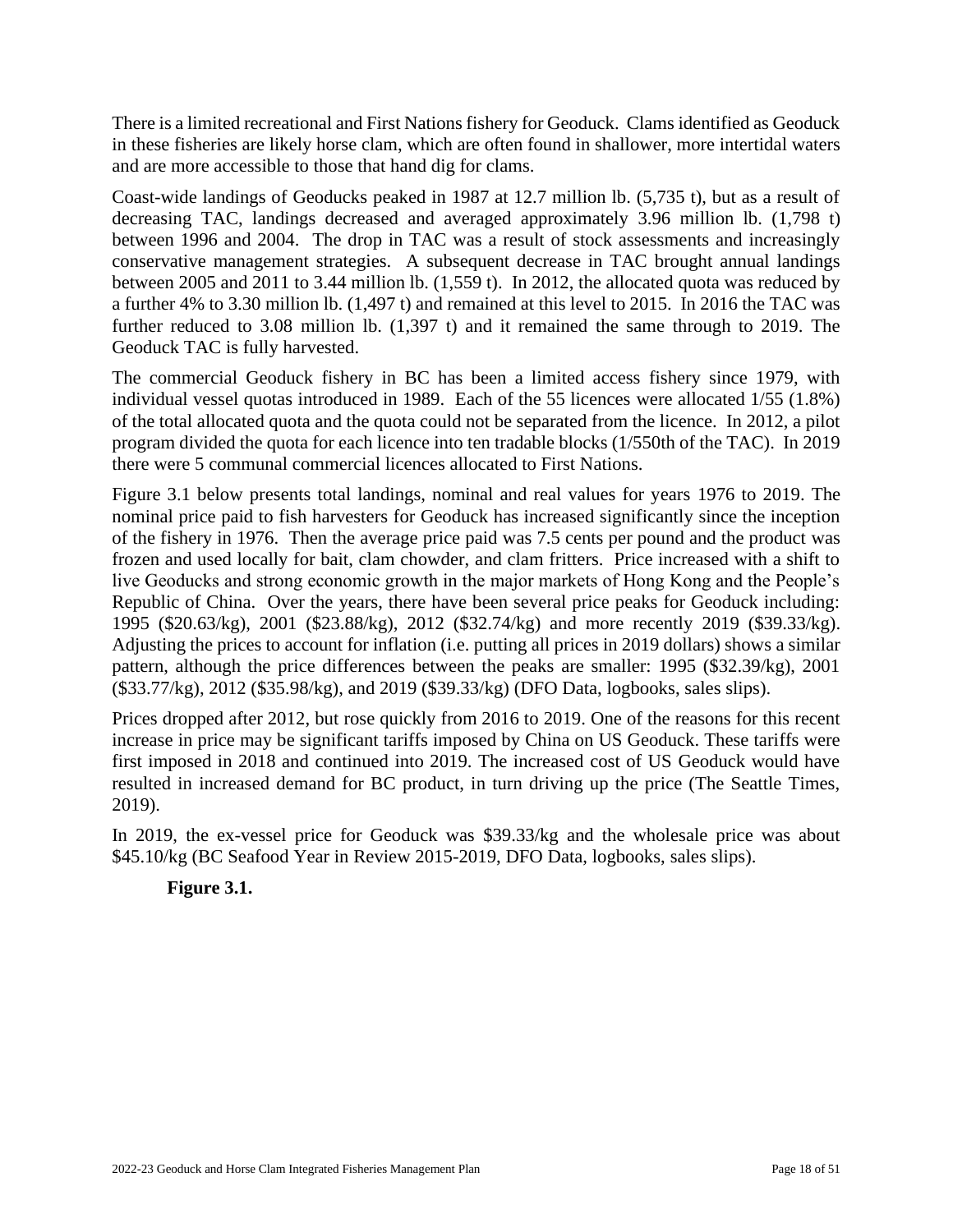

Landings were calculated based on calendar year, not harvesting season. Since 2016, the harvesting season has differed from the calendar year.

Source: DFO, Logbooks, saleslips data. 2019 - Preliminary).

## <span id="page-18-0"></span>**3.1.Viability and Market Trends**

The Geoduck fishery is one of BC's most profitable fisheries. The profitability of the fishery is reflected in the value of the licences; value estimates exceeded \$1 million in the early 1990s, and rose quickly to exceed \$3 million in 2011 (Nelson, 2012). The separation of the licence and quota in 2012 resulted in a slight increase in the valuation for a total package (licence plus 10 quota blocks) in 2012, and larger increases in following years. In 2019, the estimated value is \$8.1 million (Castlemain, 2019). Lease rates for a licence or quota block appear to track the price for Geoduck. Lease rates peaked in 2012 (at around \$700,000 for a full G licence with 10 quota blocks) and has declined by around 11% (of that value) by 2019 (to approximately \$620,000). (Castlemain, 2019).

The commercial fishery is managed, within the TAC, to ensure stability and profitability by managing the timing of the harvest and the rate at which product enters the market. Changes in TAC occur due to new information on stock sizes that influence biomass calculations. The Underwater Harvesters Association (UHA) maintains that fluctuating TACs are interpreted by the market as lack of stability, and will influence price, and thus profit. However, constraints on TAC have been matched by price increases. Barring closures due to biotoxins or sanitary contamination, the fishery operates year-round in any given year. Landings fluctuate monthly in response to market demands and supply from other countries (Figure 3.2). The largest harvests are in the winter months (December to February), with less Geoduck landed over the summer.

Figure 3.2.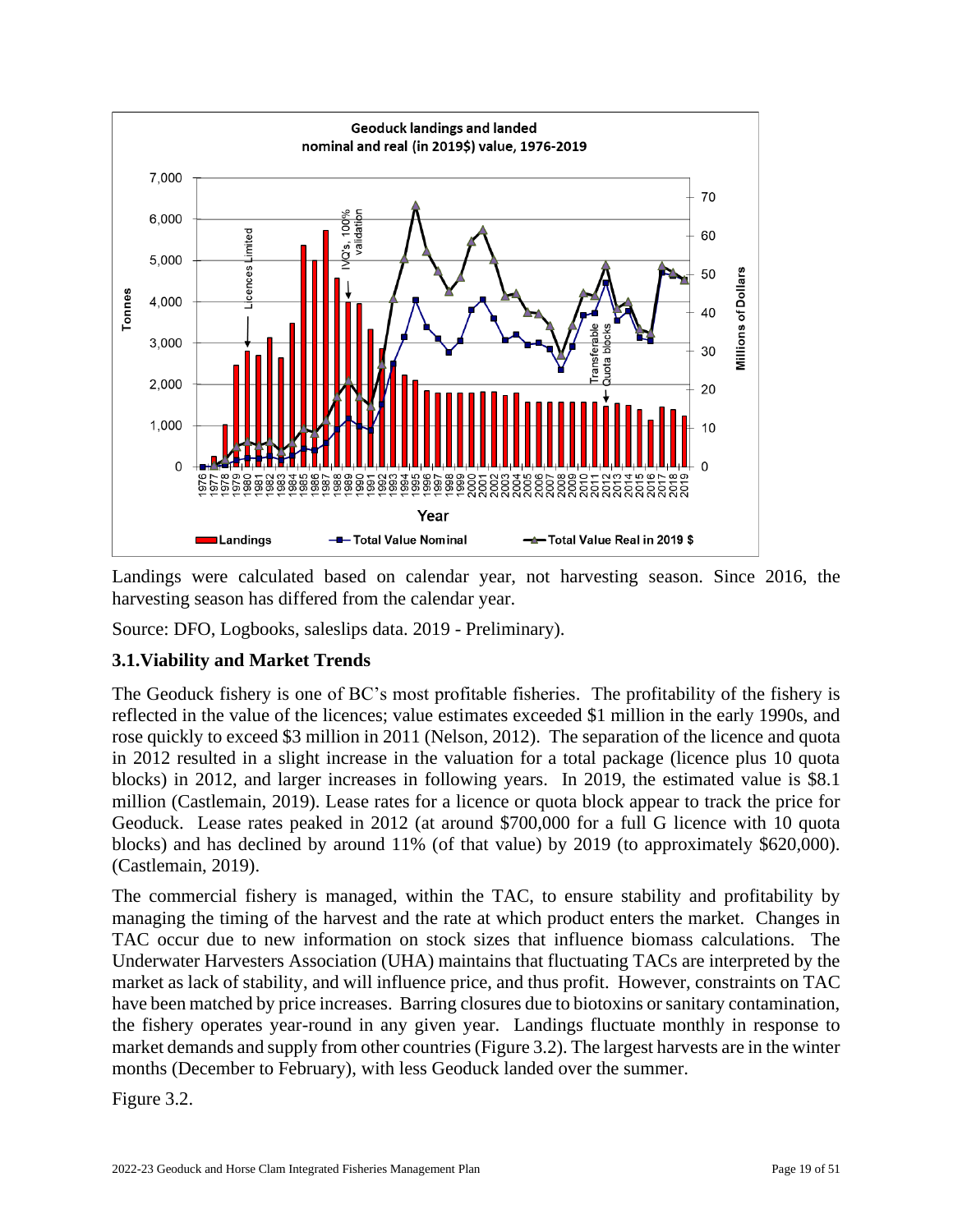

Monthly landings were calculated based on calendar year, not harvesting season. Since 2016, the harvesting season has differed from the calendar year.

Source: DFO Logbooks data for 2015-2019.

## <span id="page-19-0"></span>**3.2. Processing & Exporting**

Geoduck is harvested on the north coast, the inside waters, and the west coast of Vancouver Island. Since 1994, due to changes in stock assessment, TAC has become more concentrated in the north coast area.

Currently, all Geoduck is processed in the Lower Mainland. Processing for Geoduck is minimal with the majority exported live to Asian markets. In general, Geoduck is caught one day and packaged and shipped the following day. Since the product is consumed fresh, timeliness is very important. Vancouver is North America's gateway to Asian markets for Geoduck and much of the U.S. harvest is shipped to Canada, packaged and re-exported to Asia. In response to demand, in 2011, China Southern Airlines opened a dedicated cargo service running from Vancouver to Shanghai to facilitate the transportation of fresh shellfish, including Geoduck. Regular dedicated air cargo service between Canada and mainland China continues.

The majority of Geoduck harvested in Canada is exported, and high-value live Geoduck accounts for over 99% of Geoduck exports both by weight and by value.

Historically, Geoduck exports have gone predominately to Hong Kong and the People's Republic of China, with 5-year average shares of joint real value of about 88% from 2016 to 2020 (Figure 3.3 below). While in the years 2016 to 2020 the volume of Geoduck exports to China has fluctuated up and down, exports to Hong Kong have consistently increased. In the years between 2016 and 2020 the real value of Geoduck exports to Hong Kong increased by 284%, while in the same time period the value of exports to China decreased by 23%.

Macao has been the third most valuable destination since 2016. There has also been an increase in exports to Singapore bringing it to the fourth most valuable destination. In 2020 the real value of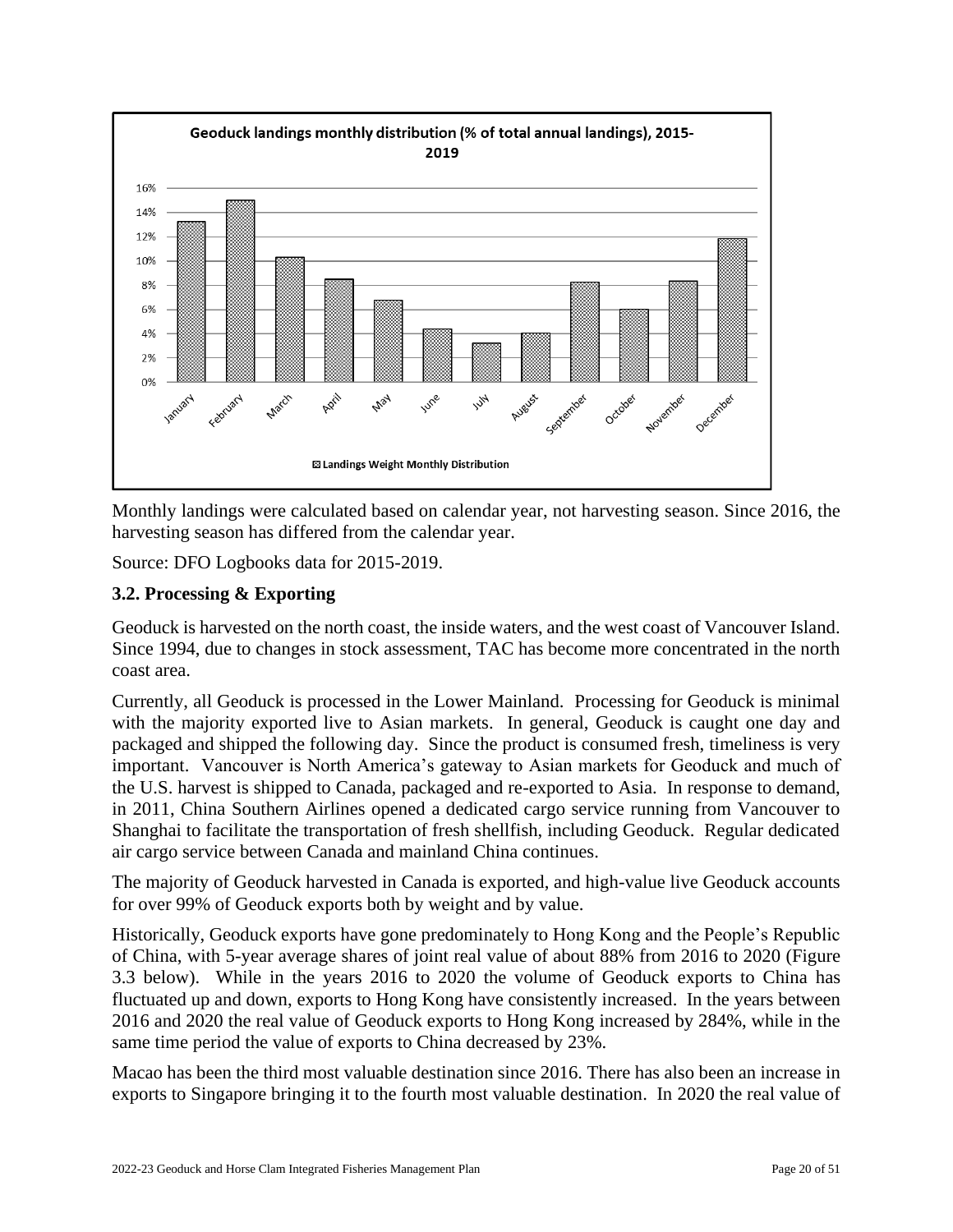Geoduck exports to Macao and Singapore was 1.8% and 0.3% of the total value of Geoduck exports, respectively. From 2016 to 2020, the real value of exports to Singapore increased 657%.

Vietnam and the United States were important export destinations from 2012 to 2017, representing 8% and 1% of the average real value of exports over those years. However, both countries have imported much less Geoduck since 2017. In 2020, the United States imported 0.02% and Vietnam imported none of BC's export value.

The number of countries Geoduck is exported to from British Columbia decreased in 2020 to 9, compared to an average of 17 from 2016 to 2019. Figure 3.3 (below) presents the percentage of Geoduck export value by main export destination from 2016 to 2020.



Figure 3.3.

\* Estimates for 2020 are to be treated as preliminary.

Export value proportions were calculated based on calendar year, not harvesting season. Since 2016, the harvesting season has differed from the calendar year.

Source: EXIM Statistics Canada export database, accessed on January 2021

The Canadian industry has two main competitors in the US: the Washington and Alaskan Geoduck fisheries. Washington is a well-established producer and harvests both wild and cultured Geoduck, while Alaska became active in the live market after 2000. In 2018, the US exported 3,811 t of domestic Geoduck valued at \$106 million USD. This constituted a 10% decrease in the volume of Geoduck exports, but a 2% increase in the value of exports as compared to year 2017 (NOAA, 2019). There has been a number of temporary bans on exports of live shellfish to China from the US northwest; however, as of June 2016, the ban on imports of live shellfish from Washington and Alaska, including Geoduck, had been lifted (Washington DOH, 2016). Mexico also entered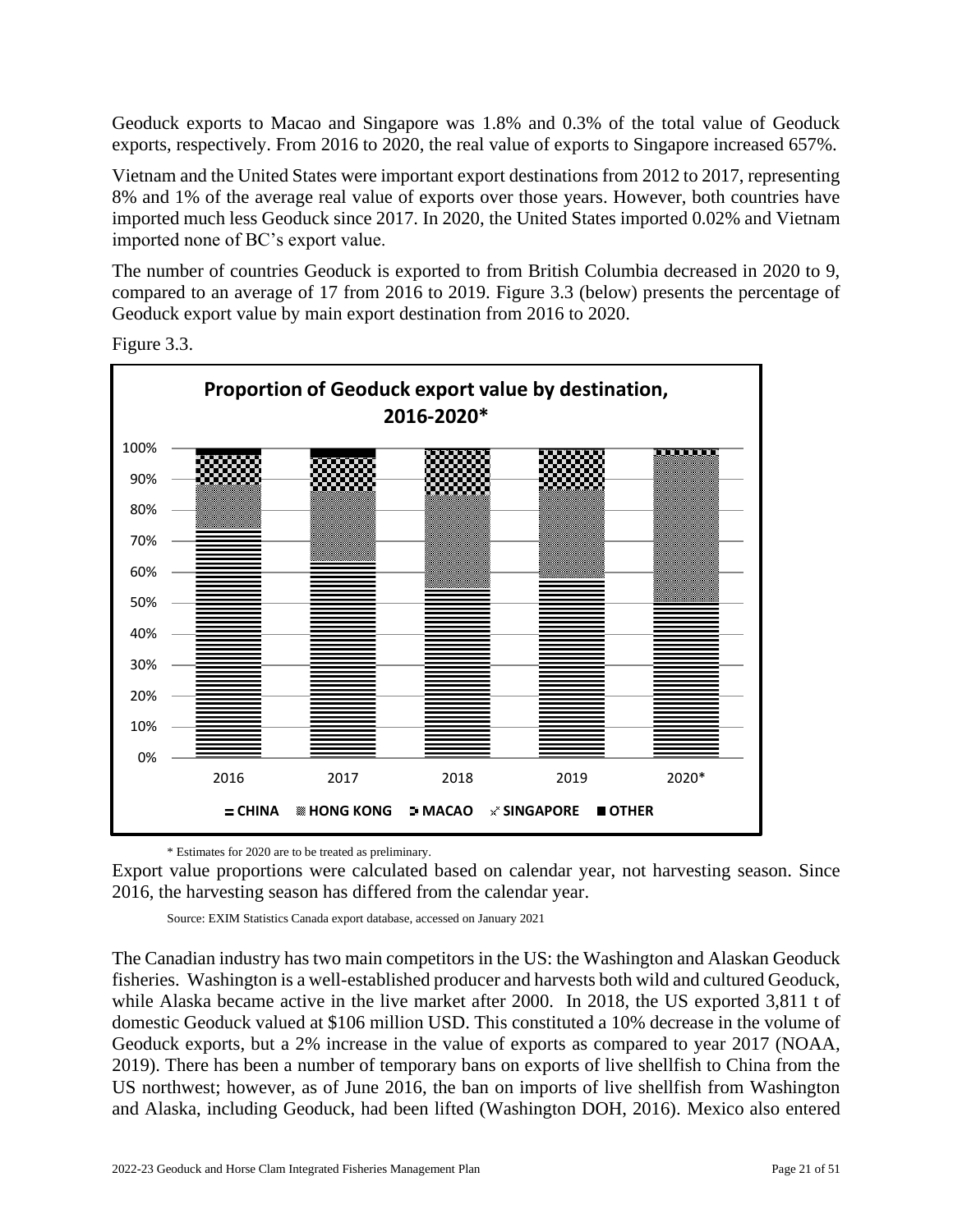the market with a slightly different species in 2002, with rapid growth in supply until 2006 (GSGislason, 2012). In 2010, Mexico produced 21% of global commercial Geoduck (Cap Log Reports 2013). In 2014, the Mexican federal government published guidelines for sustainable development to regulate the Geoduck export industry, a possible indication that the Mexican Geoduck industry will be a greater competitive force against the Canadian industry in future years (FishSite, 2014).

#### **References:**

BC Ministry of Agriculture (BC Agriculture). 2019. 2018 British Columbia Seafood Industry Year in Review. Available at: [https://www2.gov.bc.ca/assets/gov/farming-natural-resources-and](https://www2.gov.bc.ca/assets/gov/farming-natural-resources-and-industry/agriculture-and-seafood/statistics/industry-and-sector-profiles/year-in-review/bcseafood_yearinreview_2018.pdf)[industry/agriculture-and-seafood/statistics/industry-and-sector-profiles/year-in](https://www2.gov.bc.ca/assets/gov/farming-natural-resources-and-industry/agriculture-and-seafood/statistics/industry-and-sector-profiles/year-in-review/bcseafood_yearinreview_2018.pdf)[review/bcseafood\\_yearinreview\\_2018.pdf](https://www2.gov.bc.ca/assets/gov/farming-natural-resources-and-industry/agriculture-and-seafood/statistics/industry-and-sector-profiles/year-in-review/bcseafood_yearinreview_2018.pdf)

Cap Log Reports. 2013. A Value Chain Analysis of Mexico's Emerging Commercial Geoduck Trade. Cap Log Group with funding from Environmental Defense Fund, Mexico. February. Available at: http://caploggroup.com/wp-content/uploads/2013/04/Mexican-Panopea-Value-Chain.pdf

Castlemain . Analysis of Commercial Fishing Licence, Quota, and Vessel Values (prepared for DFO- Pacific Region - as at December 31, 2019).

FishSite News Desk. 2014. Mexico to Regulate Geoduck Fishing Industry. December. Available at:<http://www.thefishsite.com/fishnews/24739/mexico-to-regulate-geoduck-fishing-industry/>

GSGislason and Associates. 2012. The Market for Geoduck. Prepared for Fisheries and Oceans Canada. January. 55pp.

GSGislason and Associates. 2017. Linkages Between Seafood Harvesting and Processing. Prepared for Fisheries and Oceans Canada. August. 7pp.

Nelson, S. 2011. Pacific Commercial Fishing Fleet: Financial Profiles for 2009. Prepared for Fisheries and Oceans Canada, Pacific Region. June. Pacific Commercial Fishing Fleets Financial Profiles Series, 2011-4. 160pp. Available at: http://www.dfo-mpo.gc.ca/Library/343762.pdf

Nelson, S. 2012. West Coast Fishing Fleet: Analysis of Commercial Fishing Licence, Quotas, and Vessel Values as of March 31, 2012. Prepared for Fisheries and Oceans Canada, Pacific Region. November.101pp. Available at: [http://www.dfo-mpo.gc.ca/ Library/ 348363.pdf](http://www.dfo-mpo.gc.ca/Library/348363.pdf)

Nelson, S. 2016. West Coast Fishing Fleet: Analysis of Commercial Fishing Licence, Quotas, and Vessel Values as of March 31, 2015. Prepared for Fisheries and Oceans Canada, Pacific Region. March. 98pp. Available at:<http://waves-vagues.dfo-mpo.gc.ca/Library/364124.pdf>

NOAA, 2019. Imports and Exports of Fishery Products Annual Summary, 2018. Available at: https://www.st.nmfs.noaa.gov/Assets/commercial/trade/Trade2018.pdf

Simpson, I. (2016). Analysis of Commercial Fishing Licence, and Quota Values. Castlemain, 77p.

Terry, I. 2015. Harvesting geoducks is lucrative, but it's also brutally hard work. Heraldnet. June. Available at:<http://www.heraldnet.com/article/20150628/NEWS01/150629316>

The Seattle Times. 2019. Export markets cool for Washington's giant clam, the geoduck, as tariffs mount and Chinese consumers get picky. October. Available at: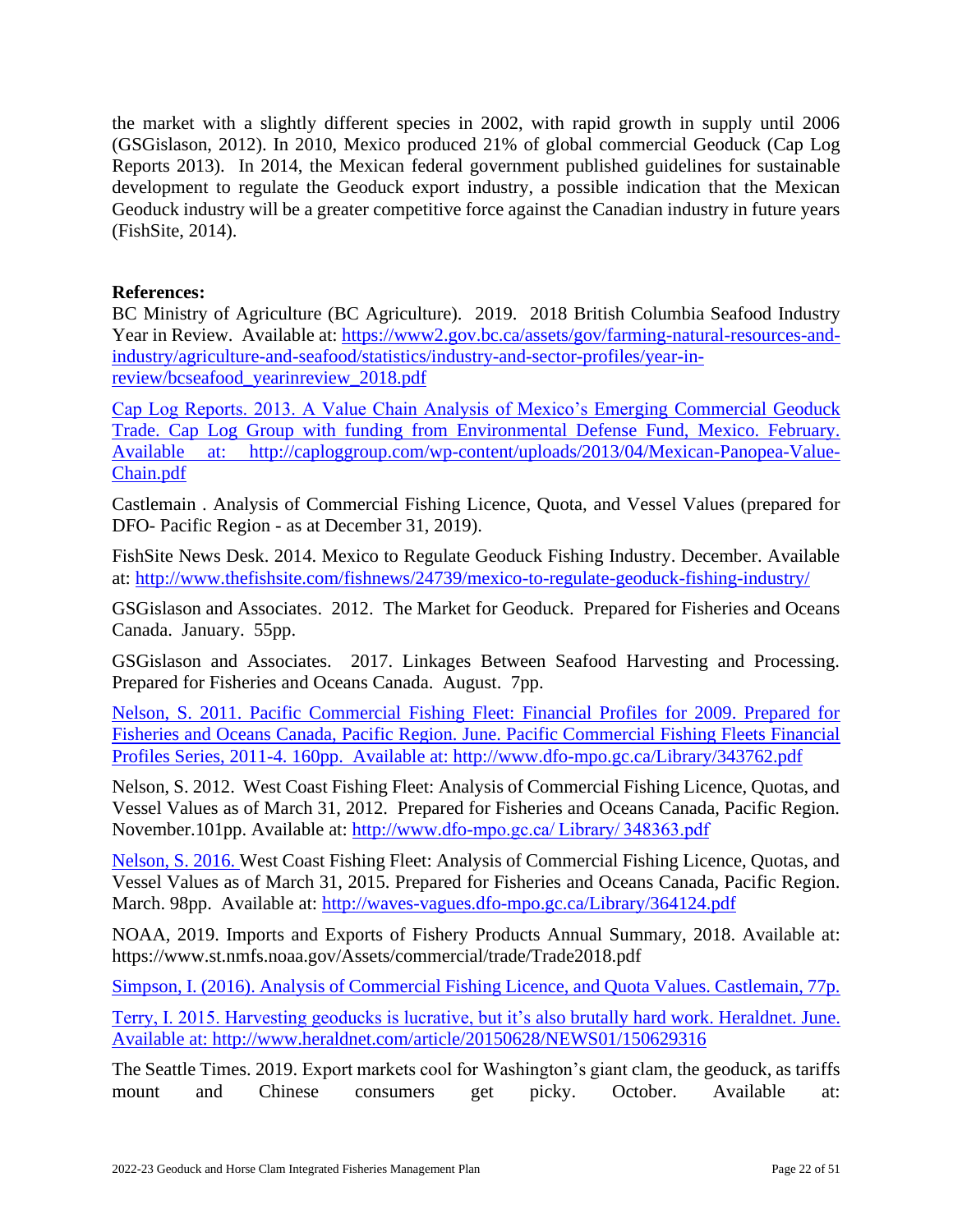[https://www.seattletimes.com/seattle-news/export-markets-cool-for-washingtons-giant-clam-the](https://www.seattletimes.com/seattle-news/export-markets-cool-for-washingtons-giant-clam-the-geoduck-as-tariffs-mount-and-chinese-consumers-get-picky/)[geoduck-as-tariffs-mount-and-chinese-consumers-get-picky/](https://www.seattletimes.com/seattle-news/export-markets-cool-for-washingtons-giant-clam-the-geoduck-as-tariffs-mount-and-chinese-consumers-get-picky/)

Washington State Department of Health (DOH). 2016. Areas Cleared for Geoduck Export to China. Washington State Department of Health. August. Available at:

[http://www.doh.wa.gov/CommunityandEnvironment/Shellfish/CommercialShellfish/Export/Exp](http://www.doh.wa.gov/CommunityandEnvironment/Shellfish/CommercialShellfish/Export/ExporttoChina) [orttoChina](http://www.doh.wa.gov/CommunityandEnvironment/Shellfish/CommercialShellfish/Export/ExporttoChina)

## <span id="page-22-0"></span>**4. MANAGEMENT ISSUES**

The following emerging issues may impact the management measures in place for the Geoduck fishery.

### <span id="page-22-1"></span>**4.1. Conservation and Sustainability**

### 4.1.1. Sea Otters

Along the WCVI from Clayoquot Sound northward, Central Coast areas and more recently northern Vancouver Island, Sea Otters have established themselves in sufficient numbers to have a significant impact on Geoduck populations and on harvesters' ability to harvest quotas. Sea Otters are efficient predators on Geoducks and other bottom fauna (such as urchins, crabs, and other clams), and there is concern over the effect otters will have on the Geoduck fishery in areas where otters are present. In some areas on the WCVI, Geoduck fishing has been severely curtailed due to Sea Otter predation. At the same time, some areas with Sea Otter predation appear to be experiencing good recruitment of juveniles.

#### 4.1.2. Impacts of Climate Change

Climate change is expected to result in a variety of potential impacts, including, but not limited to, rising sea levels, loss of marine habitat, shifting distribution ranges for marine organisms and an imbalance between growth and recruitment within ecosystems. Ocean acidification is one of the climate impacts that could impact Geoduck populations in B.C. Oceans absorb anthropogenic carbon dioxide (CO2) which increases the acidity of the water. There are concerns about the ability of marine ecosystems to adapt to acidification. Fecundity, juvenile survival and the ability to handle temperature stress may be impacted negatively by ocean acidification (Haigh et al. 2015). Another emerging issue has been higher than normal water temperatures over the last few years (Chandler et al. 2016). Higher water temperatures may also impact recruitment (increase or decrease), growth of Geoduck and may lead to increased instances of disease.

## <span id="page-22-2"></span>**4.2. Social, Cultural and Economic**

#### 4.2.1. Biotoxin

Geoduck are a bivalve that can retain biotoxins. Biotoxins (generally Paralytic Shellfish Poison, PSP or red tide) are poisonous compounds accumulated by shellfish feeding upon toxin containing dinoflagellates and marine diatoms. In recent years testing has indicated a more common presence and persistence of accumulated biotoxins. This has resulted in challenges for opening and maintaining open areas for Geoduck harvest. For the past few years, season extensions have been required to complete the quota as a result of PSP. However, if PSP continues to cause interruptions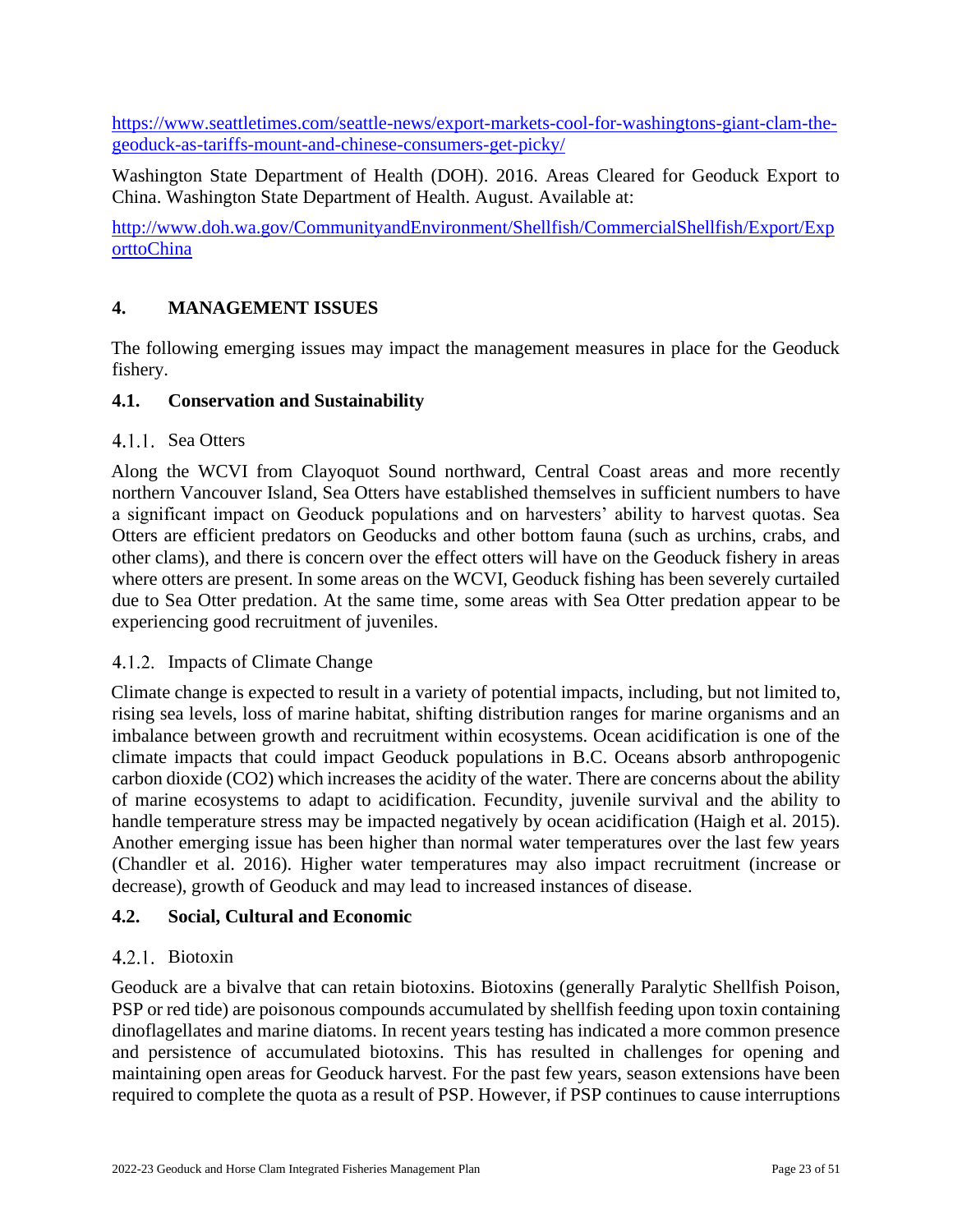in harvest the annual TAC may not be achieved. The added cost and effort for the required biotoxin testing has been significant for industry and government labs.

## 4.2.2. Geoduck Aquaculture

There is increasing interest in Geoduck aquaculture. Geoduck aquaculture has the potential to be a lucrative economic venture but also has the potential to remove significant areas from the wild fishery, thus reducing the commercial TAC. Planted Geoducks have the potential to increase the spawning biomass and potentially increase wild production but may also negatively affect the genetic diversity and disease occurrence in wild Geoduck populations, (DFO 2014).

There is also a concern that illegal harvest of wild Geoduck could be reported as coming from aquaculture which could impact the Department's ability to ensure conservation.

#### 4.2.3. First Nations

First Nations have an interest in economic opportunity from Geoduck, both through aquaculture and through access to the wild fishery.

Access to the wild fishery is currently being addressed by two programs; the Allocation Transfer Program (ATP) and the Pacific Integrated Commercial Fishery Initiative (PICFI). These programs retire existing commercial licence eligibilities from fish harvesters, on a voluntary basis, and reissue these to eligible First Nation organizations as communal commercial licences. The ATP program facilitates the voluntary retirement of commercial licences and the issuance of licences to eligible Indigenous commercial fishers in a manner that does not add to the existing fishing effort. The PICFI, first announced in 2007, receives \$22.05 million annually. In 2018/2019, an Aquaculture Development Source (ADS) funding envelope with an annual budget of \$1M was launched to support aquaculture projects under PICFI, and the annual budget increased to \$1.5M beginning in 2021/22.

To date the PICFI program has acquired five Geoduck licences and thirty-one (31) quota blocks. The ATP program has acquired two (2) quota blocks. All five licences and the thirty-three quota blocks have been provided to multiple First Nations.

First Nations are also purchasing their own quota blocks through private sales.

For more information on the Aboriginal Fisheries Strategy (AFS) and ATP, contact a resource manager listed in Appendix 15 or see the DFO website at:

<http://www.pac.dfo-mpo.gc.ca/abor-autoc/index-eng.html>

More information on the PICFI is available at:

<http://www.pac.dfo-mpo.gc.ca/fm-gp/picfi-ipcip/index-eng.html>

#### <span id="page-23-0"></span>4.2.4. Recreational

Recreational fishing may occur to provide food for personal use, as a leisure activity, or as a combination of the two. The recreational community includes local residents, multi-species charter operators and lodges, and visiting anglers and boaters. In the 2020/2021 recreational angling season, 238,600 anglers were licensed to fish in BC's tidal waters recreational fishery. Most (90%) were BC residents, with the remainder being Canadians from outside BC. Due to COVID-19, no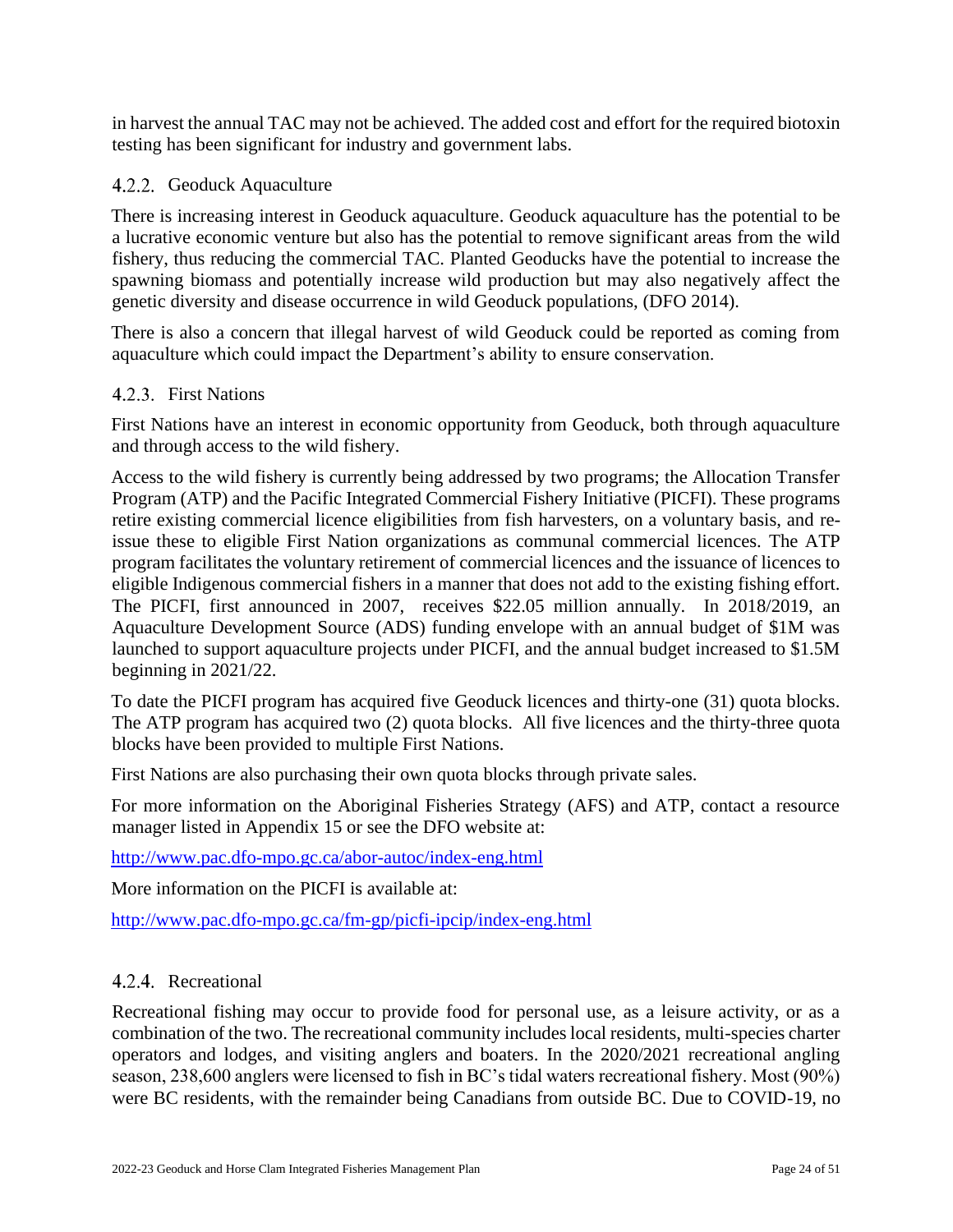licences were sold to visitors outside of Canada. These activities provide a range of benefits to the participants as well as contribute directly and indirectly to economic activity.

Recreational interest in harvesting shellfish species is directed mainly at crab, prawns and shrimp. The recreational harvest of Geoduck and Horse Clams is believed to be minimal.

#### **4.3. Compliance**

There are no emerging issues for enforcement other than those already highlighted in the Compliance Plan (Section 9).

#### <span id="page-24-0"></span>**4.4. Ecosystem**

#### 4.4.1. Depleted Species Concern

The *Species at Risk Act* (SARA) came into force in 2003. The purposes of the Act are "to prevent wildlife species from being extirpated or becoming extinct, to provide for the recovery of wildlife species that are extirpated, endangered or threatened as a result of human activity and to manage species of special concern to prevent them from becoming endangered or threatened". More information on SARA can be found at

[https://www.registrelep-sararegistry.gc.ca](https://www.registrelep-sararegistry.gc.ca/)

The Geoduck and Horse Clam fishery is a selective fishery and there are no concerns for potential impacts on depleted species such as Sea Otters. Sea Otters are listed by the *Species at Risk Act* (SARA) as a species of special concern.

In addition to the existing prohibitions under the *Fisheries Act*, under the SARA it is illegal to kill, harm, harass, capture, take, possess, collect, buy, sell or trade any listed endangered or threatened animal or any part or derivative of an individual. These prohibitions apply unless a person is authorized, by a permit, licence or other similar document issued in accordance with the SARA, to engage in an activity affecting the listed species or the residences of its individuals. Species listed as special concern are not included in these prohibitions.

Endangered, threatened, and special concern species in Pacific region currently listed under the SARA can be found at:

[http://www.dfo-mpo.gc.ca/species-especes/sara-lep/index-eng.html.](http://www.dfo-mpo.gc.ca/species-especes/sara-lep/index-eng.html)

#### 4.4.2. Marine Mammal Regulations

The *Marine Mammal Regulations* provide direction on conservation and protection of marine mammals, provide guidance for recovery of Endangered Species under the *Species at Risk Act*, and set out provisions related to reducing human disturbance of marine mammals (e.g. viewing of marine mammals) and mandatory reporting requirements in the case there is accidental contact with a marine mammal and a vessel or fishing gear. These regulations were amended in 2018 and now specify mandatory requirements to prevent disturbance of marine mammals.

As per section 7(2) of the *Marine Mammal Regulations*, disturbance is defined as a number of human actions including:

- Feeding, swimming or interacting with a marine mammal.
- Moving a marine mammal (or enticing/causing it to move).
- Separating a marine mammal from its group or going between it and a calf.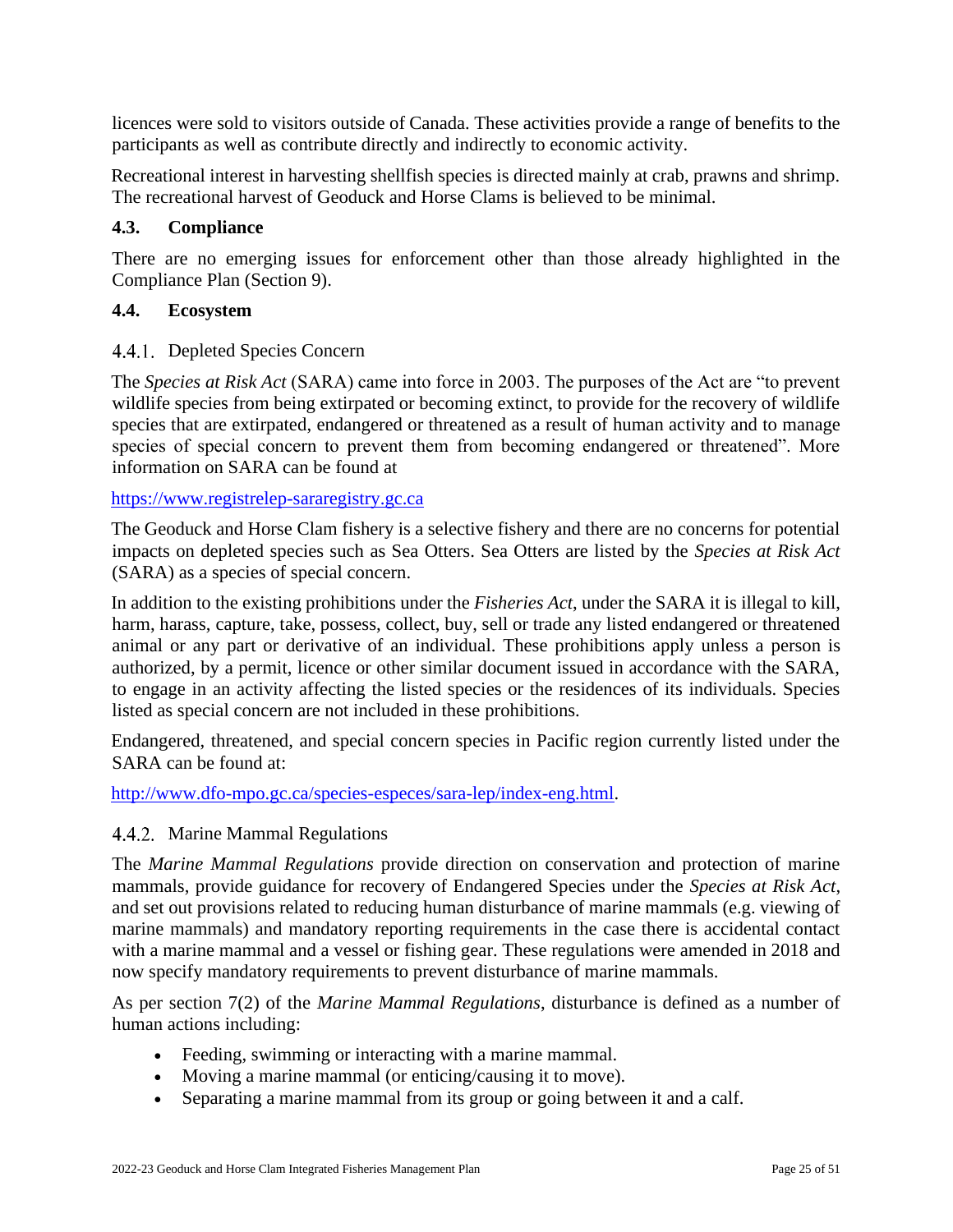- Trapping a marine mammal or a group either between a vessel and the shore, or between a vessel and other vessels.
- Tagging or marking a marine mammal.
- Checking nautical charts for the locations of various protected areas and no go zones.

For more information on safe boating behavior around whales please visit: Watching Marine [Mammals](https://www.dfo-mpo.gc.ca/species-especes/mammals-mammiferes/watching-observation/index-eng.html) and [Be Whale Wise.](file:///C:/Users/harberl/AppData/Local/Microsoft/Windows/Temporary%20Internet%20Files/Content.Outlook/KWLSBLRU/bewhalewise.org)

Any operator of a vessel or fishing gear involved in accidental contact with a marine mammal must notify DFO of the incident, as per section 39 of the *Marine Mammal Regulations.* Incident reporting includes:

- Reporting an injured, stranded, entangled or dead marine mammal to the BC Marine [Mammal Response Network \(Observe, Record, Report\)](http://dfo-mpo.gc.ca/species-especes/mammals-mammiferes/report-rapport/page01-eng.html)
- Reporting as bycatch in a log book
- [Reporting accidental contact through the marine mammal interaction form](http://dfo-mpo.gc.ca/species-especes/mammals-mammiferes/report-rapport/page01-eng.htmlhttp:/dfo-mpo.gc.ca/species-especes/mammals-mammiferes/report-rapport/page01-eng.html)
- Depredation reporting to DFO by email at [MarineMammals@pac.dfo-mpo.gc.ca](mailto:MarineMammals@pac.dfo-mpo.gc.ca) or by calling (604) 666 9965

Please note, incidents involving abuse or harassment of a marine mammal should be reported as a [fisheries violation,](https://www.dfo-mpo.gc.ca/contact/report-signaler-eng.htm) while injured, stranded, entangled or dead marine mammals should be reported to the [BC Marine Mammal Response Network](http://dfo-mpo.gc.ca/species-especes/mammals-mammiferes/report-rapport/page01-eng.html) to enable a response if appropriate.

Further information regarding the *Marine Mammal Regulations* can be obtained by contacting your Regional Fisheries Coordinator or the DFO Marine Mammal Unit (MMU) (Contact: Paul Cottrell, Marine Mammal Coordinator; [Paul.Cottrell@dfo-mpo.gc.ca\)](mailto:Paul.Cottrell@dfo-mpo.gc.ca).

Marine Mammal, Leatherback Sea Turtle and Basking Shark Sightings or Entanglements

The Department welcomes assistance in the reporting of any marine mammal, Leatherback Sea Turtle or Basking Shark entanglement or sighting. While there are many marine mammal species found in Pacific Canadian waters, sightings of Basking Shark and Leatherback Sea Turtles are infrequent. The collection of sighting data is useful to scientists in determining population size and species distribution and aids in recovery efforts under the Species at Risk Act (SARA).

Species identification guides for Sharks are available at [https://waves-vagues.dfo](https://waves-vagues.dfo-mpo.gc.ca/Library/40757067.pdf)[mpo.gc.ca/Library/40757067.pdf.](https://waves-vagues.dfo-mpo.gc.ca/Library/40757067.pdf)

Guides to distinguish between pinnipeds, emphasizing differences between Steller and California Sea Lions can be found here:

[https://wildwhales.org/wp-content/uploads/2020/08/BCCSN\\_IDGuide\\_Pinniped\\_email.pdf,](https://wildwhales.org/wp-content/uploads/2020/08/BCCSN_IDGuide_Pinniped_email.pdf) and between

Sea and River Otters:

[https://wildwhales.org/wp-content/uploads/2020/05/BCCSN\\_IDGuide\\_Otters\\_vertical\\_4.pdf](https://wildwhales.org/wp-content/uploads/2020/05/BCCSN_IDGuide_Otters_vertical_4.pdf)

Best practices to reduce entanglement and reporting an incident: [http://dev-public.rhq.pac.dfo](http://dev-public.rhq.pac.dfo-mpo.gc.ca/whales-baleines/docs/entanglements-empetrements-pub-eng.html)[mpo.gc.ca/whales-baleines/docs/entanglements-empetrements-pub-eng.html](http://dev-public.rhq.pac.dfo-mpo.gc.ca/whales-baleines/docs/entanglements-empetrements-pub-eng.html)

Information on approach distances from Marine Mammal Regulations can be found here: [https://www.dfo-mpo.gc.ca/about-notre-sujet/publications/infographics](https://www.dfo-mpo.gc.ca/about-notre-sujet/publications/infographics-infographies/documents/100-200-400-eng.pdf)[infographies/documents/100-200-400-eng.pdf](https://www.dfo-mpo.gc.ca/about-notre-sujet/publications/infographics-infographies/documents/100-200-400-eng.pdf)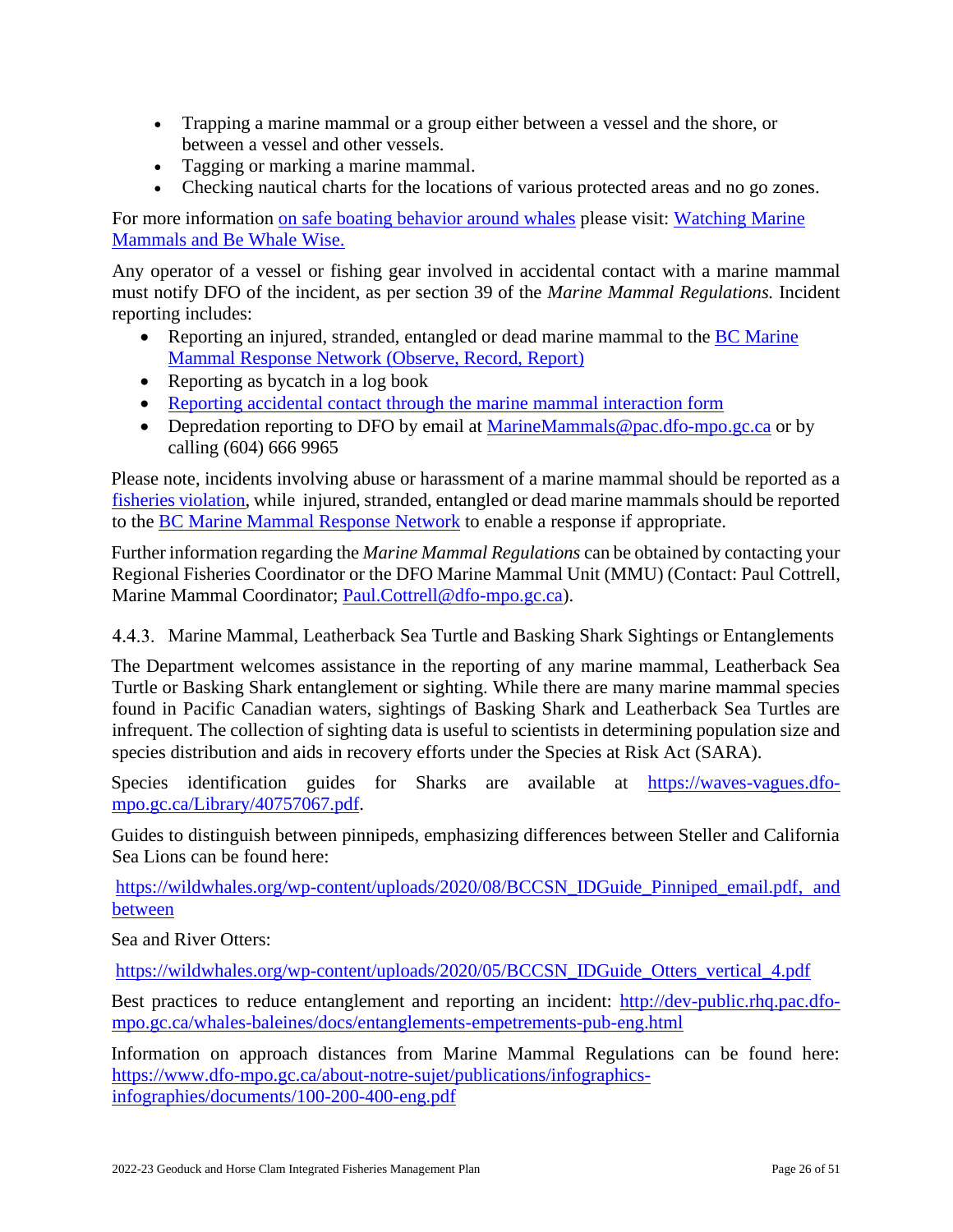To report whale or turtle sightings contact the BC Cetacean Sighting Network: Toll free: 1.866.I.SAW.ONE (1-866-472-9663) Email: sightings@ocean.org Website:<http://wildwhales.org/> App : WhaleReport

To report Basking Shark sightings contact the Basking Shark Sightings Network: Toll free: 1-877-50-SHARK (1-877-507-4275) Email: [BaskingShark@dfo-mpo.gc.ca,](mailto:BaskingShark@dfo-mpo.gc.ca) Website: [www.pac.dfo-mpo.gc.ca/SharkSightings](http://www.pac.dfo-mpo.gc.ca/SharkSightings)

### Marine Mammal Incident Reporting Hotline

The Department is responsible for assisting marine mammals and sea turtles in distress. If your vessel strikes a whale, or if you observe an entangled, sick, injured, distressed, or dead marine mammal in B.C. waters, please contact the B.C. Marine Mammal Response Network Incident Reporting Hotline immediately:

#### **1-800-465-4336 OR VHF CHANNEL 16**

What to report:

- Your name and contact information
- Date and time of incident
- Species
- Animal alive/dead
- Nature of injury
- Location: Latitude/Longitude coordinates, landmarks
- Pictures/Video taken



#### 4.4.4. Southern Resident Killer Whales Management Measures

The Government of Canada is taking important steps to protect and recover the Southern Resident Killer Whale population, in keeping with direction provided in *Species at Risk Act* (SARA) recovery documents. In May 2018, the Minister of Fisheries, Oceans and the Canadian Coast Guard and Minister of Environment and Climate Change determined the Southern Resident Killer Whale population faces imminent threats to its survival and recovery. Given the status of the population and ongoing threats to Southern Resident Killer Whale recovery, DFO implemented a number of measures in 2018 through 2021, including measures aimed at increasing prey availability and accessibility for Southern Resident Killer Whales - particularly Chinook salmon—and reducing threats related to physical and acoustic disturbance with a focus in key foraging areas within Southern Resident Killer Whale critical habitat.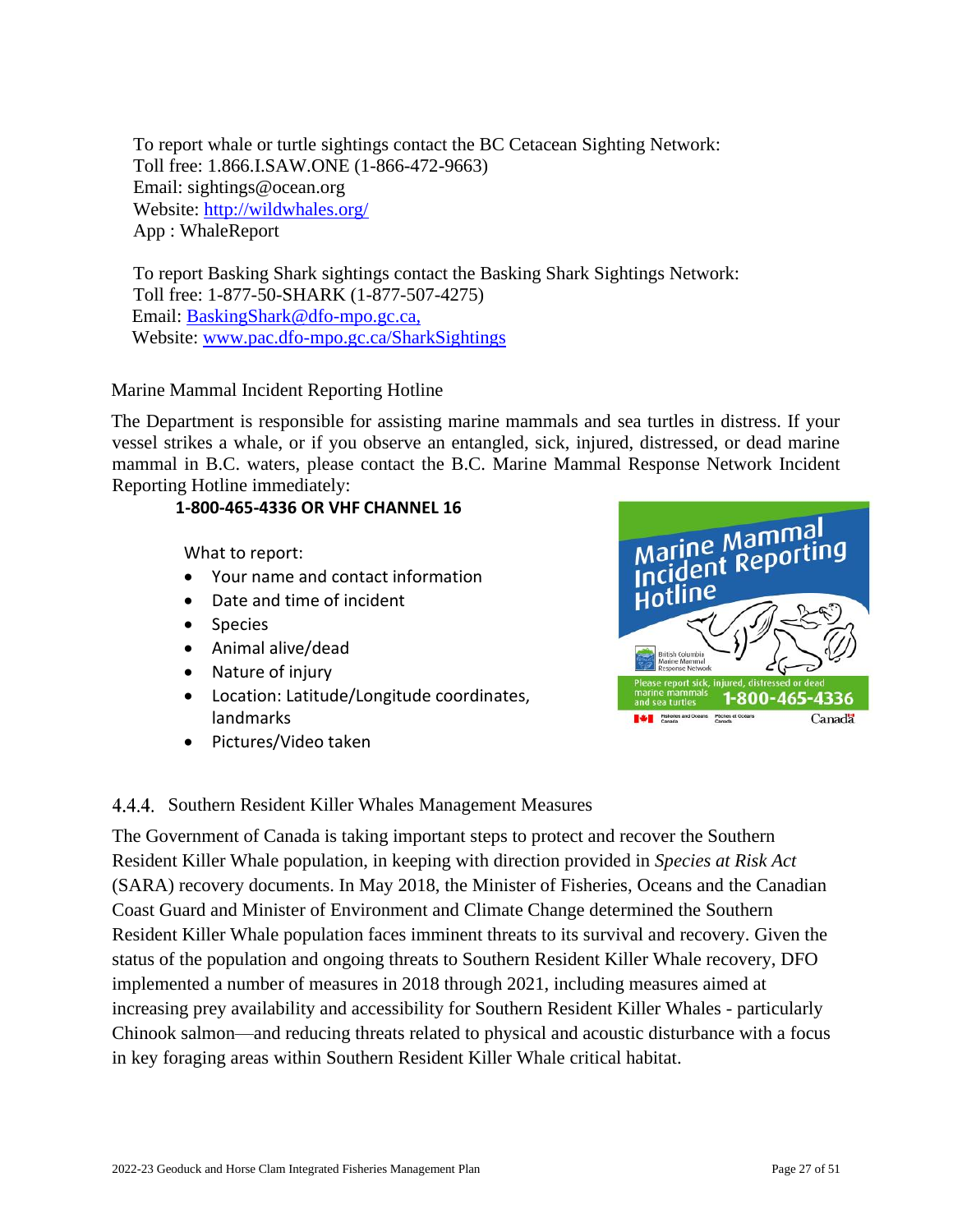Since 2018, Indigenous groups, the Indigenous and Multi-Stakeholder Advisory Group (IMAG), Technical Working Groups (TWGs) and stakeholders have provided recommendations and feedback to Ministers and Departments on a range of measures (including measures related to increasing prey availability, sanctuaries, vessel disturbance [both noise and physical disturbance], and contaminants) to support Southern Resident Killer Whale recovery.

For the 2022 fishing season, the Government of Canada will be reviewing the [2021 fisheries](http://www.pac.dfo-mpo.gc.ca/whales-baleines/srkw-measures-mesures-ers-eng.html)  [management measures](http://www.pac.dfo-mpo.gc.ca/whales-baleines/srkw-measures-mesures-ers-eng.html) and discussing potential measures with Indigenous groups, the Southern Resident Killer WhaleTechnical Working Groups, the Indigenous Multi-Stakeholder Advisory Group, and with key stakeholder groups. The Department intends to ensure that any updates to actions for the 2022 season can be implemented to coincide with the return of Southern Resident Killer Whales in typically greater numbers to Canadian Pacific waters. The fishery management measures for the [2021 season](https://www.pac.dfo-mpo.gc.ca/whales-baleines/srkw-measures-mesures-ers-eng.html) include salmon fishery closures and Interim Sanctuary Zones in portions of Swiftsure Bank and off the coasts of North Pender Island and Island prohibiting vessels from entering and fishing within their boundaries (with some

exceptions) from June 1 to November 30, 2021 as per the [Interim Order enacted under the](https://tc.canada.ca/en/interim-order-protection-killer-whale-orcinus-orca-waters-southern-british-columbia)  [Canada Shipping Act.](https://tc.canada.ca/en/interim-order-protection-killer-whale-orcinus-orca-waters-southern-british-columbia) For detailed coordinates, please see [FN0519.](https://notices.dfo-mpo.gc.ca/fns-sap/index-eng.cfm?pg=view_notice&DOC_ID=245753&ID=all) These closures did not apply to individuals or vessels being used to fish for food, social or ceremonial purposes, or for domestic purposes pursuant to a treaty, under a license issued under the Aboriginal Communal Fishing License Regulations.

To address vessel disturbance in the presence of whales, a mandatory 400-metre vessel approach distance for all killer whales is in effect until May 31, 2022 in southern BC coastal waters between Campbell River and just north of Ucluelet. The *Marine Mammal Regulations* remain in effect year-round, and require maintaining a minimum 200 metre approach distance from all killer whales in Canadian Pacific waters other than those described above, and, 100 metres for other whales, porpoises and dolphins or 200 metres when the animal is in resting position or with a calf.

The Government of Canada is asking vessel operators to respect the following voluntary measures:

- Stop fishing (do not haul gear) within 1,000 metres of killer whales and let them pass;
- Reduce speed to less than 7 knots when within 1000m of the nearest marine mammal
- When safe to do so, turn off echo sounders and fish finders
- Place engine in neutral idle and allow animals to pass if your vessel is not in compliance with the approach distance regulations
- For more information on the best ways to help whales while on the water, when on both sides of the border, please visit: **bewhalewise.org**

For information regarding the Southern Resident Killer Whale management measures to support recovery, please contact the Marine Mammal Team [\(DFO.SRKW-ERS.MPO@dfo-mpo.gc.ca\)](mailto:DFO.SRKW-ERS.MPO@dfo-mpo.gc.ca) or visit [https://www.canada.ca/southern-resident-killer-whales\)](https://www.canada.ca/southern-resident-killer-whales)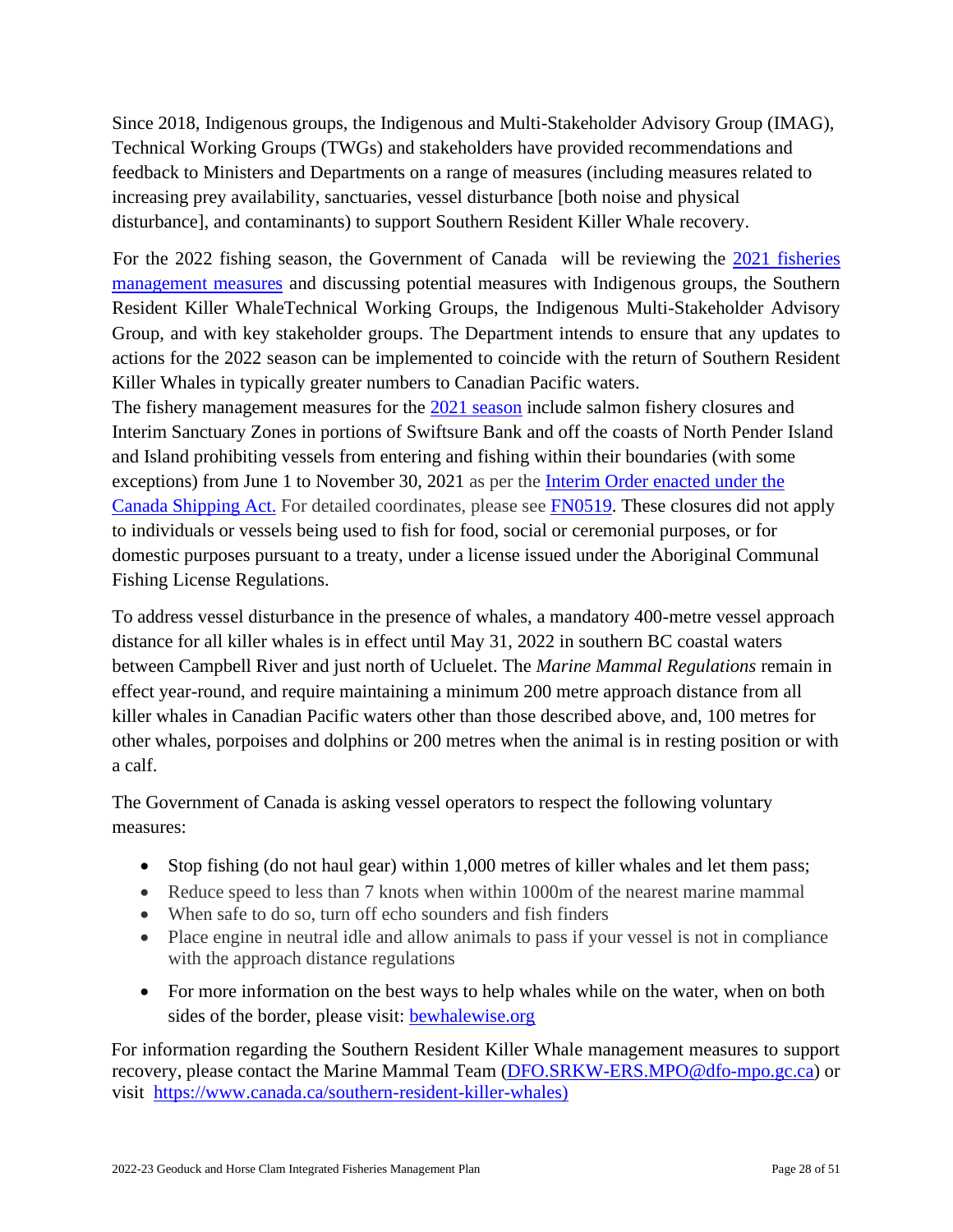### <span id="page-28-0"></span>**4.5. Ocean and Habitat Considerations**

The Oceans Act came into force in 1997. This legislation provides a foundation for an integrated and balanced national oceans policy framework supported by regional management and implementation strategies. In 2002, Canada's Oceans Strategy was released to provide the policy framework and strategic approach for modern oceans management in estuarine, coastal, and marine ecosystems. As set out in the Oceans Act, the strategy is based on the three principles of sustainable development, integrated management, and the precautionary approach.

For more information on the Oceans Act and other relevant publications, please visit: <http://www.dfo-mpo.gc.ca/oceans/index-eng.html>

The Oceans Act, the Canada Wildlife Act, and the National Marine Conservation Areas Act have given rise to several initiatives on the Pacific coast, which are listed below. As goals, objectives, and management plans are finalized for these initiatives, the Department's management of fisheries will be adapted as appropriate, in consultation with interested parties through Integrated Fisheries Management Plan processes.

#### Canada's Marine and Coastal Areas Conservation Mandate

In August 2019, the Government of Canada surpassed its milestone of protecting 10% of Canada's marine and coastal areas by 2020, a target which is a reflection of Canada's United Nation Convention on Biological Diversity Aichi Targets commitments, collectively referred to as Canada's marine conservation targets. The Government of Canada further committed domestically to protecting 25% by 2025, and working towards 30% by 2030.

More information on the background and drivers for Canada's marine conservation targets is available at the following link:

[http://www.dfo-mpo.gc.ca/oceans/conservation/index-eng.html.](http://www.dfo-mpo.gc.ca/oceans/conservation/index-eng.html)

To meet our marine conservation target, Canada is establishing Marine Protected Areas (MPAs) and "other effective area-based conservation measures" ("Other Measures"), in consultation with industry, non-governmental organizations, and other interested parties.

An overview of these tools, including a description of the role of fisheries management measures that qualify as Other Measures is available at the following link: [http://www.dfo](http://www.dfo-mpo.gc.ca/oceans/mpa-zpm-aoi-si-eng.html)[mpo.gc.ca/oceans/mpa-zpm-aoi-si-eng.html](http://www.dfo-mpo.gc.ca/oceans/mpa-zpm-aoi-si-eng.html).

#### 4.5.1.1. Pacific North Coast Integrated Management Area (PNCIMA)

Endorsed in February 2017, the Pacific North Coast Integrated Management Area (PNCIMA) plan was developed, in collaboration with the Province of British Columbia, First Nations and stakeholders to help coordinate various ocean management processes and to complement existing processes and tools including IFMPs. High level and strategic, the plan provides direction on integrated, ecosystem-based and adaptive management of marine activities and resources in the planning area as opposed to detailed operational direction for management. The plan outlines an ecosystem-based management (EBM) framework for PNCIMA that has been developed to be broadly applicable to decision-makers, regulators, community members and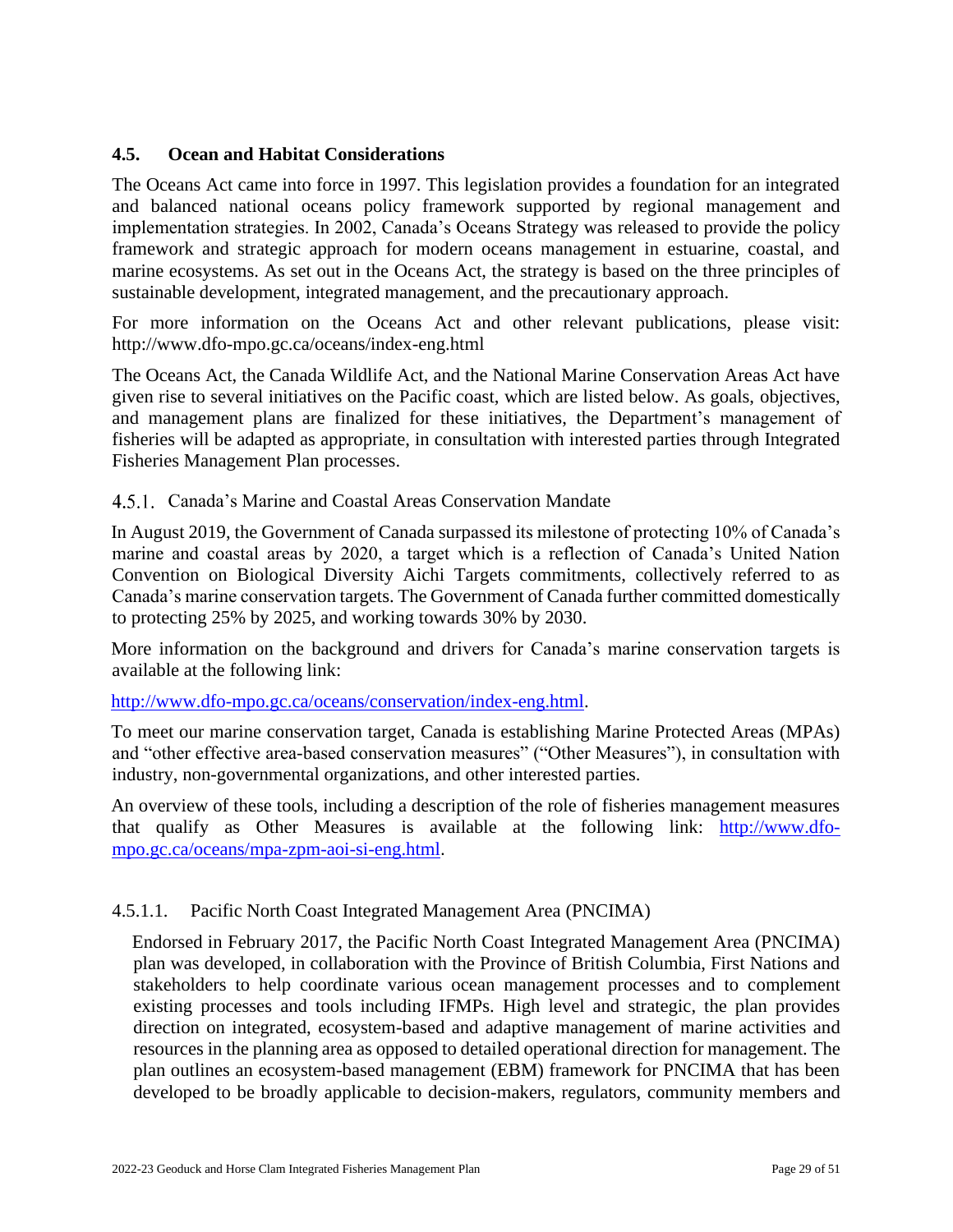resource users alike, as federal, provincial and First Nations governments, along with stakeholders, move together towards a more holistic and integrated approach to ocean use in the planning area.

The endorsement of the PNCIMA plan supports the Government of Canada's commitment to collaborative oceans management for the Pacific North Coast and provides a joint federalprovincial-First Nations planning framework for conservation and the management of human activities in the Pacific North Coast. One of the key priorities for the plan is the development of a marine protected area network. The planning for this network is well underway in the Northern Shelf Bioregion. It is anticipated that the network development will contribute to the Government of Canada's commitment to protecting 25% of Canada's oceans by 2025, and working toward 30% by 2030.

The PNCIMA Plan is available online at: [https://www.dfo-mpo.gc.ca/oceans/management](https://www.dfo-mpo.gc.ca/oceans/management-gestion/pncima-zgicnp-eng.html)[gestion/pncima-zgicnp-eng.html](https://www.dfo-mpo.gc.ca/oceans/management-gestion/pncima-zgicnp-eng.html)

### 4.5.1.2. Northern Shelf Bioregion MPA Network

The Province of BC, the Government of Canada and 16 First Nations are working together to develop a Network of marine protected areas for the Northern Shelf Bioregion which extends from the top of Vancouver Island (Quadra Island/Bute Inlet and Brooks Peninsula) and reaches north to the Canada - Alaska border. This bioregion has the same footprint as the Pacific North Coast Integrated Management Area. The planning process is being developed under the policy direction outlined in the National Framework for Canada's Network of MPAs as well as the Canada-British Columbia MPA Network Strategy.

A draft MPA network design, which consists of a map of areas proposed for conservation as well as potential management measures for proposed sites, was shared with First Nations, who are currently not part of the collaborative governance arrangement, and with members of the Network Advisory Committees in February 2019. The various sectors engaged in a review of the draft network design provided substantial input by January 30, 2020. A stakeholder forum was held in February 2020 to present and discuss feedback received. DFO completed its internal review of the draft design scenario and presented the report to the MPA Technical Team in March 2020. Governance partners are considering all input received to date and will be reporting out to stakeholders in late fall 2020. Revising the draft scenario will occur during the winter 2021 after which there will be further consultations, including public engagement in coastal communities, on scenario #2 and the accompanying socio-economic analysis. More information on MPA Network Planning can be found at: [http://www.mpanetwork.ca](http://www.mpanetwork.ca/)

#### 4.5.1.3. Marine Spatial Planning South Coast

As part of a national marine spatial planning (MSP) initiative, DFO in collaboration with the Province of BC, federal departments (Transport Canada, Natural Resources Canada, Environment and Climate Change Canada, Parks Canada) and Indigenous groups, have begun marine spatial planning efforts on the South Coast, including the Strait of Georgia and Southern Shelf bioregions. The intent of MSP is to improve coordination across jurisdictions and activities in the marine space, and work is underway to define scope and objectives of the project. In the early phases, engagement on governance is taking place internally with GC partners, and externally with the Province of BC and local First Nations (beginning with representative organisations like First Nations Fisheries Council). National MSP deliverables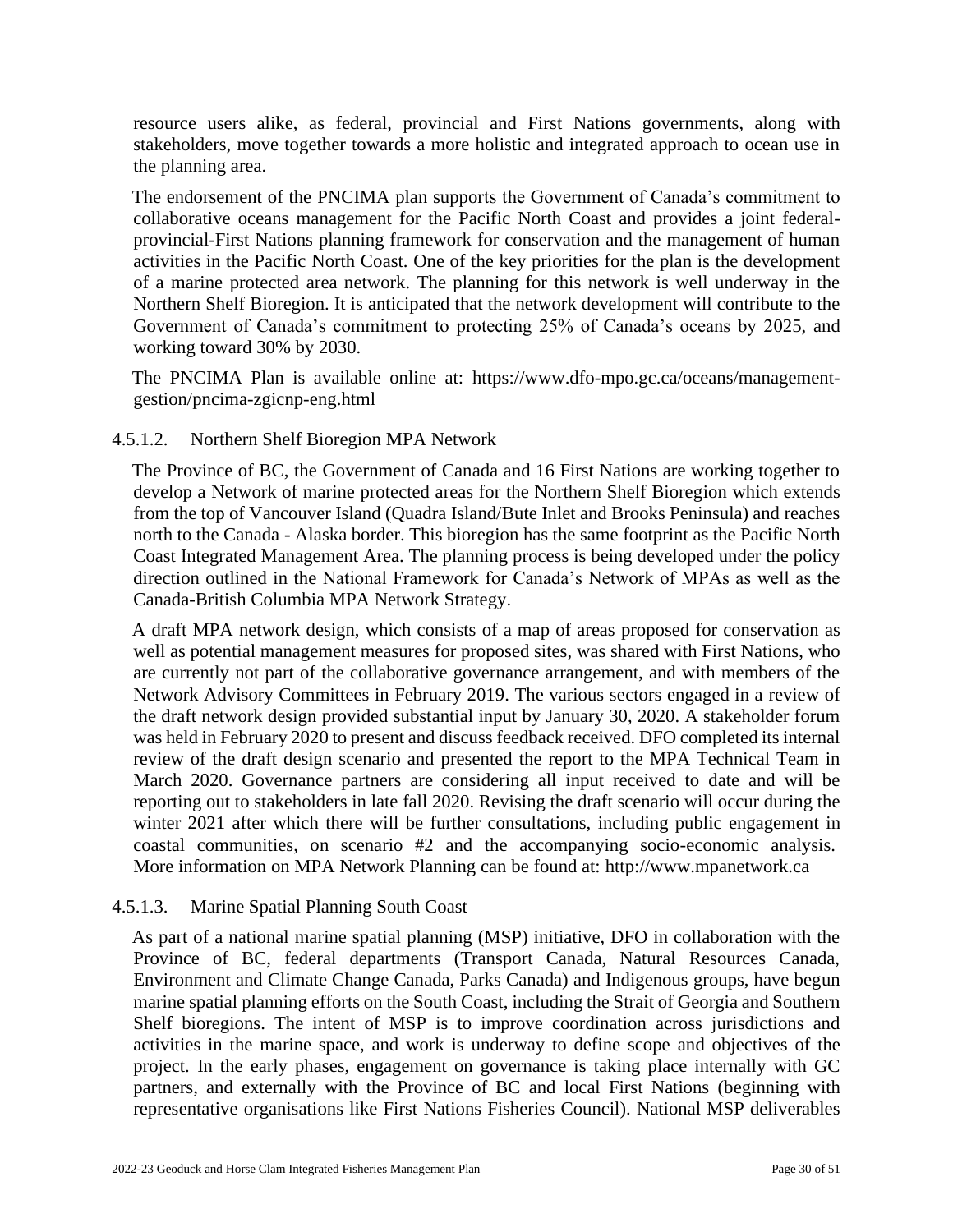include: governance, a bioregional atlas, and a marine spatial plan. Harvesters can expect updates on this process via Advisory Boards in the future.

#### 4.5.1.4. Marine Protected Areas (MPAs)

DFO is also responsible for designating Marine Protected Areas (MPAs) under Canada's *Oceans Act*. Under this authority, DFO has designated three MPAs in the Pacific Region.

MPA regulations and management plans articulate any restrictions on activities taking place within the MPA, where applicable. More information on MPAs can be found at: [http://www.dfo-mpo.gc.ca/oceans/conservation/areas-zones/index-eng.html,](http://www.dfo-mpo.gc.ca/oceans/conservation/areas-zones/index-eng.html) and in Appendix 10 of this IFMP.

### Endeavour Hydrothermal Vents (EHV) MPA

The EHV MPA was designated in 2003 with the objective of conserving the unique hydrothermal vent ecosystems. The hydrothermal vents lie in waters 2,250 m deep 250 km southeast of Vancouver Island. The occasional licenced commercial pelagic fishing that occurs very near the ocean surface in the MPA is not considered to be in conflict with the conservation objectives of the MPA and will continue.. All commercial groundfish fisheries are restricted within the Endeavour MPA. More information can be found online at: [http://www.dfo](http://www.dfo-mpo.gc.ca/oceans/mpa-zpm/endeavour/index-eng.html)[mpo.gc.ca/oceans/mpa-zpm/endeavour/index-eng.html.](http://www.dfo-mpo.gc.ca/oceans/mpa-zpm/endeavour/index-eng.html).

### 4.5.1.4.2. SGaan Kinghlas-Bowie Seamount (SK-B) MPA

The SK-B MPA (180 km west of Haida Gwaii) was designated in 2008 and was established to conserve and protect the unique biodiversity and biological productivity of the area's marine ecosystem, including the surrounding waters, seabed, and subsoil. The MPA is cooperatively managed by DFO and the Council of the Haida Nation (CHN) through the SK-B Management Board , which was established under a Memorandum of Understanding (MOU). The Management Board (in consultation with the SK-B Advisory Committee) has recently finalized the [SK-B MPA Management Plan](http://www.dfo-mpo.gc.ca/oceans/publications/sk-b-managementplan-plangestion/page01-eng.html) which guides the conservation and protection of the SK-B ecosystem. In 2018, the Government of Canada and the Haida Nation closed all bottom-contact fishing at SK-B MPA as a precautionary management approach to protect sensitive benthic habitats, resulting in the MPA being closed to all commercial fishing activities. More information can be found online at: [http://www.dfo-mpo.gc.ca/oceans/mpa-zpm/bowie](http://www.dfo-mpo.gc.ca/oceans/mpa-zpm/bowie-eng.html)[eng.html](http://www.dfo-mpo.gc.ca/oceans/mpa-zpm/bowie-eng.html)

#### Hecate Strait and Queen Charlotte Sound Glass Sponge Reefs (HS/QCS) MPA

The Hecate Strait and Queen Charlotte Sound Glass Sponge Reefs Marine Protected Area (Hecate MPA) was designated under the *Oceans Act* in February 2017 to conserve the biological diversity, structural habitat and ecosystem function of the glass sponge reefs. The Hecate MPA Regulations are available online at: [http://www.dfo-mpo.gc.ca/oceans/mpa-zpm/hecate](http://www.dfo-mpo.gc.ca/oceans/mpa-zpm/hecate-charlotte/index-eng.html)[charlotte/index-eng.html.](http://www.dfo-mpo.gc.ca/oceans/mpa-zpm/hecate-charlotte/index-eng.html) The Hecate MPA is located in the Northern Shelf Bioregion of the Pacific Region southeast of Haida Gwaii, North and South of the entrance to the Douglas Channel, covering an area of approximately 2,410 square kilometers. The Hecate MPA zoning approach involves different management measures within each zone. Under the Hecate MPA Regulations, each glass sponge reefs' Core Protection Zone (CPZ) is closed to all commercial, recreational, and Aboriginal fishing. Anchoring, cable installation, maintenance and repair are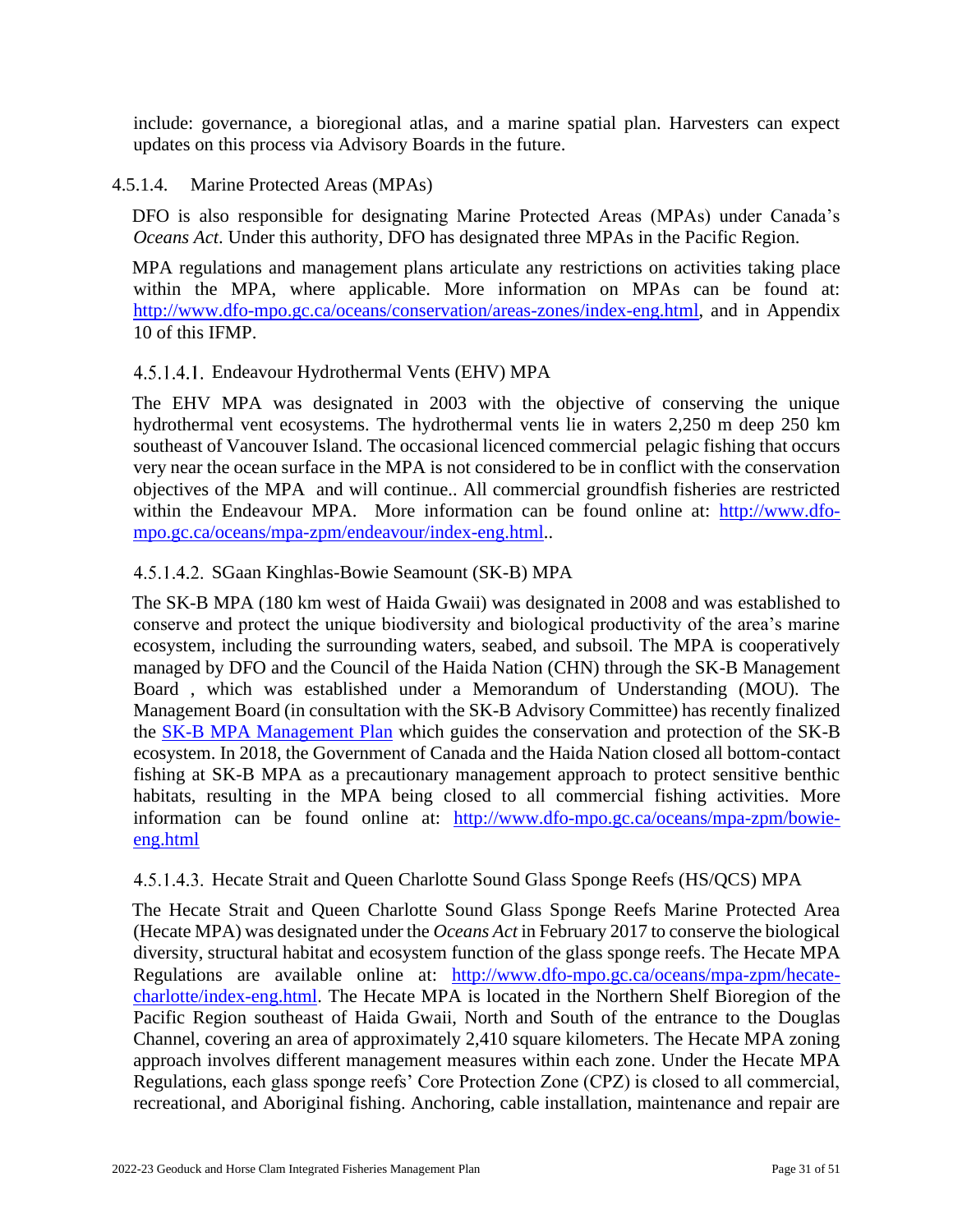also prohibited in the CPZ. The Vertical Adaptive Management Zone (VAMZ) and Adaptive Management Zone (AMZ) is currently closed to all commercial bottom contact fishing activities for prawn, shrimp, crab and groundfish (including halibut), as well as for midwater trawl for hake. For more detail on the fishery closure within the Hecate MPA, review Fishery Notice FN0198 found here: [https://notices.dfo-mpo.gc.ca/fns-sap/index](https://notices.dfo-mpo.gc.ca/fns-sap/index-eng.cfm?DOC_ID=194216&ID=all&pg=view_notice)[eng.cfm?DOC\\_ID=194216&ID=all&pg=view\\_notice.](https://notices.dfo-mpo.gc.ca/fns-sap/index-eng.cfm?DOC_ID=194216&ID=all&pg=view_notice) Scientific research, monitoring, and educational activities are allowed in the Hecate MPA if a proponent submits an activity plan to DFO and it receives Ministerial approval. Additional maps and shapefiles of the Hecate MPA are available at: [https://open.canada.ca/data/en/dataset/a1e18963-25dd-4219-a33f-](https://open.canada.ca/data/en/dataset/a1e18963-25dd-4219-a33f-1a38c4971250)[1a38c4971250.](https://open.canada.ca/data/en/dataset/a1e18963-25dd-4219-a33f-1a38c4971250)

## 4.5.1.4.4. Offshore Pacific Area of Interest

In May 2017, DFO announced the new Pacific Offshore Area of Interest (AOI) with the intention of making it one of Canada's largest Marine Protected Areas (MPAs) by 2021. The proposed MPA will provide protection to ecologically and biologically significant seamount and hydrothermal vent features within the Offshore Pacific Bioregion. Although the AOI has not yet been designated as an MPA, much of it is protected from under the Offshore Pacific Seamounts and Vents Closure (Offshore Fishery Closure). For more information on the Offshore Fishery Closure—including maps, boundaries and restrictions to other fisheries please visit: [https://www.dfo-mpo.gc.ca/oceans/oecm-amcepz/refuges/offshore-hauturiere](https://www.dfo-mpo.gc.ca/oceans/oecm-amcepz/refuges/offshore-hauturiere-eng.html)[eng.html.](https://www.dfo-mpo.gc.ca/oceans/oecm-amcepz/refuges/offshore-hauturiere-eng.html)

#### 4.5.1.4.5. Race Rocks Area of Interest

Race Rocks, an area off Rocky Point, south of Victoria (currently designated as a Provincial Ecological Reserve), has been identified as an area of interest.

#### 4.5.1.5. National Marine Conservation Area Reserves (NMCARs)

#### 4.5.1.5.1. Gwaii Haanas

Gwaii Haanas National Park Reserve, National Marine Conservation Area Reserve, and Haida Heritage Site is a 5000 km<sup>2</sup> land-and-sea protected area in the southern part of Haida Gwaii (formerly the Queen Charlotte Islands), approximately 100 kilometres off the north coast of British Columbia. The Haida Nation designated the area a Haida Heritage Site in 1985. The terrestrial part of Gwaii Haanas was designated a National Park Reserve by the Government of Canada soon after, and Canada and the Haida Nation have been managing the area cooperatively since 1993. In 2010, the Gwaii Haanas marine area was designated a National Marine Conservation Area Reserve.

Gwaii Haanas is managed by the Archipelago Management Board (AMB), a cooperative body made up of three representatives of the Council of the Haida Nation and three representatives of the Government of Canada (Fisheries and Oceans Canada (1) and Parks Canada (2)). The AMB is guided by the *Gwaii Haanas Agreement* (1993) and the *Gwaii Haanas Marine Agreement* (2010), which describes how Canada and the Haida Nation will manage Gwaii Haanas cooperatively.

In November 2018, following an extensive consultation process, a new management plan for Gwaii Haanas was approved by Canada and the Haida Nation. The Gina 'Waadluxan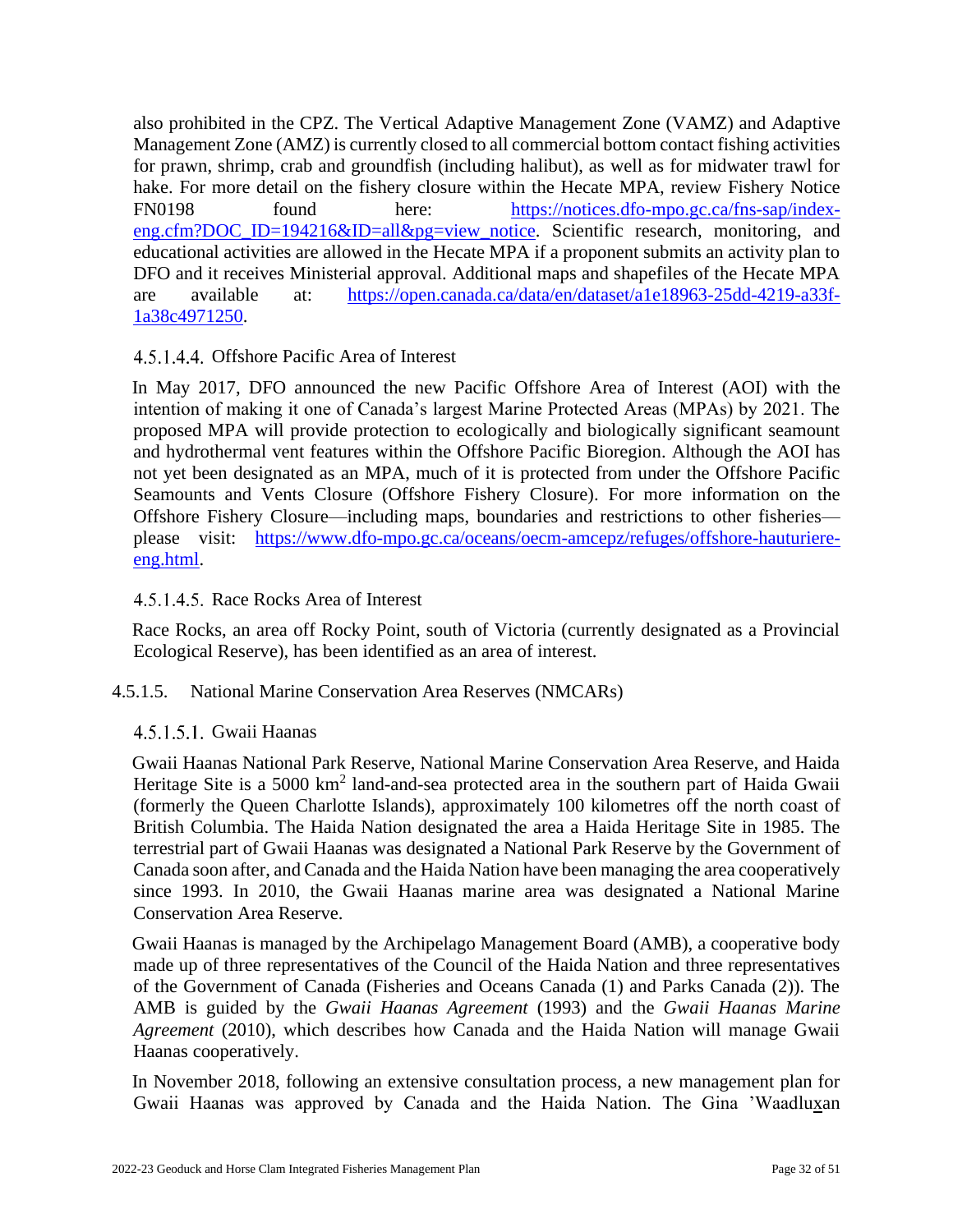KilGuhlGa Land-Sea-People plan includes a shared vision, guiding principles based on Haida cultural values, goals and objectives, and zoning for the land and the sea. The plan will be in place for the next decade.

To develop the zoning plan, key ecological and cultural features were identified using a range of ecological data and traditional knowledge. A set of design considerations, which included minimizing socio-economic impacts, was used to develop an initial zoning proposal. This proposal was reviewed with stakeholder groups including the commercial and recreational fishing sectors and major changes were made to the zoning plan based on advice the AMB received.

The final zoning plan includes several areas of strict protection, where commercial and recreational fishing are prohibited. The zoning plan can be found at: [https://www.pc.gc.ca/en/pn-np/bc/gwaiihaanas/%20info/%20consultations/gestion](https://www.pc.gc.ca/en/pn-np/bc/gwaiihaanas/%20info/%20consultations/gestion-management-2018)[management-2018.](https://www.pc.gc.ca/en/pn-np/bc/gwaiihaanas/%20info/%20consultations/gestion-management-2018)

Refer to Fishery Notice 0536, released June 13, 2019 for a detailed description of the Strict Protection Zones and can be found at: [https://notices.dfo-mpo.gc.ca/fns-sap/index](https://notices.dfo-mpo.gc.ca/fns-sap/index-eng.cfm?pg=view_notice&DOC_ID=222098&ID=all)[eng.cfm?pg=view\\_notice&DOC\\_ID=222098&ID=all](https://notices.dfo-mpo.gc.ca/fns-sap/index-eng.cfm?pg=view_notice&DOC_ID=222098&ID=all)

Council of the Haida Nation Fisheries Management Directions for the Gwaii Haanas Haida Heritage Site can be found at: [http://www.haidanation.ca/wp-content/uploads/2019/04/CHN-](http://www.haidanation.ca/wp-content/uploads/2019/04/CHN-Fisheries-Management-Directions-FINAL.pdf#:~:text=COUNCIL%20OF%20THE%20HAIDA%20NATION%20FISHERIES%20MANAGEMENT%20DIRECTIONS,jurisdiction%20of%20the%20Council%20of%20the%20Haida%20Nation)[Fisheries-Management-Directions-](http://www.haidanation.ca/wp-content/uploads/2019/04/CHN-Fisheries-Management-Directions-FINAL.pdf#:~:text=COUNCIL%20OF%20THE%20HAIDA%20NATION%20FISHERIES%20MANAGEMENT%20DIRECTIONS,jurisdiction%20of%20the%20Council%20of%20the%20Haida%20Nation)

[FINAL.pdf#:~:text=COUNCIL%20OF%20THE%20HAIDA%20NATION%20FISHERIES%](http://www.haidanation.ca/wp-content/uploads/2019/04/CHN-Fisheries-Management-Directions-FINAL.pdf#:~:text=COUNCIL%20OF%20THE%20HAIDA%20NATION%20FISHERIES%20MANAGEMENT%20DIRECTIONS,jurisdiction%20of%20the%20Council%20of%20the%20Haida%20Nation) [20MANAGEMENT%20DIRECTIONS,jurisdiction%20of%20the%20Council%20of%20the](http://www.haidanation.ca/wp-content/uploads/2019/04/CHN-Fisheries-Management-Directions-FINAL.pdf#:~:text=COUNCIL%20OF%20THE%20HAIDA%20NATION%20FISHERIES%20MANAGEMENT%20DIRECTIONS,jurisdiction%20of%20the%20Council%20of%20the%20Haida%20Nation) [%20Haida%20Nation.](http://www.haidanation.ca/wp-content/uploads/2019/04/CHN-Fisheries-Management-Directions-FINAL.pdf#:~:text=COUNCIL%20OF%20THE%20HAIDA%20NATION%20FISHERIES%20MANAGEMENT%20DIRECTIONS,jurisdiction%20of%20the%20Council%20of%20the%20Haida%20Nation)

A monitoring plan will be developed to assess the effectiveness of zoning in achieving ecological and cultural objectives. Regular monitoring within and outside of strict protection zones will illustrate ecosystem responses and facilitate adaptive management of the Gwaii Haanas marine area.

Implementation of the Land-Sea-People plan will also involve cooperative management of fisheries using an ecosystem-based management framework, and monitoring activities will be supported through partnerships. For more information on Gwaii Haanas and the Archipelago Management Board, visit [www.parkscanada.gc.ca/gwaiihaanas.](http://www.parkscanada.gc.ca/gwaiihaanas) The Land-Sea-People plan can be downloaded at [https://www.pc.gc.ca/en/pn-np/bc/gwaiihaanas/info/consultations/gestion](https://www.pc.gc.ca/en/pn-np/bc/gwaiihaanas/info/consultations/gestion-management-2018)[management-2018.](https://www.pc.gc.ca/en/pn-np/bc/gwaiihaanas/info/consultations/gestion-management-2018)

Users of the Gwaii Haanas marine area should be aware that, as specified in the *Gwaii Haanas Agreement*, there is "no extraction or harvesting by anyone of the resources of the lands and non-tidal waters of the Archipelago for or in support of commercial enterprise" (s3.3). There are specific requirements for visiting the Gwaii Haanas terrestrial area and advanced planning is necessary. Please contact the Gwaii Haanas administration office at 1-877-559-8818 for further information.

4.5.1.5.2. Southern Strait of Georgia National Marine Conservation Area Reserve

Parks Canada, in partnership with the Government of British Columbia, launched a feasibility assessment for a National Marine Conservation Area Reserve (NMCAR) in the southern Strait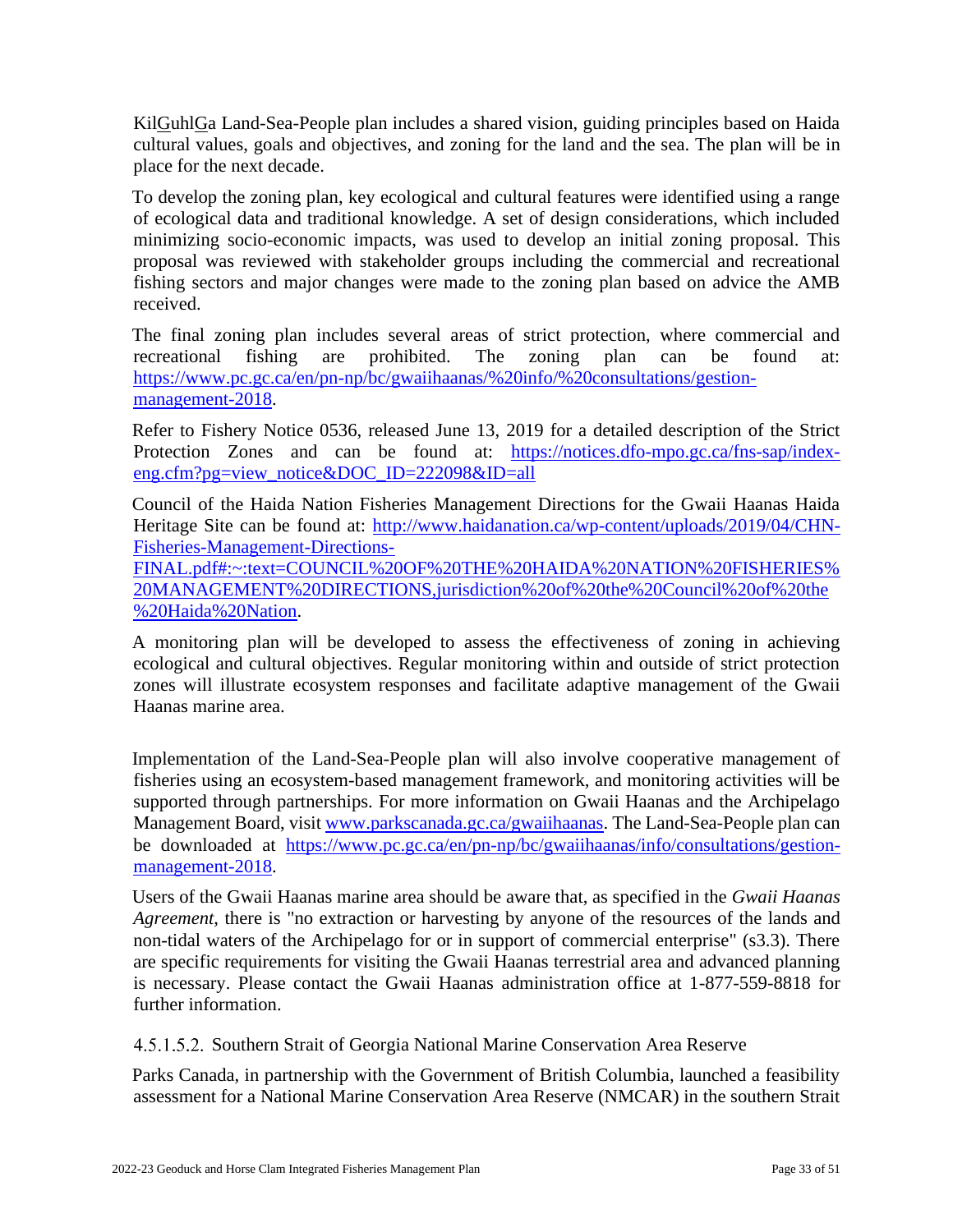of Georgia in 2004. Since then, consultations with First Nations, key stakeholders, communities and the public have occurred. Informed by those discussions, a proposed boundary for consultation was announced by the provincial and federal Ministers of Environment in 2011.

Since 2011, the two governments have been consulting with First Nations, local governments and industry. Parks Canada consultations on the feasibility assessment are ongoing. If the results of the feasibility assessment indicate that establishment of a NMCAR is practical and feasible, an establishment agreement between the Governments of Canada and British Columbia will be negotiated and an interim management plan developed. If the NMCAR is determined to be feasible, further consultations related to establishment agreements and Indigenous rights will also take place with First Nations. Commercial and recreational fishing sectors, communities, landowners, recreation and environmental organizations and other stakeholders will also have opportunities to provide input to the development of the interim management plan.

Parks Canada information on the proposed NMCAR in the southern Strait of Georgia is available on the internet at:<https://www.pc.gc.ca/en/amnc-nmca/cnamnc-cnnmca/dgs-ssg>

## 4.5.1.6. Scott Islands Marine National Wildlife Area

The Scott Islands Marine National Wildlife Area (mNWA) is the first protected marine area established by Environment and Climate Change Canada (ECCC) under the Canada Wildlife Act. In support of the conservation objectives of the Scott Islands mNWA, DFO is consulting on new regulations under the Fisheries Act to restrict certain fisheries that pose a risk to seabirds. A Notice of Intent was published in Canada Gazette Part 1 in June 2018 indicating the proposed regulations would prohibit fishing for three key forage fish species that serve as a key food source for seabirds (Pacific sand lance, Pacific saury, and North Pacific krill) as well as groundfish bottom trawling (in portions of the mNWA consistent with existing commercial closures). The anticipated pre-publishing of the regulations in Canada Gazette 1 is expected to occur in 2022.

For further information on this, please contact - [DFO.ScottIslands-IlesScott.MPO@dfo](mailto:DFO.ScottIslands-IlesScott.MPO@dfo-mpo.gc.ca)[mpo.gc.ca](mailto:DFO.ScottIslands-IlesScott.MPO@dfo-mpo.gc.ca)

More information on the Scott Islands marine NWA can be found at:

[https://www.canada.ca/en/environment-climate-change/services/national-wildlife](https://www.canada.ca/en/environment-climate-change/services/national-wildlife-areas/locations/scott-islands-marine.html)[areas/locations/scott-islands-marine.html](https://www.canada.ca/en/environment-climate-change/services/national-wildlife-areas/locations/scott-islands-marine.html)

The Scott Islands Protected Marine Area Regulations can be found at:

<https://laws-lois.justice.gc.ca/eng/regulations/SOR-2018-119/index.html>

#### 4.5.1.7. Strait of Georgia and Howe Sound Glass Sponge Reef Marine Refuges

Between 2016 and 2019, 17 marine refuges have been established under the Strait of Georgia and Howe Sound Glass Sponge Reef Conservation Initiative, which aims to protect glass sponge reefs from all bottom-contact fishing activities in alignment with DFO's Policy for Managing the Impacts of Fishing on Sensitive Benthic Areas. All commercial, recreational and Indigenous food, social and ceremonial (FSC) bottom-contact fishing activities for prawn, shrimp, crab and groundfish, are prohibited within the 17 marine refuges as well as the use of downrigger gear for recreational salmon trolling (restricted via Condition of Licence) is prohibited within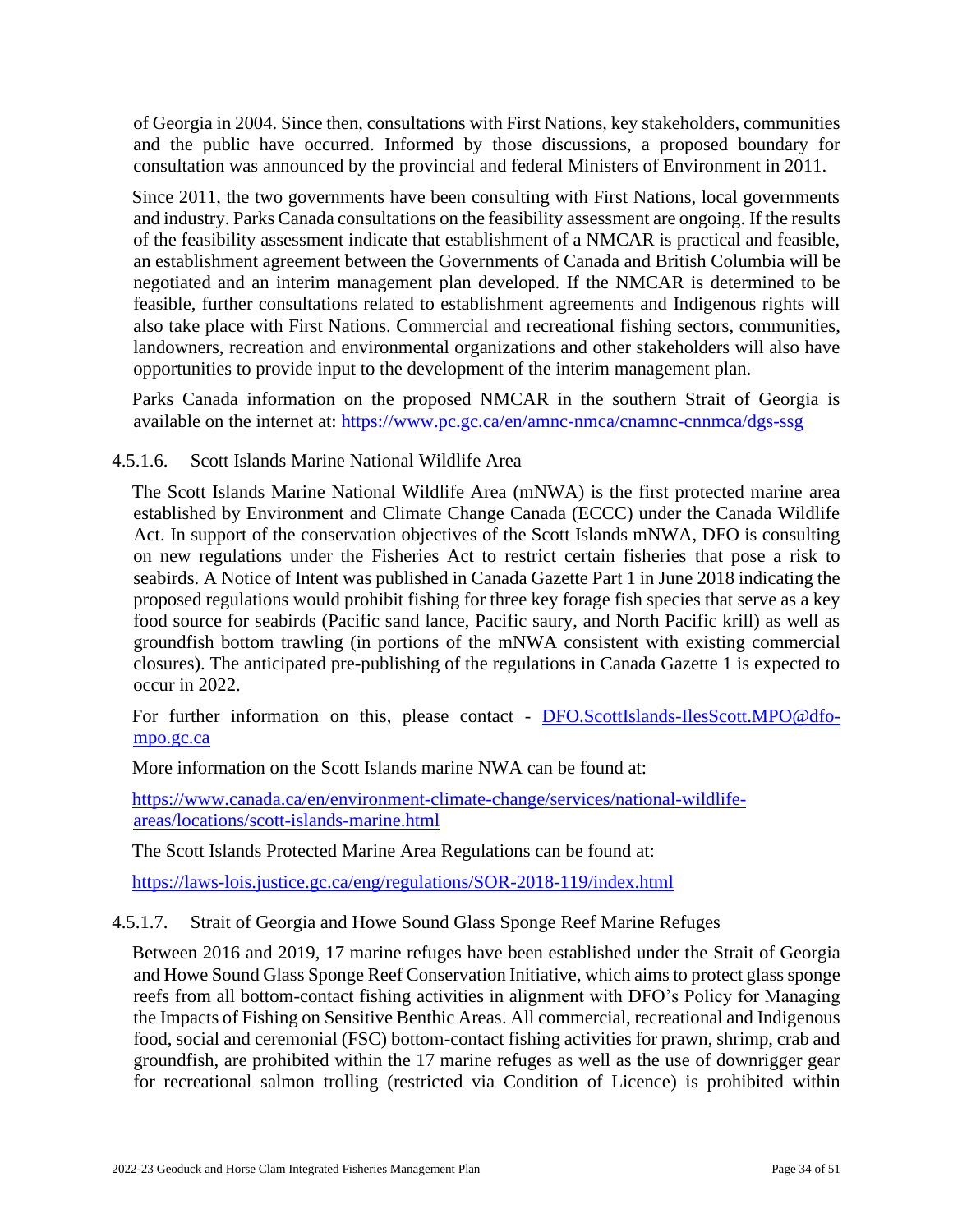portions of Subareas 28-2 and 28-4 to protect Howe Sound glass sponge reefs. Prohibition fishing activities include:

- prawn and crab by trap
- shrimp and groundfish by trawl
- groundfish by hook and line
- use of downrigger gear in recreational salmon trolling

In 2020, a DFO Canadian Science Advisory Secretariat publication confirmed the presence of five additional live sponge reefs and one dead reef in Howe Sound**.** As glass sponge reefs are slow growing and vulnerable to physical disturbances, the report suggested the reefs be closed to bottom-contact fishing. Between September 2020 and February 2021, DFO officials undertook consultation and engagement on proposed commercial and recreational closures to invertebrate trap, groundfish trawl, groundfish hook and line, and the use of downriggers within the new sites with the aim of establishing marine refuges. A decision around fishing restrictions in the new sites is anticipated in early 2022, with in-season closures possible.

For further information on this, please contact Lindsay Klopp at [Lindsay.Klopp@dfo](mailto:Lindsay.Klopp@dfo-mpo.gc.ca)[mpo.gc.ca.](mailto:Lindsay.Klopp@dfo-mpo.gc.ca)

Current closure locations, updates on potential future closures at the new sites, and more information are available at: [https://www.dfo-mpo.gc.ca/oceans/ceccsr-cerceef/closures](https://www.dfo-mpo.gc.ca/oceans/ceccsr-cerceef/closures-fermetures-eng.html)[fermetures-eng.html](https://www.dfo-mpo.gc.ca/oceans/ceccsr-cerceef/closures-fermetures-eng.html)

### 4.5.1.8. Cold-Water Coral and Sponge Conservation Strategy

DFO's Pacific Region Cold-water Coral and Sponge Conservation Strategy encompasses short and long-term goals and aims to promote the conservation, health and integrity of Canada's Pacific Ocean cold-water coral and sponge species. The Strategy also takes into consideration the need to balance the protection of marine ecosystems with the maintenance of a prosperous economy. It was created with input from stakeholders throughout the Pacific Region and will help regional partners and stakeholders to understand how DFO's existing programs and activities tie into cold-water coral and sponge conservation.

4.5.2. Managing Impacts of Fishing on Sensitive Benthic Areas

Benthic ecosystems provide habitat, support food webs and are an important source of biodiversity. They also support many aquatic species that play an important social, cultural and economic role in the lives of many Canadians. It is imperative that these ecosystems are considered when managing oceans activities, including the harvest of fisheries resources. This includes the consideration of target species, non-target species, the ecosystems of which they are a part and the impact of fishing on these ecosystems when making management decisions. This is the basis of an ecosystem approach to fisheries management, which, along with a precautionary approach, is key to the Sustainable Fisheries Framework.

To avoid serious or irreversible harm to sensitive benthic habitat, species and communities and to otherwise address impacts to benthic habitat, communities and species, this policy follows a five (5) step process. Following these steps, ongoing fishing activities in historically fished areas will be managed to address impacts of fishing on sensitive benthic areas through existing processes, including the advisory processes in place for the given fishery, following these steps. The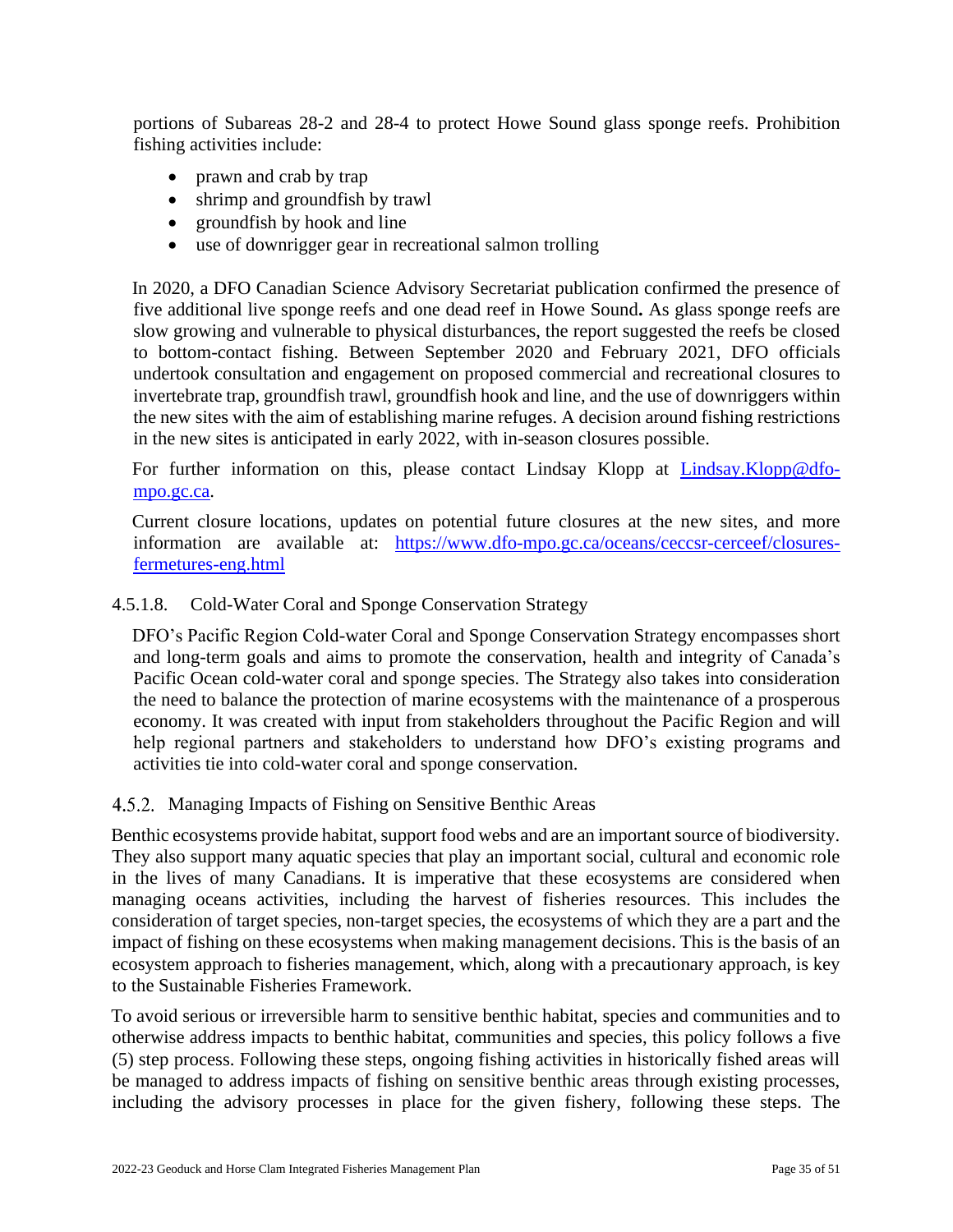management of proposed new fishing activities in frontier areas will be addressed through a separate procedure, also using these steps. For more information on this Policy, please visit the following web site:<http://www.dfo-mpo.gc.ca/reports-rapports/regs/sff-cpd/benthi-eng.htm>

#### 4.5.3. Rockfish Conservation Areas

There are 162 Rockfish Conservation Areas (RCAs) in British Columbia, covering roughly 4,350km<sup>2</sup> of the Canadian Pacific Coast. These areas are closed to a range of recreational and commercial fisheries to protect inshore rockfish and their habitat.

DFO is currently undertaking a multi-year review of the conservation effectiveness of RCAs, including meeting the national criteria and standards for marine refuges to better conserve sensitive areas and contribute towards Canada's Marine Conservation Targets (MCT). To meet these standards, the risks to inshore rockfish, their habitat, and benthic communities will need to be avoided or mitigated. Peer-reviewed science advice also recommends that boundary changes to some RCAs will improve their spatial design by better capturing rockfish habitat features. RCAs in the Northern Shelf Bioregion have been selected for the first phase of engagement to align with the MPA network planning process in that area. Workshops with First Nations and stakeholders and online consultations were held in 2019. A summary of what we heard is available online at: [https://www.pac.dfo-mpo.gc.ca/consultation/ground-fond/rca-acs/2020-heard-entendu-](https://www.pac.dfo-mpo.gc.ca/consultation/ground-fond/rca-acs/2020-heard-entendu-eng.html#6)

[eng.html#6.](https://www.pac.dfo-mpo.gc.ca/consultation/ground-fond/rca-acs/2020-heard-entendu-eng.html#6) There will be more opportunities to provide feedback on Rockfish Conservation Areas in the Northern Shelf Bioregion in the near future. We're also planning to review Rockfish Conservation Areas in other regions of British Columbia at a later date.

For further information on this, please contact [DFO.RCA-ACS.MPO@dfo-mpo.gc.ca.](mailto:DFO.RCA-ACS.MPO@dfo-mpo.gc.ca)

#### 4.5.4. Gear Impacts

In the past, there have been concerns about the potential impacts of Geoduck harvesting on the benthic environment as the harvesting process uses high-volume water hoses ("stingers") that liquefy the substrate around the clams in order to extract them. This technique is used in both the aquaculture industry and in the wild fishery. Cultured or enhanced Geoduck densities are generally much higher than that of wild stocks and therefore impacts from harvests of cultured or enhanced clams could be potentially amplified.

Since 2005, research of the potential effects of both intertidal and subtidal Geoduck clam harvest in aquaculture and enhancement plots has occurred. The potential effects on a variety of physical (sediment grain size, suspended sediment load), chemical (sulphide concentration, redox potential, organic matter, total organic carbon, total nitrogen), and biological (infaunal abundance/diversity, eelgrass density/shoot length/biomass) factors have been examined in four separate experiments [two small-scale studies (3 x 20 m intertidal plot and 7 x 21 m subtidal plot) and two large-scale studies (15 x 30 m intertidal plot and 60 x 100 m subtidal plot)]. Results from these four studies indicate that the effects of Geoduck harvest range from minimal (both temporally and spatially) to non-existent. Suspended sediments generated during the harvest were generally limited to within the harvest plot and the levels were not greater than those during wind/storm conditions.

Information obtained from these studies has helped to inform a review of the fishery against the requirements under the national policy for managing the impacts of fishing on sensitive benthic areas. The ecological risk analysis framework drafted under this policy will be used to determine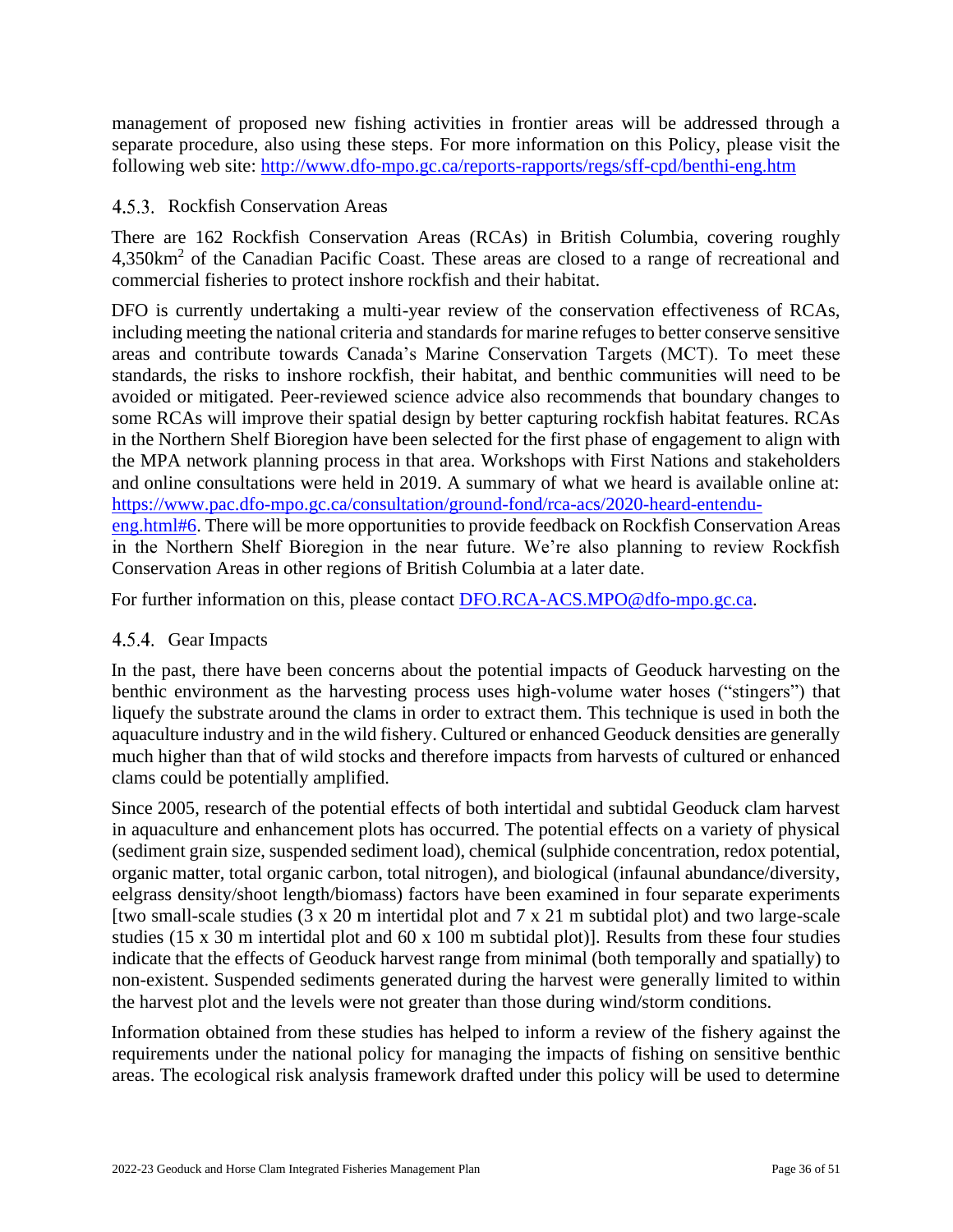the level of risk in this fishery and whether mitigation measures are required in any areas. The intertidal study has been published and available at:

[http://www.dfo-mpo.gc.ca/csas-sccs/Publications/ResDocs-DocRech/2013/2013\\_001-eng.html](http://www.dfo-mpo.gc.ca/csas-sccs/Publications/ResDocs-DocRech/2013/2013_001-eng.html)

Assessing Potential Benthic Impacts of Harvesting the Pacific Geoduck Clam in Intertidal and Subtidal sites has been published in the Journal of Shellfish Research and is available at: http://www.bioone.org/doi/pdf/10.2983/035.034.0305

## **4.6. National Fishery Monitoring Policy and Catch Reporting**

Robust fishery monitoring information is essential for stock assessment and to effectively implement management measures such as target and bycatch limits, quotas and closed areas. Fishery monitoring information is also needed to support the long-term sustainable use of fish resources for Food, Social, and Ceremonial and other Indigenous fisheries, commercial fisheries, recreational fisheries, and to support market access for Canadian fish products.

Following multi-sectoral consultations, DFO released the national *Fishery Monitoring Policy* in 2019, replacing the regional *Strategic Framework for Fisheries Monitoring and Catch Reporting in the Pacific Fisheries* (2012). The national *Fishery Monitoring Policy* seeks to provide dependable, timely and accessible fishery information through application of a common set of procedural steps used to establish fishery monitoring requirements across fisheries. Policy principles include respecting Indigenous and Treaty rights, linkage of monitoring requirements to the degree of risk and complexity of fisheries, linkage of monitoring programs to fishery and policy objectives while accounting for cost-effectiveness and practicality of implementation, and shared accountability and responsibility between DFO, Indigenous groups and stakeholders.

To ensure consistent national application of the Fishery Monitoring Policy, further guidance is provided through the "Introduction to the Procedural Steps of Implementing the Fishery Monitoring Policy". Fish Stocks are first prioritized for assessment through collaboration with Indigenous groups and Stakeholders. Risk and data quality assessments are then conducted on priority stocks and associated fisheries and monitoring programs. Next, monitoring objectives are set in alignment with the Fishery Monitoring Policy, followed by specifying monitoring requirements and then monitoring programs are operationalized. Finally, a review and evaluation of the fishery monitoring programs against the monitoring objectives will be conducted and reported on.

The Fishery Monitoring Policy is part of DFO's Sustainable Fisheries Framework and is available at:

[https://www.dfo-mpo.gc.ca/reports-rapports/regs/sff-cpd/fishery-monitoring-surveillance-des](https://www.dfo-mpo.gc.ca/reports-rapports/regs/sff-cpd/fishery-monitoring-surveillance-des-peches-eng.htm)[peches-eng.htm](https://www.dfo-mpo.gc.ca/reports-rapports/regs/sff-cpd/fishery-monitoring-surveillance-des-peches-eng.htm)

The "Introduction to the Procedural Steps of Implementing the Fishery Monitoring Policy" is available at:

[https://www.dfo-mpo.gc.ca/reports-rapports/regs/sff-cpd/fmp-implementation-psp-mise-en](https://www.dfo-mpo.gc.ca/reports-rapports/regs/sff-cpd/fmp-implementation-psp-mise-en-oeuvre-eng.htm)[oeuvre-eng.htm](https://www.dfo-mpo.gc.ca/reports-rapports/regs/sff-cpd/fmp-implementation-psp-mise-en-oeuvre-eng.htm)

In cases where assessment of monitoring programs identifies a gap between the current and target level of monitoring, discussions will be held between DFO Indigenous groups and stakeholders to identify options to address the monitoring gap, and the feasibility of these options (e.g. cost,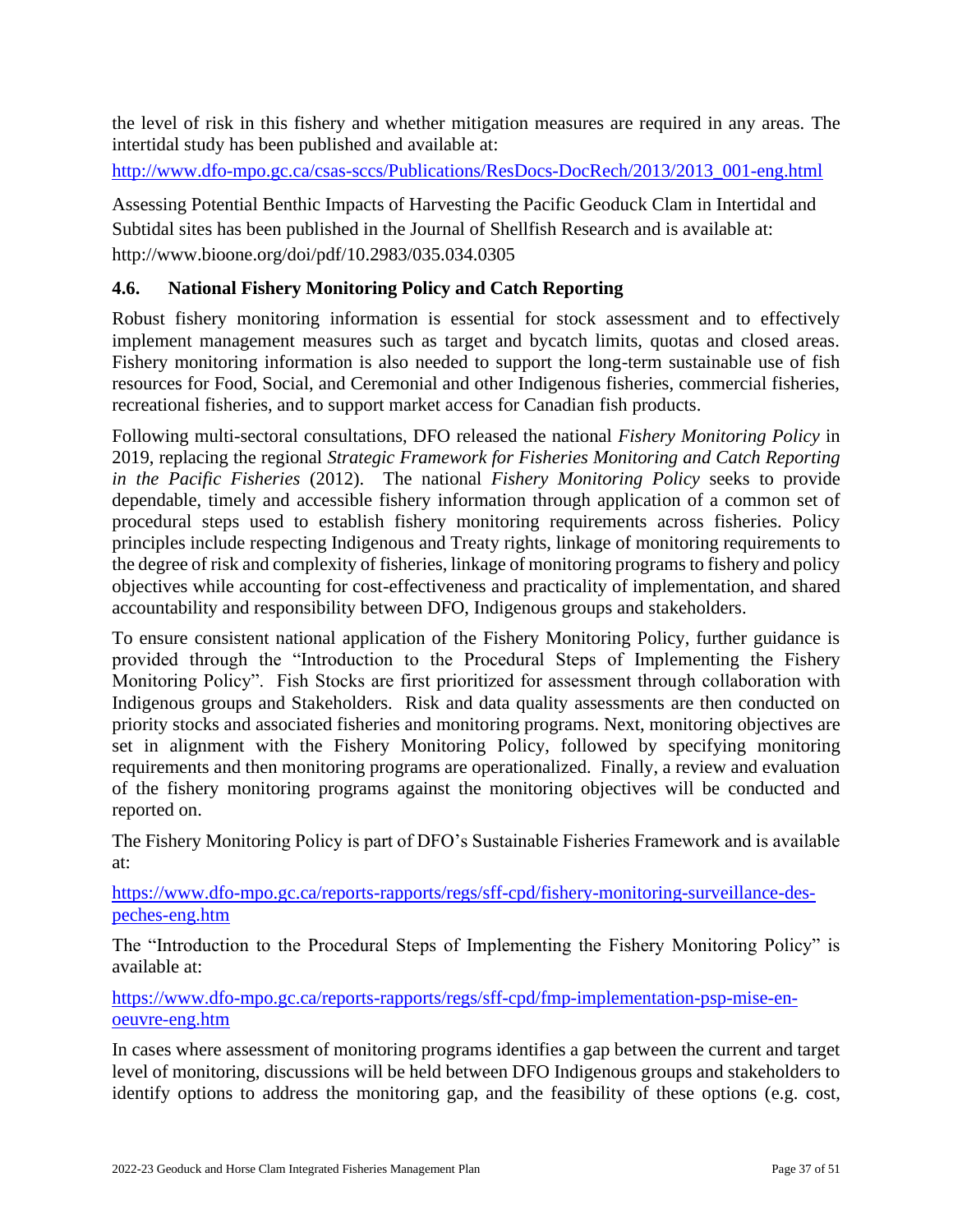technical considerations, etc.).To support Fishery Monitoring Policy principles, a collaborative approach is required.

Where monitoring options are determined to be feasible, the monitoring and reporting regime will be revised to incorporate these options, providing resource managers with sufficient information to meet Fishery Monitoring Policy objectives. Where monitoring options are not feasible, alternative management approaches are required to reduce the risk posed by the fishery. If there is no gap between the current and target level of monitoring, the management approach will not require any change.

## <span id="page-37-0"></span>**5. OBJECTIVES**

The "longer term" objectives for this and other invertebrate fisheries in B.C. are outlined below.

#### <span id="page-37-1"></span>**5.1. National**

DFO aims to:

- Meet conservation objectives and ensure healthy and productive fisheries and ecosystems;
- Manage fisheries to provide opportunities for economic prosperity;
- Provide stability, transparency, and predictability in fisheries management and improved governance.

#### <span id="page-37-2"></span>**5.2. Pacific Region**

In 1994, the Biological Objective Working Group of the Pacific Scientific Advice Review Committee (PSARC) identified three biological objectives for management of Pacific Region fish and invertebrate stocks (Rice et al, 1995). The objectives remain relevant today, particularly in light of development of the national objectives around sustainable fisheries:

- Ensure that subpopulations over as broad a geographical and ecological range as possible do not become biologically threatened (COSEWIC sense of "threatened").
- Operationally, the above objective requires at least that management allow enough spawners to survive, after accounting for all sources of mortality (including all fisheries and natural mortality), to ensure production of enough progeny that they will, themselves, be able to replace themselves when mature.
- Fisheries may have collateral effects on other species, mediated by the ecological relationships of the target species. Fisheries should be managed in ways that do not violate the above objectives for ecologically related species, as well as target species.

#### <span id="page-37-3"></span>**5.3. Geoduck and Horse Clam**

#### 5.3.1. Stock Conservation

The biological objective is to harvest the available biomass on a sustainable basis and to manage this on a bed-quota basis. The management objectives to accomplish these biological objectives are to:

• Conduct ongoing surveys and research to improve information on Geoduck stocks, bed location, and biological characteristics;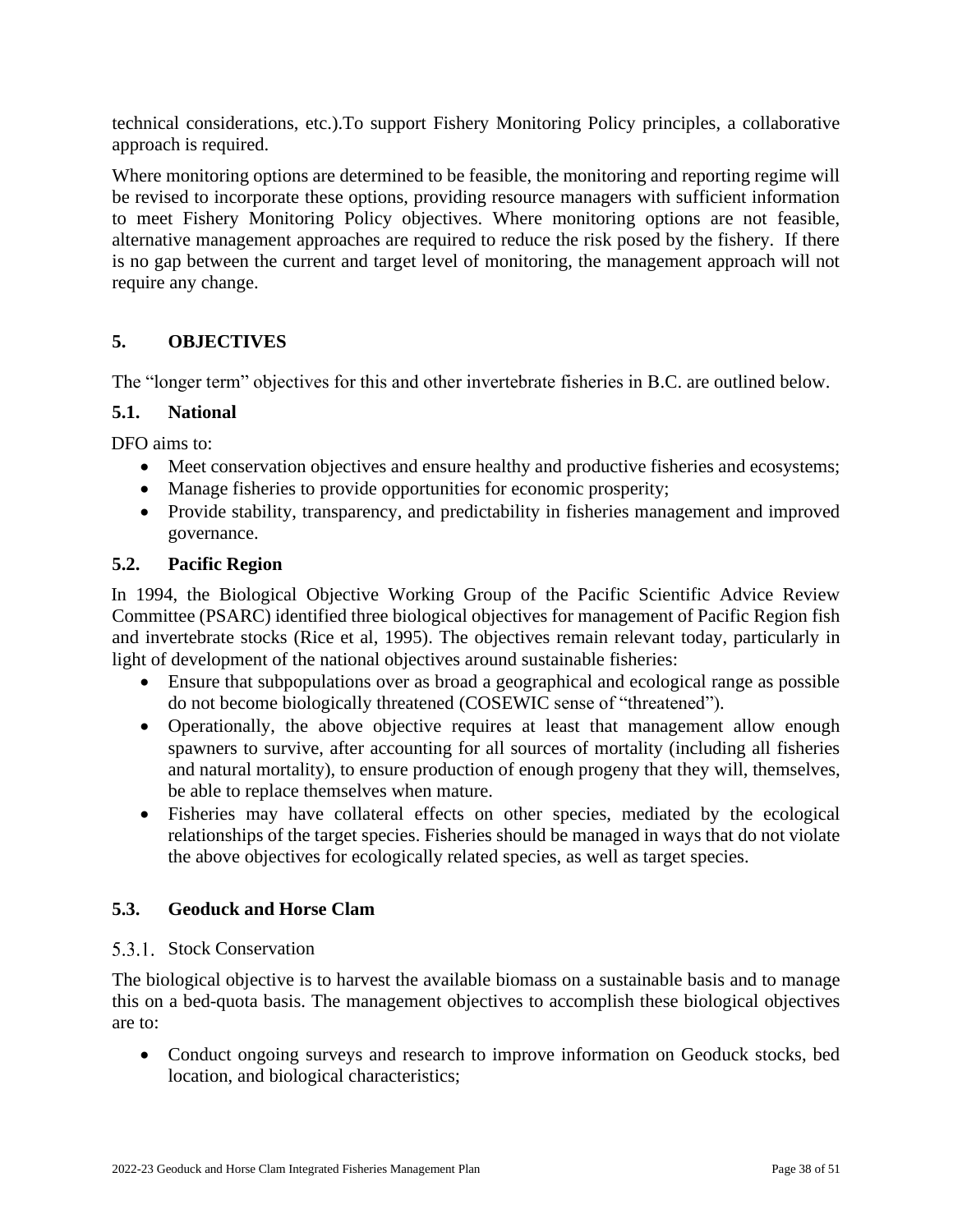- Reduce uncertainty in Geoduck biomass estimates by constantly improving information on the three key elements of biomass estimation: bed area, weight, and density;
- Harvest at a maximum sustainable annual (Geoduck) harvest rate of 1.2 to 1.8% of estimated current biomass;
- Track accurate harvest information for all users. For the commercial fishery this is accomplished through a Dockside Monitoring Program and on-grounds monitors;
- Limit Reference Point: Close beds where estimated current biomass has fallen below 40% of estimated unfished biomass. Only re-open beds when the current biomass estimates rebound above the 40%, typically when a survey shows an increase in density as a result of recruitment. (Note: This reference point may not be meaningful in areas where Sea Otters are abundant and where Sea Otter predation has been documented.)
- Manage the commercial fishery to an appropriate scale in order to avoid any risk of localized overfishing; and
- Limit Horse Clam harvest until basic biological parameters allowing calculation of a TAC are known.

## 5.3.2. Sustainability

Two primary issues are of particular concern when considering the sustainability of the Geoduck fishery. The first is the presence of Sea Otters in areas where the Geoduck fishery is carried out. The second issue is the appropriateness of the management objectives above. The objectives for addressing these issues are to:

- Build an ecosystem-based adaptive management strategy that will allow a Geoduck fishery even with the recovery of otters. The UHA funds on-grounds monitors whose tasks now include, among others, collecting data on otters and their effects on Geoduck populations, such as otter counts and recording effects of otter predation on Geoduck beds.
- Consider historical and socio-economic review of B.C. shellfish fisheries and Sea Otters. The technical report is intended to assist shellfish managers to work with shellfish harvesters to develop innovative solutions to mitigate the economic effects of Sea Otters.
- Periodically re-evaluate harvest data and data collected through surveys and other observations. The Department, in collaboration with the UHA, continues to review population age structure and recruitment, and annually refines estimates of bed size (through geo-reference studies), clam sizes (through market samples and biological samples), and densities (through surveys). The estimates of current biomass from surveys and extrapolation to un-surveyed areas require on-going study.

## 5.3.3. Ecosystem

Harvest and culture activities should occur in a manner that will prevent impacts to eelgrass beds and other sensitive fish habitats. Harvesters should avoid eelgrass beds when anchoring and dragging air hoses. The DFO Fisheries Protection Program advises that activities are unlikely to negatively impact eelgrass beds if they occur at least 10 meters away. If commercial harvesters have any concerns or questions that a fishing activity may adversely affect fish habitat, they are encouraged to contact the local Fisheries Protection Program manager.

## 5.3.4. Social, Cultural, and Economic Considerations

## 5.3.4.1. First Nations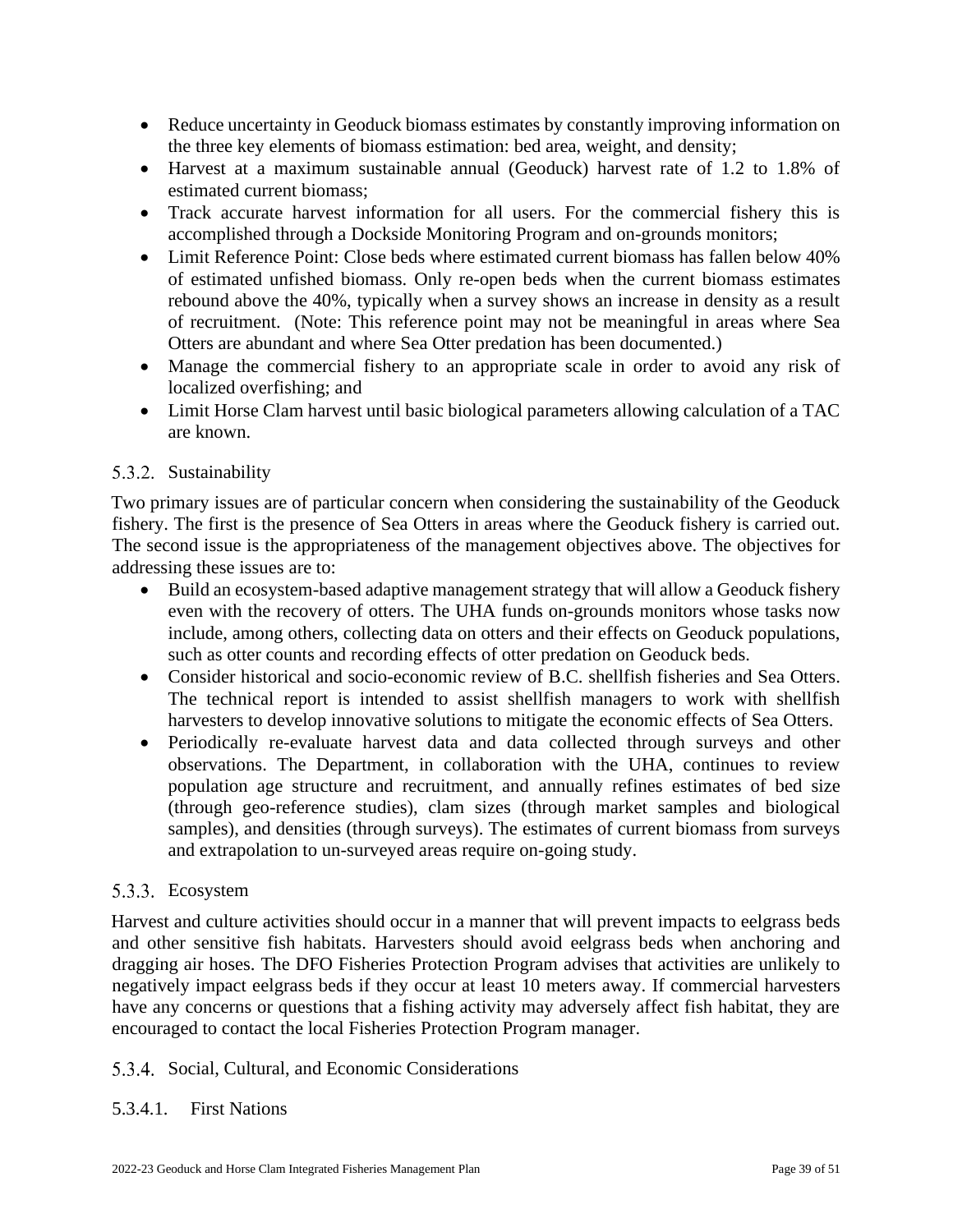The Department's objective is to provide opportunities for First Nations to harvest fish for FSC purposes, or domestic use under treaty, in a manner consistent with the decision of the Supreme Court of Canada in the Sparrow Decision, and other court decisions. For more information, see the Internet at: <http://www.pac.dfo-mpo.gc.ca/abor-autoc/index-eng.html> or Appendix 3.

## 5.3.4.2. Recreational

DFO's objective is to affirm the social and economic importance of the recreational fishery, provide sustainable recreational harvesting opportunities as part of integrated management plans consistent with DFO's policies, to create an environment within the advisory process in which recreational fishing representatives are welcome to express their concerns and opinions at the table, and to establish working mechanisms in conjunction with the other fishing sectors to reduce conflict and mitigate issues.

DFO's objective is to develop standards for catch monitoring for all sectors, including recreational, commercial and First Nations.

For more information, see Appendix 4.

### 5.3.4.3. Commercial

The Department will continue to work collaboratively with interested stakeholders and First Nations to:

- Maximize the long term sustainability, profitability and stability of the Geoduck and Horse Clam fishery and industry in B.C.;
- Manage the fishery to allow for a year round supply of product to the market;
- Establish and monitor conditions of harvest to continue to develop knowledge of the stock;
- Continue to develop policies and programs that will allow for the orderly development of Geoduck and Horse Clam culture activities with no undue detrimental effect on the wild stocks or the wild fishery;
- Ensure safe harvest of shellfish through compliance with the CSSP programs;
- Manage the fishery to ensure safety for harvesters; and
- Implement protocols to address the impact of PSP on completion of the annual quota.

## 5.3.4.4. Aquaculture

The Department is continuing to collaborate with the Provincial Government to develop policies and programs that will allow for the orderly development of Geoduck and Horse Clam culture activities without undue detrimental effect on the wild stocks or wild fishery. In early 2017, Fisheries and Oceans Canada finalized the Integrated Geoduck Management Framework (IGMF). Geoduck aquaculture, as outlined in the IGMF, represents an opportunity to diversify the economies of coastal and Indigenous communities in British Columbia while maintaining the economic prosperity and long-term sustainability of the wild Geoduck fishery. See Appendix 5.

#### <span id="page-39-0"></span>**5.4. Compliance Objectives – Food Safety**

The Canadian Shellfish Sanitation Program (CSSP) was established to co-ordinate the efforts of federal government agencies concerning the standards for sanitary shellfish practices. The purpose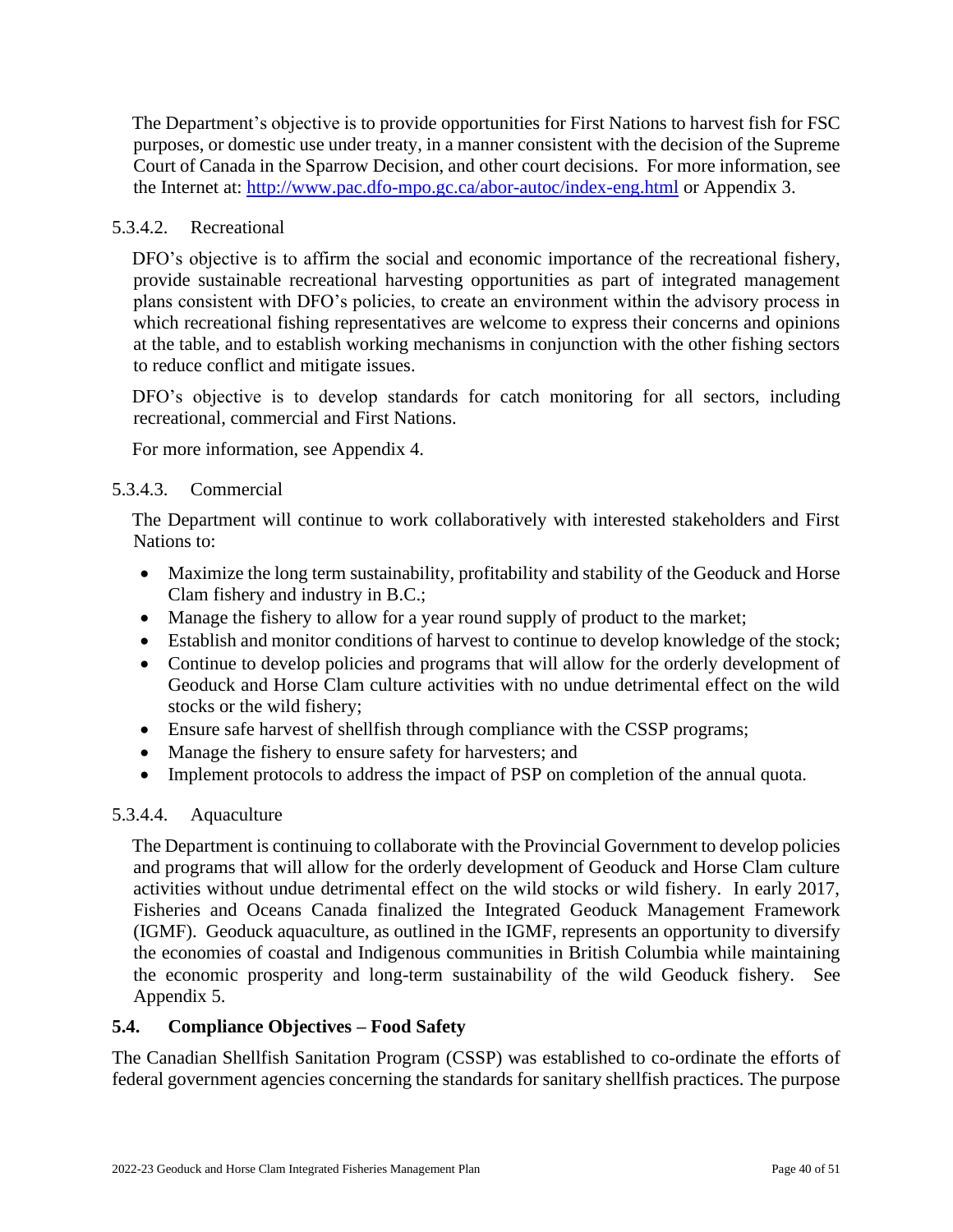of the CSSP is to ensure that bivalve molluscs are safe for human consumption. To achieve this, the CSSP:

- sets standards for the harvest and handling of all bivalves within Canadian tidal waters;
- commits, by way of the Agreement, to improve sanitary practices within the shellfish industry;
- designates the responsibilities of DFO, Environment and Climate Change Canada (ECCC) and the Canadian Food Inspection Agency (CFIA) to properly facilitate the mandate of the CSSP to Canadians and foreign governments; and
- strives to increase the efficiency and effectiveness of the CSSP by co-operation, communication, and participation.

The Pacific Region Interdepartmental Shellfish Committee (PRISC) meets biannually to discuss the recommendations that have arisen from water quality survey work conducted by ECCC.

## <span id="page-40-0"></span>**6. ACCESS AND ALLOCATION**

The Minister can, for reasons of conservation or for any other valid reasons, modify access, allocations, and sharing arrangements as outlined in this IFMP in accordance with the powers granted pursuant to the *Fisheries Act*.

### <span id="page-40-1"></span>**6.1. First Nations**

To date, no limits have been placed on Aboriginal Geoduck harvest for FSC.

### <span id="page-40-2"></span>**6.2. Recreational**

The daily limit for Geoduck is three per day; the daily limit for Horse Clam is six per day. The possession limits for all clam species are two times the daily limit.

#### <span id="page-40-3"></span>**6.3. Commercial**

The coast-wide Geoduck TAC for 2022/23 is 2,811,000 lb. (1,275 tonnes). 6,000 lb. of the TAC is allocated for biological samples. Additional small harvests are authorized for biotoxin monitoring and broodstock collection. A commercial TAC of 2,805,000 lb. provides for 550 Quota Blocks each with 5,100 lb. In addition, there may be limited supplemental harvest opportunities of Geoduck harvested from areas tenured for the purpose of aquaculture, which are conducted through amended licence conditions.

Commercial Horse Clam harvests will be permitted only in those areas opened for Geoducks. The incidental harvest of Horse Clams while fishing for Geoduck is limited to small area caps. In areas with a survey-based TAC, additional harvest may occur in addition to the area caps.

#### <span id="page-40-4"></span>**6.4. Aquaculture**

The first priority in managing fish stocks is conservation, followed by First Nations obligations. Beyond that, the needs of aquaculturalists will be given equitable consideration to those of other users in the commercial and recreational sectors.

DFO will aim to facilitate access for relatively low numbers of wild juvenile or adult fish for limited time periods (e.g. for broodstock development), where populations would face insignificant to low risk from the additional harvest pressure (DFO 2004).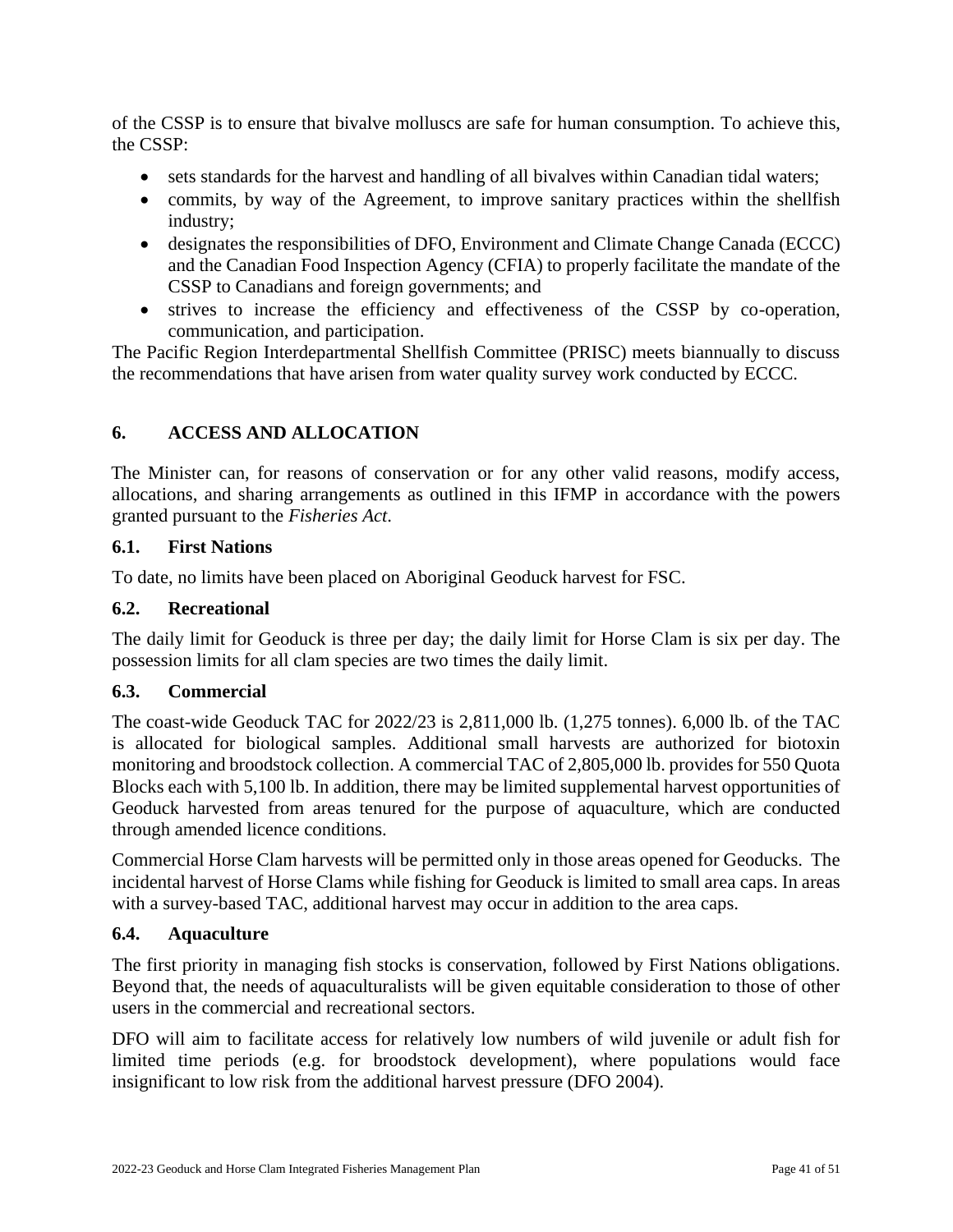## <span id="page-41-0"></span>**7. MANAGEMENT MEASURES FOR THE DURATION OF THE PLAN**

See the Harvest Plans, Appendix 3 to 6 for detail on the following:

- Total Allowable Catch (TAC)
- Fishing Seasons/Areas
- Control and Monitoring of Removals
- Decision Rules
- Licensing
- Habitat Protection Measures

## <span id="page-41-1"></span>**8. SHARED STEWARDSHIP ARRANGEMENTS**

### <span id="page-41-2"></span>**8.1. Commercial**

The UHA undertakes annual stock assessment activities in support of the commercial fishery. The UHA funds density surveys and research activities and their costs include vessel time, diver salaries, travel costs and costs for a third party biologist. DFO provides in-kind support and data analysis.

The UHA funds the catch verification program to track all commercial Geoduck and Horse Clam landings as well as PSP sampling and other fishery related costs.

Several coastal First Nations contribute time and effort through collaborative research surveys with the UHA and the Department by providing observers, biologists, vessels, and divers.

## <span id="page-41-3"></span>**8.2. Fisheries and Oceans Canada**

Several Stock Assessment personnel, including staff managing landing data, and two Fisheries Management personnel are directly involved in this fishery for some part of their activities. Contributions to the IFMP are provided by Fisheries Management in the areas and at regional headquarters, the Science Branch, the Shellfish Data Unit, Conservation and Protection Branch (C&P), the Pacific Fishery Licence Unit, and numerous administrative personnel. Generally, all personnel are multi-tasked, i.e. Resource Managers may work on all dive fisheries.

## <span id="page-41-4"></span>**9. COMPLIANCE PLAN**

#### <span id="page-41-5"></span>**9.1. Overview**

DFO's Conservation and Protection (C&P) program is responsible for enforcing the *Fisheries Act* and pursuant regulations and related legislation. Enforcement activities are carried out by Fishery Officers across Canada who conduct patrols on land, at sea and in the air.

The Department promotes compliance with the law through a range of actions including education and awareness activities that encourage Canadians to protect fishery resources and habitats, patrol activities to detect violations and major case management. These activities are further outlined in the C&P National Compliance Framework.

There are approximately 160 Fishery Officers stationed in the Pacific Region, which encompasses B.C. and the Yukon Territory. They are designated as "Fishery Officers" under Section 5 of the *Fisheries Act*. The *Fisheries Act* and the *Criminal Code of Canada* are the primary pieces of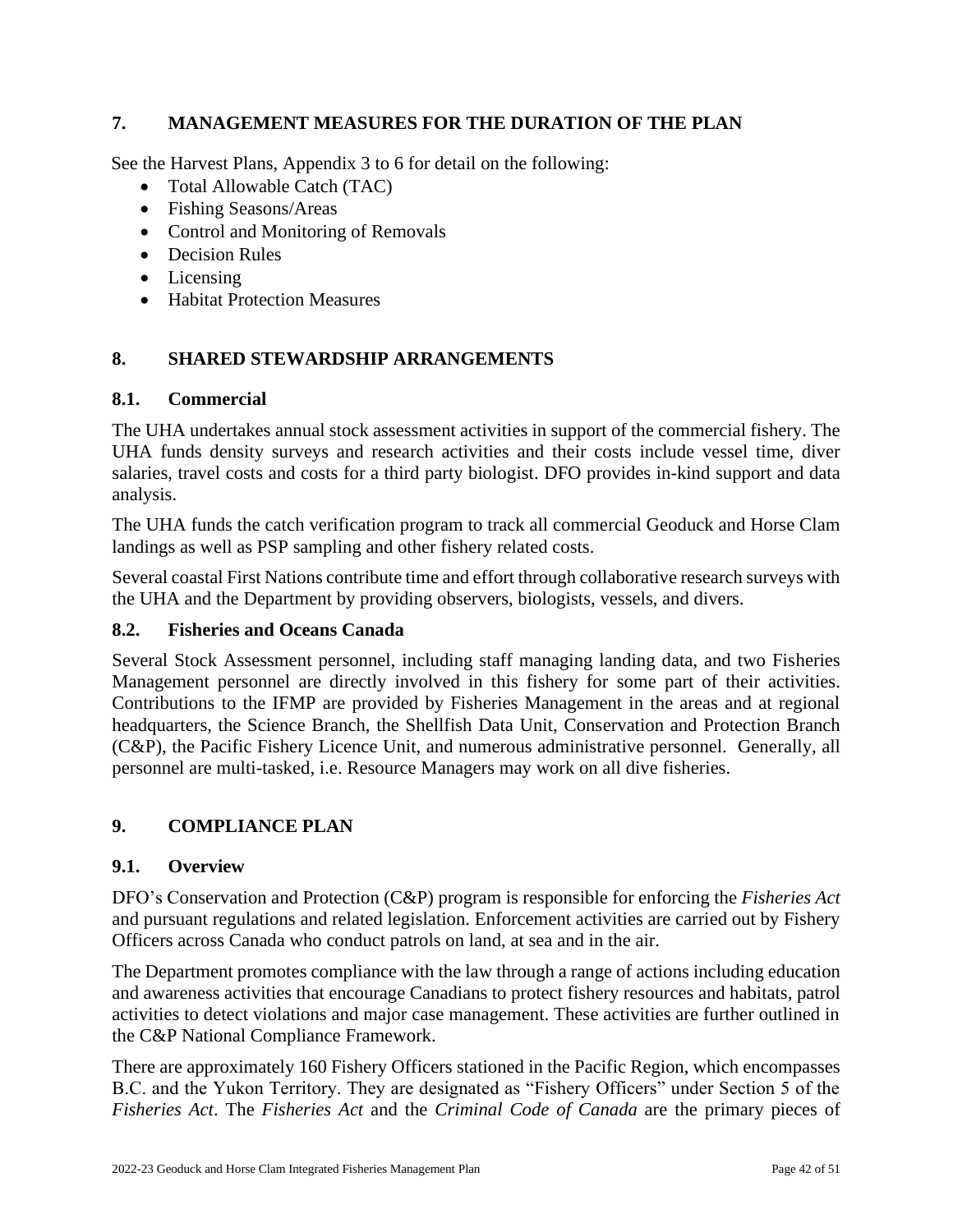legislation outlining the powers and responsibilities of Fishery Officers. Officers are designated under other Acts as well, such as the *Coastal Fisheries Protection Act* and *Species at Risk Act*.

Users of the resource have a responsibility to report violations. Any suspected or actual fisheries, wildlife or pollution violations can be quickly and discretely reported to the appropriate enforcement officer by using the toll free observe, record and report hotline. This toll free number is available 24 hours a day.

OBSERVE, RECORD AND REPORT 1-800-465-4DFO (1-800-465-4336)

Enforcement enquiries can also be directed to the local field offices during regular office hours.

### <span id="page-42-0"></span>**9.2. Enforcement Issues and Strategies**

Enforcement of the Geoduck and Horse Clam fisheries will be tempered by commitments to higher priority issues, such as species at risk, CSSP and fisheries that have conservation concerns. C&P staff will pursue opportunities to monitor and enforce issues and problems related to the fishery in conjunction with the monitoring and enforcement activities dedicated to the identified priority fisheries in the Pacific Region.

Fishery Officers conduct a range of activities to promote compliance. These activities include attending industry and internal management meetings, defining key enforcement concerns with Fisheries Management prior to the commercial fishery, conducting patrols, at sea boardings and plant inspections during the fishery, and post season reporting.

Dockside validation is a key component of the management of the fishery. C&P supports dockside validation by inspecting offloads and monitoring offloading practices.

Air surveillance resources will be utilized to patrol boundaries and conduct gear and vessel counts. Charter aircraft as well as DFO aircraft may be utilized for these activities.

C&P strives to meet with First Nations groups to build relationships. Fishery Guardians are integral to this process and are very important to the C&P enforcement program. C&P conducts joint patrols of First Nations fisheries and strives to complete enforcement protocols to better define our working relationship.

| <b>ISSUE</b>                                                                                                            | <b>SECTION</b>                                                                                                                                     | <b>STRATEGY</b>                                                                                                                                                                          |
|-------------------------------------------------------------------------------------------------------------------------|----------------------------------------------------------------------------------------------------------------------------------------------------|------------------------------------------------------------------------------------------------------------------------------------------------------------------------------------------|
| Licensing<br>Verification:<br>Vessel licensed.<br>No fishers'<br>registration card<br>$(FRC)$ .<br>Fail to produce FRC. | Pacific Fishery<br><b>Regulations (PFR)</b><br>Section $(S)$ 22,<br><b>PFR S 25,</b><br><b>Fishery General</b><br><i>Regulations</i> (FGR)<br>S 11 | At sea and dockside inspections will occur when<br>opportunities exist. These inspections may include<br>inspection of all licensing documents to ensure<br>compliance with regulations. |
| Harvest from<br>contaminated area.                                                                                      | Management of<br>Contaminated<br><b>Shellfish</b><br>Regulations<br>$(MCSR)$ S 3                                                                   | Patrols are increased for all bivalve fisheries when<br>areas close due to PSP. Due to hail-in<br>requirements, commercial fish harvesters can be<br>notified of closures.               |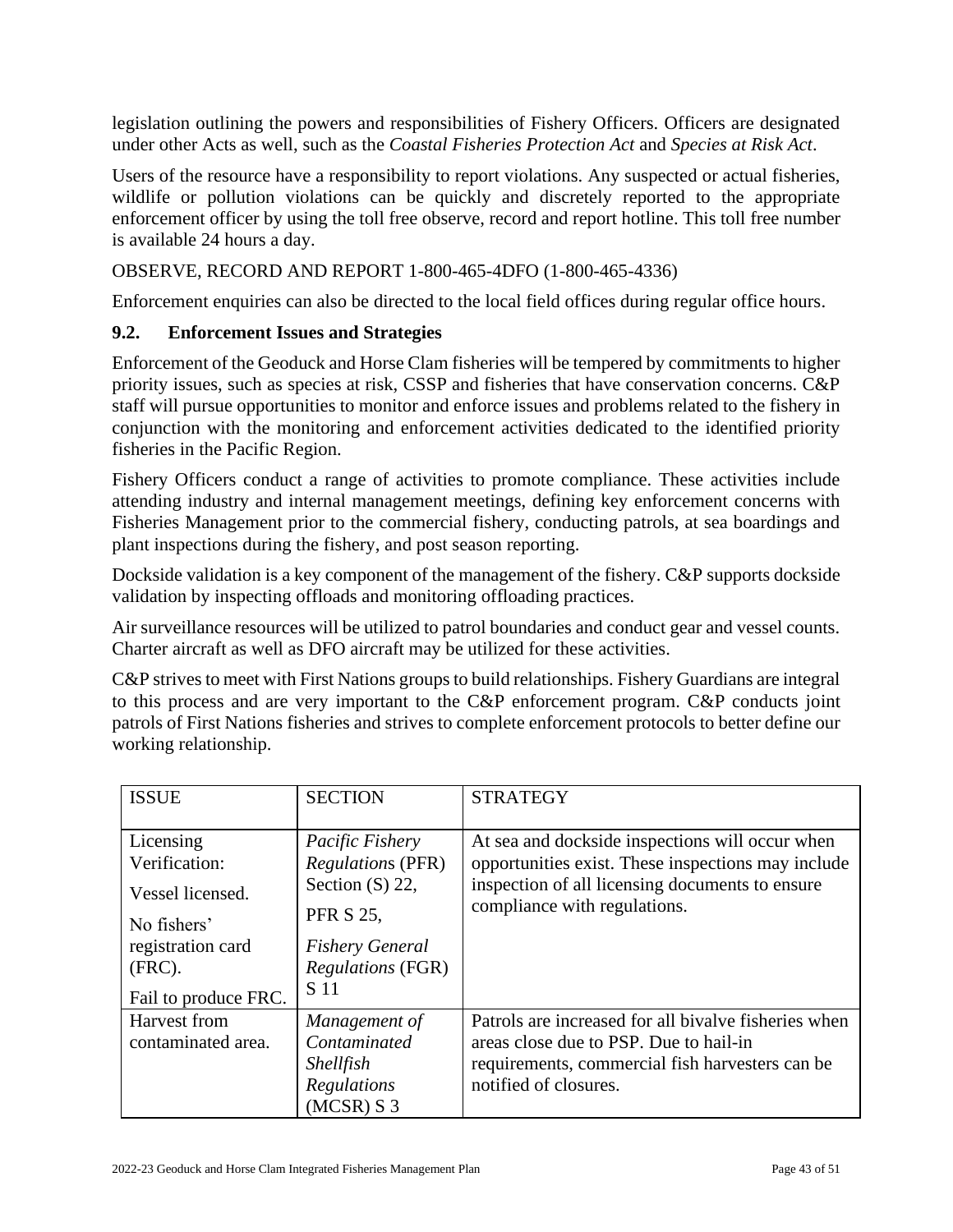| <b>ISSUE</b>                                                                                                                                                                       | <b>SECTION</b>                                                                 | <b>STRATEGY</b>                                                                                                                                                                                                                                                                                               |
|------------------------------------------------------------------------------------------------------------------------------------------------------------------------------------|--------------------------------------------------------------------------------|---------------------------------------------------------------------------------------------------------------------------------------------------------------------------------------------------------------------------------------------------------------------------------------------------------------|
| Fish during closed<br>time/area.                                                                                                                                                   | <b>PFR S 63</b>                                                                | Patrols utilizing program vessels will be made<br>when opportunities exist. May use charter or DFO<br>aircraft.                                                                                                                                                                                               |
| Fail to provide<br>proper landing and<br>hail information,<br>lack of notification<br>for change of area,<br>cancellation of trip,<br>or incorrect<br>reporting of area<br>fished. | FGR S 22(7)<br>(Fail to comply<br>with terms and<br>conditions of<br>licence.) | At-sea and dockside inspections will occur when<br>opportunities exist. Investigations will occur on an<br>opportunistic basis after notification by Fisheries<br>Management that a violation may have occurred.<br>Charter aircraft may be used in co-ordination with<br>scheduled priority fishery patrols. |
| Fail to use proper<br>cage.<br>Fail to tag cage.<br>Fail to use proper<br>tag.                                                                                                     | FGR S 22(7)                                                                    | At-sea and dockside inspections will occur when<br>opportunities exist. Investigations will occur on an<br>opportunistic basis after notification by Fisheries<br>Management that a violation may have occurred.                                                                                              |
| Fail to maintain<br>Harvest Log Book.                                                                                                                                              | FGR S 22(7)                                                                    | At-sea and dockside inspections will occur when<br>opportunities exist. Investigations will occur on<br>an opportunistic basis after notification by<br>Fisheries Management that a violation may have<br>occurred.                                                                                           |
| Fail to weigh before<br>transhipping to<br>packer.                                                                                                                                 | FGR S 22(7)                                                                    | At-sea and dockside inspections will occur when<br>opportunities exist. Investigations will occur on<br>an opportunistic basis after notification by<br>Fisheries Management that a violation may have<br>occurred.                                                                                           |
| Packer fails to hail.                                                                                                                                                              | FGR S 22(7)                                                                    | Dockside inspections will occur when<br>opportunities exist.                                                                                                                                                                                                                                                  |
| Pack without<br>conditions of licence<br>attached.                                                                                                                                 | FGR S 22(7)                                                                    | Dockside inspections will occur when<br>opportunities exist.                                                                                                                                                                                                                                                  |
| Fail to have clams<br>weighed and<br>validated at landing.                                                                                                                         | FGR S 22(7)                                                                    | Dockside inspections will occur when<br>opportunities exist.                                                                                                                                                                                                                                                  |
| Smash shells or slit<br>membrane.<br>Dump or throw<br>overboard.                                                                                                                   | FGR S 22(7)                                                                    | Dockside inspections will occur when<br>opportunities exist. Investigations may be<br>initiated if reports from observers are received.                                                                                                                                                                       |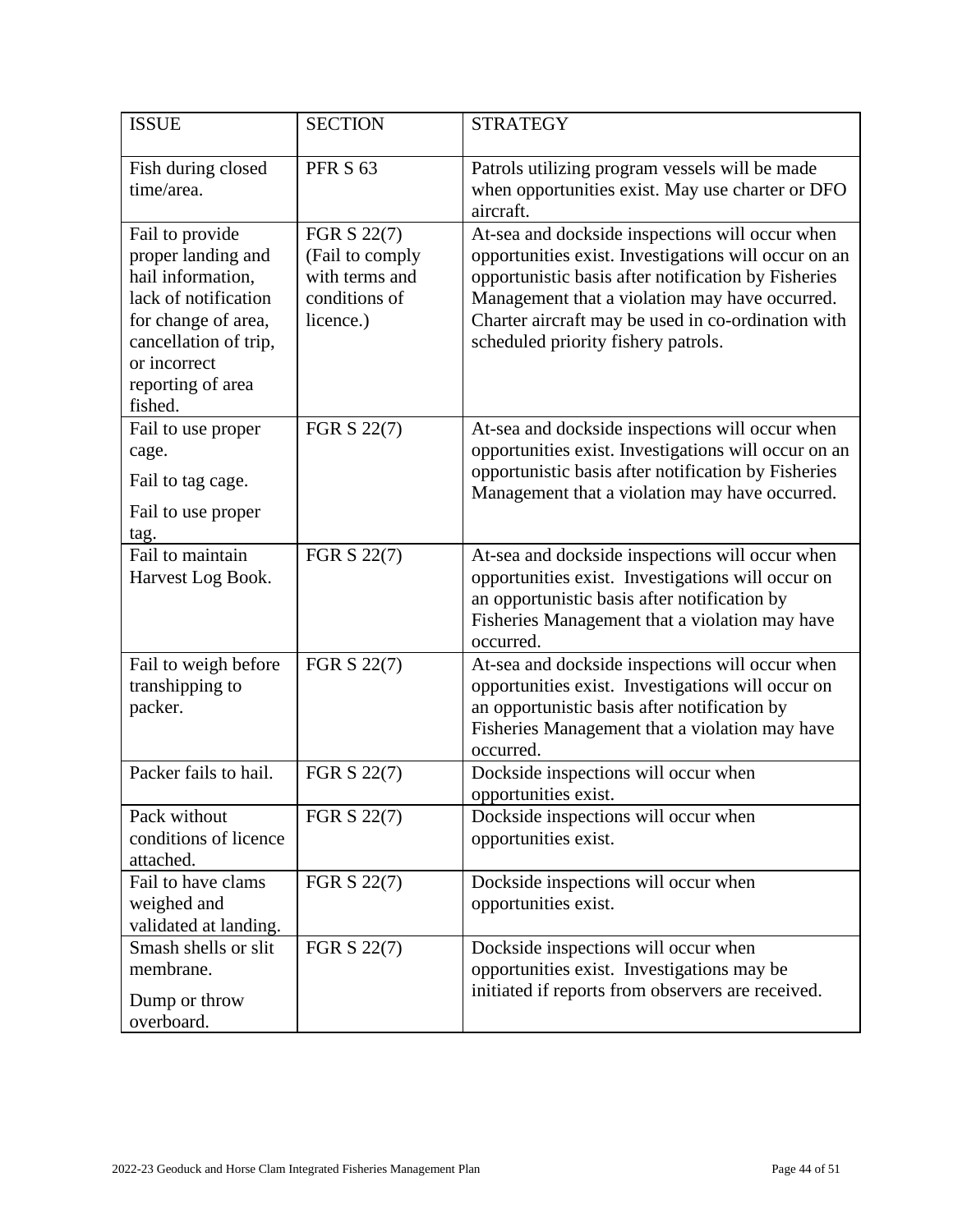| <b>ISSUE</b>                                                                                          | <b>SECTION</b>                                       | <b>STRATEGY</b>                                                                                                                                                     |
|-------------------------------------------------------------------------------------------------------|------------------------------------------------------|---------------------------------------------------------------------------------------------------------------------------------------------------------------------|
| Fail to provide<br>assistance to<br>observers.<br>Fail to permit<br>observers to carry<br>out duties. | FGR S 46,47,48,49                                    | Fishery Officers will attend when observers are<br>unable to conduct their duties. Investigations will<br>be initiated.                                             |
| High grading of<br>product underwater<br>and on board.                                                | FGR S 22(7)                                          | Peer pressure within the commercial sector is a<br>deterrent. Fishery Officers will respond to reports<br>of this activity through inspections and<br>surveillance. |
| Damaging eelgrass<br>beds.                                                                            | FGR S 22(7)<br>FA $S$ 35(1)                          | Inspection dives may be conducted by Fisheries<br>Protection Program (FPP) staff to assess damage<br>to eelgrass beds.                                              |
| Fail to advise<br>observer of transfer<br>of quota.                                                   | FGR S 22(7)                                          | Fishery Officers may respond if Fisheries<br>Management and the contractor cannot resolve the<br>issue.                                                             |
| Obstruct or assault<br>Fishery Officer or<br>Fishery Guardian.                                        | FA S 62<br>Criminal Code of<br>Canada (CCC) S<br>129 | Fishery Officers will investigate and lay charges<br>for obstructing a Fishery Officer/Peace Officer.                                                               |

## <span id="page-44-0"></span>**10. PERFORMANCE REVIEW**

Performance indicators are reported in the Post-Season Review (Appendix 1).

#### <span id="page-44-1"></span>**10.1. Stock assessment and Research**

Stock Assessment activities undertaken during the previous season will be outlined.

## <span id="page-44-2"></span>**10.2. First Nations Fishery**

The post season review may include outcomes of meetings with First Nations on specific issues, and Geoduck information contributing to, or resulting from, the treaty process.

#### <span id="page-44-3"></span>**10.3. Recreational Fishery**

The post season review may include outcomes of meetings with recreational harvesters on specific issues.

#### <span id="page-44-4"></span>**10.4. Commercial Fishery**

The delivery of the commercial fishery will be assessed by performance measures including the number of vessels participating in the fishery, the number of licence eligibilities fished, the amount of Geoduck landed and the estimated value of the fishery. Input from representatives at the Geoduck Sectoral Committee meetings may also be included.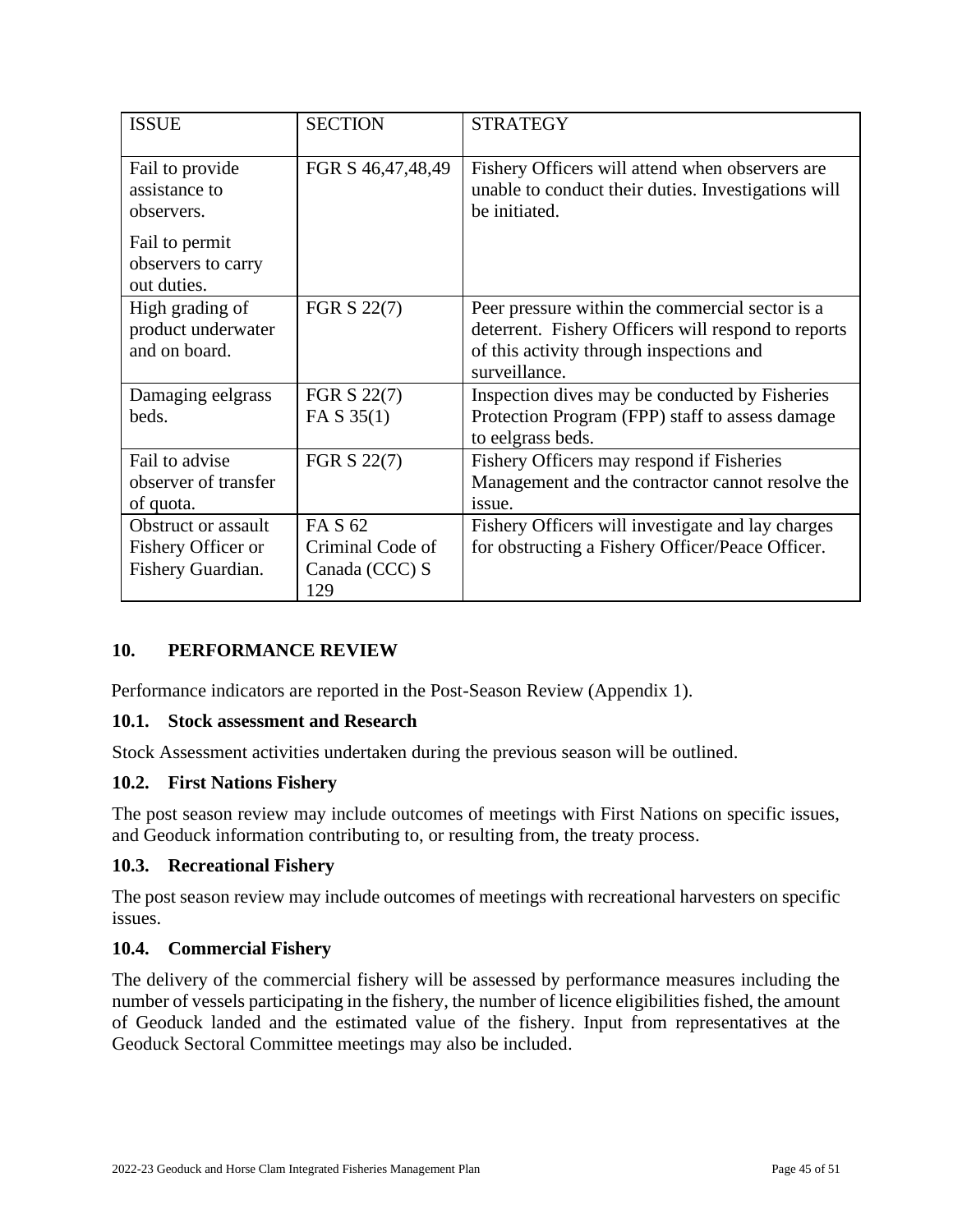#### <span id="page-45-0"></span>**10.5. Compliance**

The post season review may include time spent attending to enforcement of the fishery. It should be noted that low numbers of violations may be indicative of a successful proactive program, establishing a visible presence of enforcement authority as a deterrent to non-compliance.

## <span id="page-45-1"></span>**11. REFERENCES**

Babuin, J., Dovey, G., Hand, C.M., Bureau, D., Hajas, W., and Murfitt, I. 2006. A survey of Geoduck abundance at the Moore Islands, Central Coast, British Columbia, 1998. Can. Manuscr. Rep. of Fish. and Aquat. Sci. 2739:  $v + 29p$ .

Bureau, D. 2017. Update to estimation methods for Geoducks (*Panopea generosa*) stock index. DFO Can. Sci. Advis. Sec. Res. Doc. 2017/070: 55p. http://www.dfo-mpo.gc.ca/csas-sccs/Publications/ResDocs-DocRech/2017/2017\_070-eng.html

Bureau, D, W. Hajas, N.W. Surry, C.M. Hand, G. Dovey and A. Campbell. 2002. Age, size structure and growth parameters of Geoducks (*Panopea abrupta*, Conrad 1849) from 34 locations in BC sampled between 1993 and 2000. Can. Tech. Rep. Fish. Aquat. Sci. 2413: 84p.

Bureau, D., W. Hajas, C.M. Hand, and G. Dovey. 2003. Age, size structure and growth parameters of Geoducks (*Panopea abrupta*, Conrad 1849) from seven locations in BC sampled in 2001 and 2002. Can. Tech. Rep. Fish. Aquat. Sci. 2494: 29 p.

Bureau, D., C.M. Hand and W. Hajas. 2011. Stock assessment framework for the British Columbia Geoduck fishery, 2008. DFO Can. Sci. Advis. Sec. Res. Doc. 2011/181:79p.

Campbell, A., R. Harbo, and S. Heizer. 1995a. A survey of Geoduck population density near Sandy Island, Comox, 1993. In: Hand, C.M. and B. Waddell [eds.]. Invertebrate working papers reviewed by the Pacific Stock Assessment Review Committee (PSARC) in 1993 and 1994. Can. Tech. Rep. Fish. Aquat. Sci. 2089: Pp. 132-156.

Campbell, A., R. Harbo, and S. Heizer. 1995b. A survey of Geoduck population density at Marina Island, 1992. In: Hand, C.M. and B. Waddell [eds.]. Invertebrate working papers reviewed by the Pacific Stock Assessment Review Committee (PSARC) in 1993 and 1994. Can. Tech. Rep. Fish. Aquat. Sci. 2089: Pp. 157-203.

Campbell, A., B. Clapp, C. Hand, R. Harbo, K. Hobbs, J. Hume and G. Scharf. 1998. A survey of Geoduck population density in Goletas Channel, 1994. In: Waddell, N.G., G.E. Gillespie and L.C. Walthers [eds.]. Invertebrate Working papers reviewed by the Pacific Stock Assessment Review Committee (PSARC) in 1995. Part I. Bivalves. Can. Tech. Rep. Fish. Aquat. Sci. 2214: 437 p.

Campbell, A., C. W. Yeung, G. Dovey, & Z. Zhang. 2004. Population biology of the Pacific Geoduck clam, *Panopea abrupta*, in experimental plots, southern British Columbia, Canada. J. Shellfish Res. 23: 661-673.

Campbell, A. and M.D. Ming. 2003. Maturity and growth of the Pacific Geoduck clam, *Panopea abrupta*, in southern British Columbia, Canada. J. Shellfish Res. 22:85-90.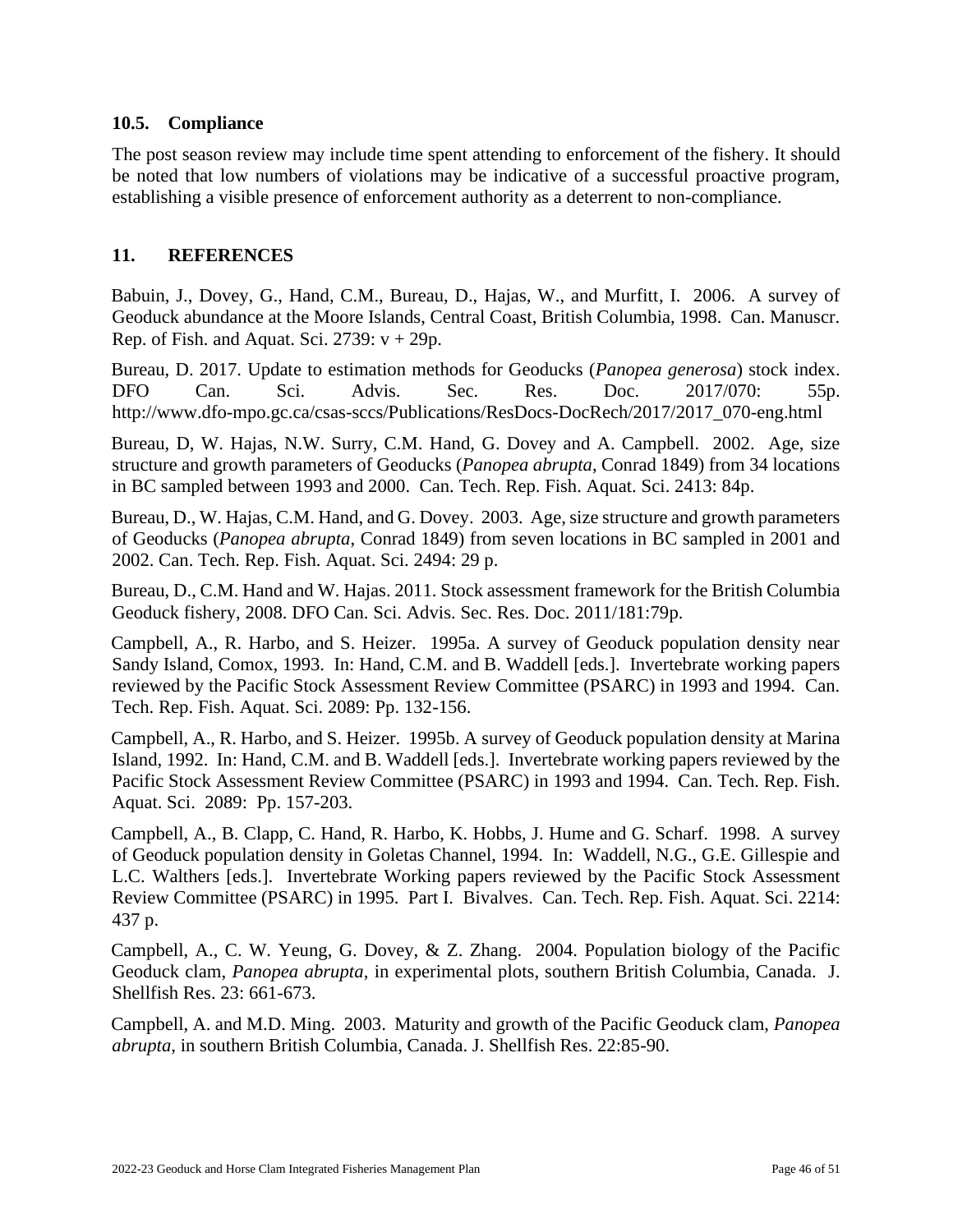Chandler, P.C., King, S.A., and Perry, R.I. (Eds.). 2016. State of the physical, biological and selected fishery resources of Pacific Canadian marine ecosystems in 2015. Can. Tech. Rep. Fish. Aquat. Sci. 3179: viii + 230 p.

DFO. 2004. National policy on access to wild aquatic resources as it applies to aquaculture (http://www.dfo-mpo.gc.ca/Aquaculture/ref/AWAR\_e.pdf).

DFO. 2014. Review of Geoduck hatchery protocols currently in place for the Strait of Georgia and evaluation of potential application to other coastal areas in British Columbia. DFO Can. Sci. Advis. Sec. Sci. Resp. 2014/010.

DFO. 2012. Status update of wild British Columbia Geoduck stocks, 2011. DFO Can. Sci. Advis. Sec. Sci. Advisor. Rep. 2011/081

Haigh R, Ianson D, Holt, C.A., Neate, H.E., Edwards, A.M. 2015. Effects of ocean acidification on temperate coastal marine ecosystems and fisheries in the northeast Pacific. PLoS ONE 10(2): e0117533. Doi: 10.1371/journal.pone.0117533.

Hand, C.M., A. Campbell, L. Lee and G. Martel. 1998. A survey of Geoduck stocks on north Burnaby Island, Queen Charlotte Islands, July 7-18, 1994. In B.J. Waddell, G.E. Gillespie and L.C. Walthers [eds.]. Invertebrate working papers reviewed by the Pacific Stock Assessment Review Committee (PSARC) in 1995. Part I. Bivalves. Can. Tech. Rep. Fish. Aquat. Sci. 2214: 437 p.

Hand, C.M. B.G. Vaughn and S. Heizer. 1998. Quota options and recommendations for the 1999 and 2000 Geoduck clam fisheries. Canadian Stock Assessment Secretariat Research Document 98/146. 52 p.

Hand, C.M and G. Dovey. 1999. A survey of Geoduck populations in the Elbow Bank and Yellow Bank area of Clayoquot Sound, West Vancouver Island, in 1994 and 1995. Can. Manuscr. Rep. of Fish. and Aquat. Sci. 2479: 33 p.

Hand, C.M. and D. Bureau. 2000. Quota options for the Geoduck Clam (*Panopea abrupta*) fishery in BC for 2001 and 2002. Canadian Stock Assessment Secretariat Research Document 2000/163. 53 p.

Hand, C.M and G. Dovey. 2000. A survey of Geoduck populations in the Griffith Harbour area, North Banks Island, in August 1995. Can. Manuscr. Rep. of Fish. and Aquat. Sci. 2541: 20p.

Hand, C.M. and D. Bureau. 2011. Stock assessment framework for the British Columbia Geoduck fishery, 2002. DFO Can. Sci. Advis. Sec. Res. Doc. 2011/120: 33p.

Harbo, R.M. and E.S. Wylie. 2006. Pacific commercial fishery updates for invertebrate resources (2000). Can. Manuscr. Rep. of Fish. and Aquat. Sci. 2735.

Lauzier, R.B., C.M. Hand, A. Campbell, and S. Heizer. 1998. A Review of the biology and fisheries of Horse Clams (*Tresus capax* and *Tresus nuttallii*). Canadian Stock Assessment Secretariat Research Document 98/88. 28 p.

Nelson, Stu. (2011). Pacific commercial fishing fleet: financial profiles for 2009. Prepared for Fisheries and Oceans Canada, Pacific Region. June. Pacific Commercial Fishing Fleets Financial Profiles Series, 2011-4. 160pp.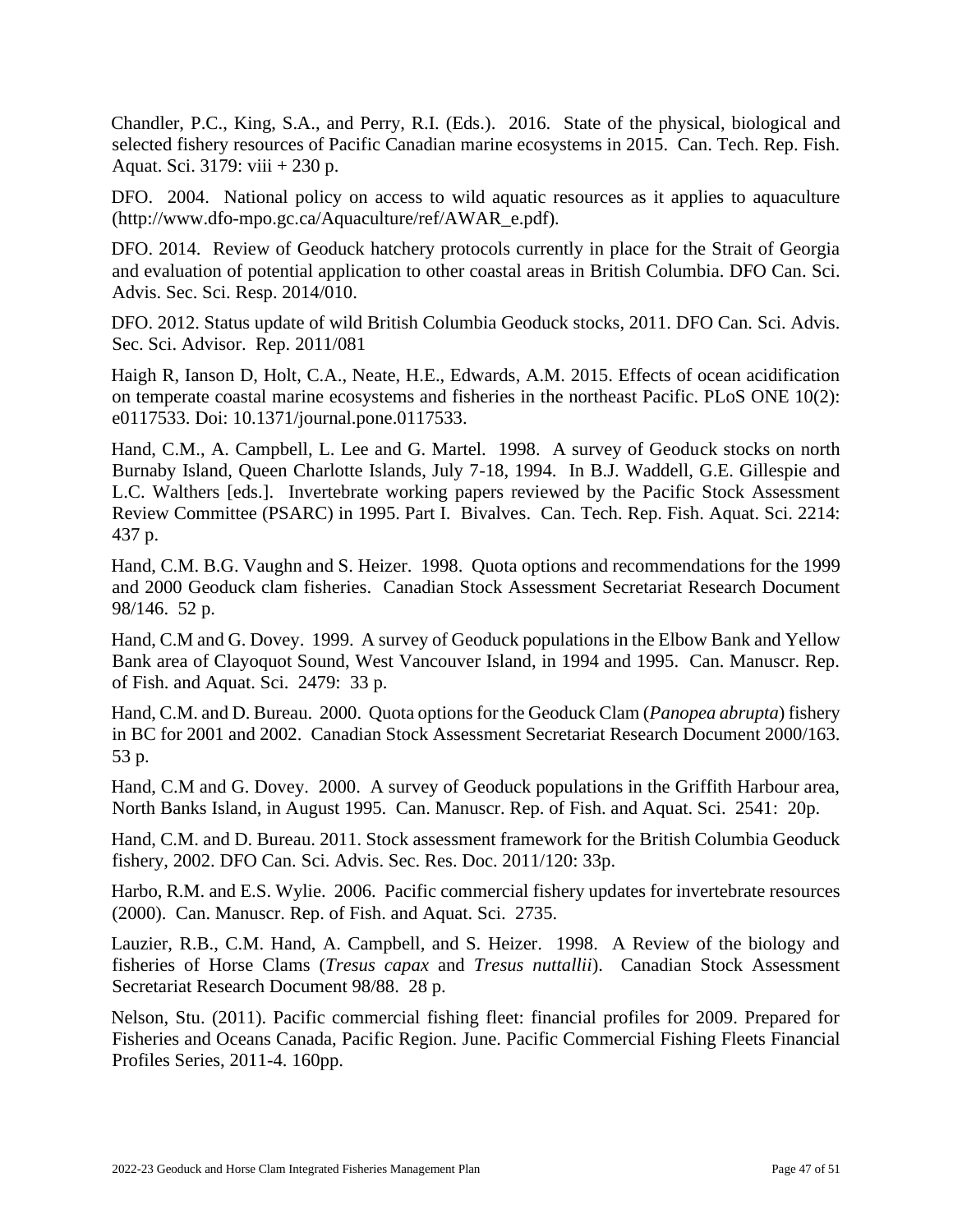Rice, J., R.D. Humphreys, L. Richards, R. Kadowaki, D. Welch, M. Stocker, B. Turris, G.A. McFarlane, F. Dickson and D. Ware (eds). 1995. Pacific Stock Assessment Review Committee (PSARC) Annual Report for 1994. Can. Manuscr. Rep. of Fish. and Aquat. Sci. 2318.

Zhang, Z. and A. Campbell. 2000. Evaluation of Horse Clam stock dynamics for a directed subtidal Horse Clam (*Tresus capax* and *Tresus nuttallii*) fishery in BC. Canadian Stock Assessment Secretariat Research Document 2000/167. 54 p.

Zhang, Z. & A. Campbell. 2004. Natural mortality and recruitment rates of the Pacific Geoduck clam, *Panopea abrupta*, in experimental plots. J. Shellfish Res. 23: 675-682.

Zhang, Z. and C. Hand. 2006. Determination of Geoduck harvest rates using age-structured projection modelling. Canadian Stock Assessment Secretariat Research Document 2007/064. 51 p.

| Indigenous Knowledge        | There is no universal definition of Indigenous knowledge, and the         |
|-----------------------------|---------------------------------------------------------------------------|
|                             | composition of Indigenous knowledge is for Indigenous peoples to          |
|                             | determine. Indigenous knowledge is intricately tied to Indigenous         |
|                             | worldviews and ways of life, rather than knowledge in a western sense.    |
| abundance                   | Number of individuals in a stock or a population.                         |
| age composition             | Proportion of individuals of different ages in a stock or in the catches. |
| aquaculture                 | As defined by the United Nations Food and Agriculture Organization        |
|                             | (FAO), aquaculture is the culture of aquatic organisms, including fish,   |
|                             | molluscs, crustaceans, and aquatic plants. Aquaculture implies some       |
|                             | form of intervention in the rearing process to increase production, such  |
|                             | as regular stocking, feeding, protection from predators, etc. It also     |
|                             | implies individual or corporate ownership of the cultivated stock.        |
| Area and Subarea            | Defined in Section 2 of the Pacific Fishery Management Area               |
|                             | Regulations. A map of Pacific Fishery Management Areas is available       |
|                             | on the Department's Internet site at: http://www.pac.dfo-mpo.gc.ca/fm-    |
|                             | gp/maps-cartes/areas-secteurs/index-eng.html                              |
| biomass                     | Total weight of all individuals in a stock or a population.               |
| bycatch                     | The unintentional catch of one species when the target is another.        |
| catch validation            | A program designed to monitor, record, and verify catches.                |
| program                     |                                                                           |
| chart datum                 | The zero tide elevation on a hydrographic chart which usually             |
|                             | approximates the lowest tide level for the local area.                    |
| Committee on the            | Committee of experts that assess and designate which wild species are     |
| <b>Status of Endangered</b> | in some danger of disappearing from Canada.                               |
| Wildlife in Canada          |                                                                           |
| (COSEWIC)                   |                                                                           |
| communal commercial         | Licence issued to First Nations organizations pursuant to the Aboriginal  |
| licence                     | Communal Fishing Licences Regulations for participation in the            |
|                             | general commercial fishery.                                               |

## <span id="page-47-0"></span>**12. GLOSSARY**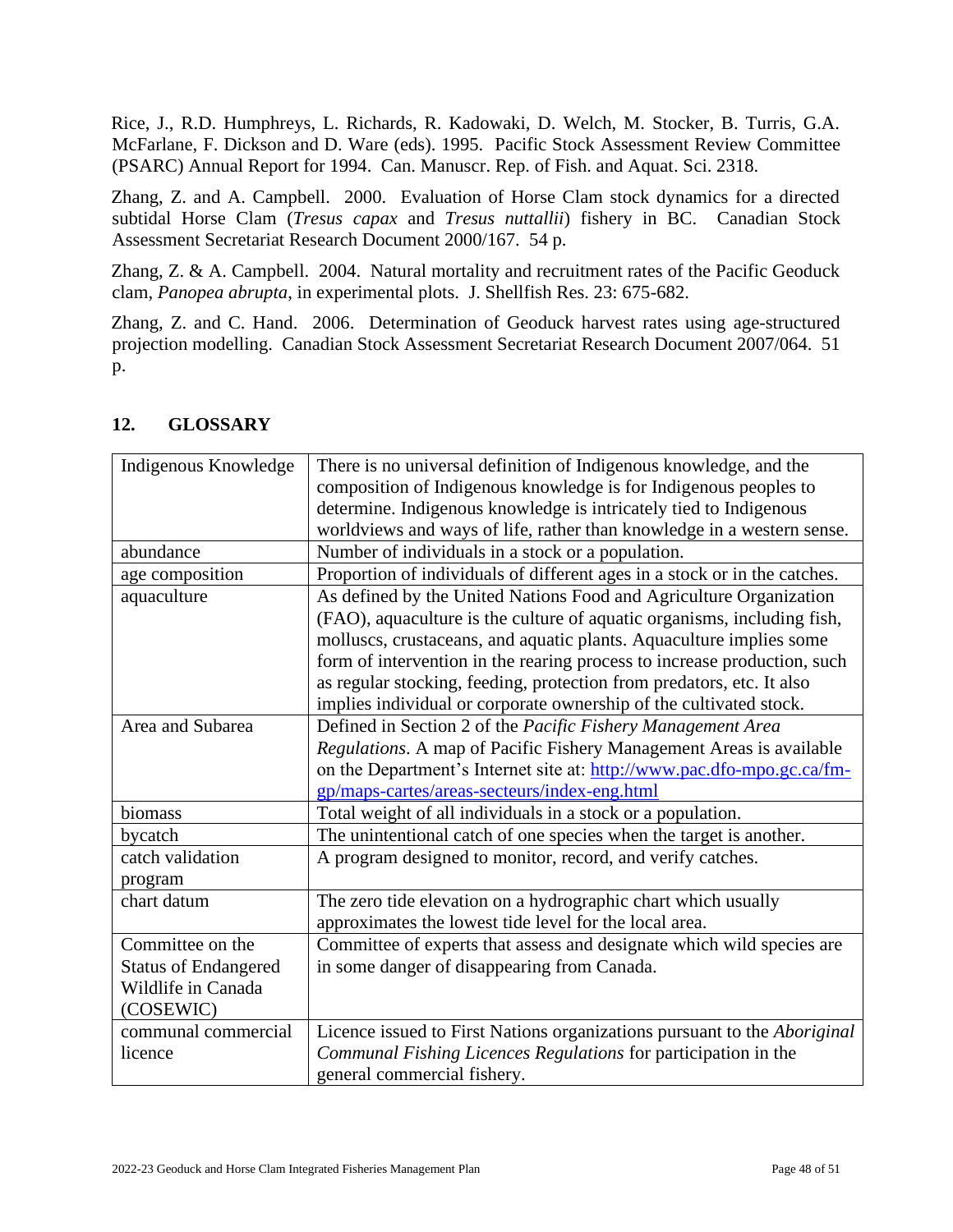| communal licence      | A licence issued to First Nations organizations under Section 4 of the    |
|-----------------------|---------------------------------------------------------------------------|
|                       | Aboriginal Communal Fishing Licences Regulations, pursuant to the         |
|                       | Fisheries Act, to carry on fishing and related activities.                |
| Centre for Scientific | Centre for Scientific Advice - Pacific (formerly, Pacific Scientific      |
| Advice - Pacific      | Advice Review Committee), chaired by DFO and including other              |
| (CSAP)                | federal and provincial government agency representatives and external     |
|                       | participants.                                                             |
| <b>CSAS</b>           | Canadian Science Advisory Secretariat                                     |
| <b>CSSP</b>           | Canadian Shellfish Sanitation Program ensures that bivalve shellfish      |
|                       | are harvested from waters meeting acceptable sanitary and biotoxin        |
|                       | criteria.                                                                 |
| dockside monitoring   | A monitoring program that is conducted by a company that has been         |
| program (DMP)         | designated by the Department, which verifies the species composition      |
|                       | and landed weight of all fish landed from a commercial fishing vessel.    |
| Domoic Acid           | A marine biotoxin sometimes found in bivalves. Also referred to as        |
| Poisoning             | ASP or Amnesic Shellfish Poisoning.                                       |
| <b>DSP</b>            | Diarrhetic Shellfish Poisoning. A marine biotoxin sometimes found in      |
|                       | bivalves.                                                                 |
| enhancement           | The culture and release of wild stocks for stock rehabilitation and/or to |
|                       | increase stock sizes above natural levels of abundance. An enhanced       |
|                       | stock is a common property resource and is subject to the public right    |
|                       | to fish.                                                                  |
| fishing effort        | Quantity of effort using a given fishing gear over a given period of      |
|                       | time.                                                                     |
| Food, Social, and     | A fishery conducted by Aboriginal groups for food, social and             |
| Ceremonial (FSC)      | ceremonial purposes.                                                      |
| <b>GMA</b>            | Geoduck Management Area. Subdivisions of the coast of BC                  |
|                       | appropriate to the purpose of managing portions of the coast-wide         |
|                       | quota.                                                                    |
| harvest quotas        | A fixed amount of catch provided as an opportunity for harvest to a       |
|                       | licensed fisher or vessel.                                                |
| high grading          | Sorting through the catch and discarding less desirable animals (small,   |
|                       | dark, other characteristics) underwater at the time of harvest, or on     |
|                       | board the vessel.                                                         |
| intertidal            | The area of the ocean shoreline located between the highest high water    |
|                       | and lowest low water tidal levels.                                        |
| invertebrate          | An animal without a backbone.                                             |
| <b>IVQ</b>            | Individual Vessel Quota: a portion of the total allowable catch (TAC)     |
|                       | allocated annually to an individual vessel licence. In the Geoduck        |
|                       | fishery, each IVQ is equivalent to 1/55 of the commercial TAC.            |
| landed value          | Value of the product when landed by the licensed vessel.                  |
| landing               | Quantity of a species caught and landed. Harvested animals transferred    |
|                       | from a vessel to land.                                                    |
| Marine Biotoxin       | Poisonous compounds accumulated by shellfish feeding upon toxin           |
|                       | containing dinoflagellates and marine diatoms.                            |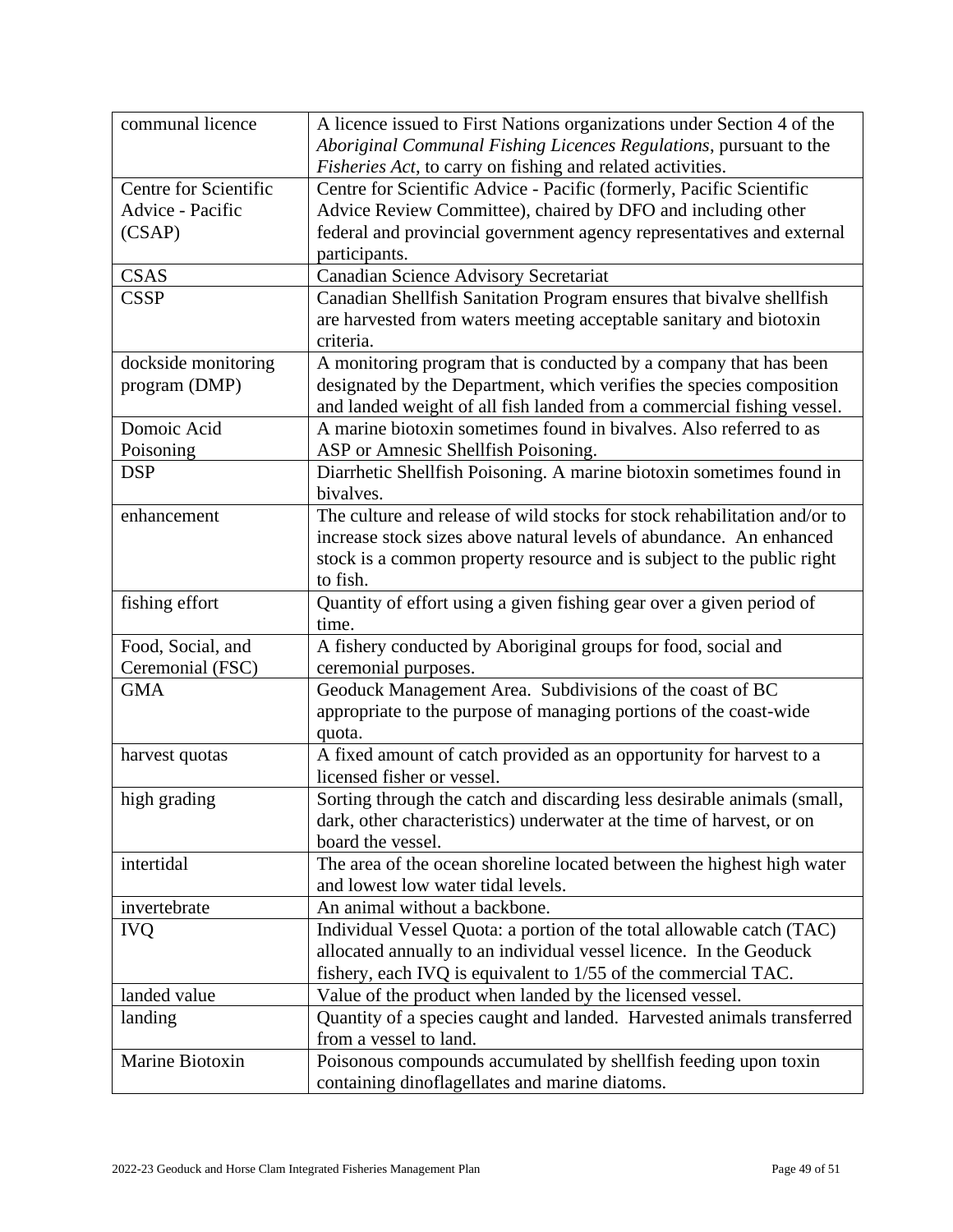| natural mortality      | Mortality due to natural causes, symbolized by the mathematical<br>symbol M.                                                                  |
|------------------------|-----------------------------------------------------------------------------------------------------------------------------------------------|
| observer               | An individual who has been designated as an Observer by the Regional                                                                          |
|                        | Director General for the Pacific Region of Fisheries and Oceans                                                                               |
|                        | Canada pursuant to section 39 of the Fishery (General) Regulations                                                                            |
|                        | and in the employ of a service provider company that has been certified                                                                       |
|                        | by the Canadian General Standards Board (CGSB) for Dockside                                                                                   |
|                        | Monitoring.                                                                                                                                   |
| observer coverage      | When a licence holder is required to carry an officially recognized                                                                           |
|                        | observer onboard their vessel for a specific period of time to verify the                                                                     |
|                        | amount of fish caught, the area in which it was caught and the method                                                                         |
|                        | by which it was caught.                                                                                                                       |
| OGM, on-grounds        | "On-Grounds Monitor" means a third party individual, who may or                                                                               |
| monitor                | may not be designated as an "Observer", whose role is to co-ordinate                                                                          |
|                        | sampling for the Marine Biotoxin Monitoring Program, communicate                                                                              |
|                        | with dockside observers, write Incident Reports, advise operators of                                                                          |
|                        | open and close times and fishing locations, monitor effort, co-ordinate                                                                       |
|                        | fishing activity to avoid excessive harvesting in specific Geoduck and                                                                        |
|                        | Horse Clam beds, observe product transfers to packer vessels, check                                                                           |
|                        | dive harvest information, and record other observations about the                                                                             |
|                        | prosecution of the Geoduck and Horse Clam fishery, and about sea                                                                              |
|                        | otter impacts.                                                                                                                                |
| Population             | Group of individuals of the same species, forming a breeding unit, and                                                                        |
|                        | sharing a habitat.                                                                                                                            |
| precautionary approach | Set of agreed cost-effective measures and actions, including future                                                                           |
|                        | courses of action, which ensures prudent foresight, reduces, or avoids                                                                        |
|                        | risk to the resource, the environment, and the people, to the extent                                                                          |
|                        | possible, taking explicitly into account existing uncertainties and the                                                                       |
|                        | potential consequences of being wrong.                                                                                                        |
| <b>PSARC</b>           | See CSAP                                                                                                                                      |
| <b>PSP</b>             | Paralytic Shellfish Poisoning. A marine biotoxin sometimes found in                                                                           |
|                        | bivalves. Also commonly referred to as "red tide".                                                                                            |
| quota                  | Portion of the total allowable catch that a unit such as vessel class,                                                                        |
|                        | country, etc. is permitted to take from a stock in a given period of time.                                                                    |
| Quota Block            | The Commercial Total Allowable Catch has been divided into 550                                                                                |
|                        | equal blocks that can be traded, permanently or temporarily amongst G                                                                         |
|                        | or FG licences.                                                                                                                               |
| recruitment            | Amount of individuals becoming part of the exploitable stock e.g. that                                                                        |
|                        | can be caught in a fishery. The process whereby young animals are                                                                             |
|                        | added to a fishable stock or population.                                                                                                      |
| sampling program       | A program in which representative samples of animals are collected for<br>the calculation of parameter estimates that describe such things as |
|                        | weight, length or age within the general population.                                                                                          |
| shell ageing           | The process of examining growth marks on a bivalve shell to determine                                                                         |
|                        | the animal's age.                                                                                                                             |
|                        | Sexually mature individual.                                                                                                                   |
| spawner                |                                                                                                                                               |